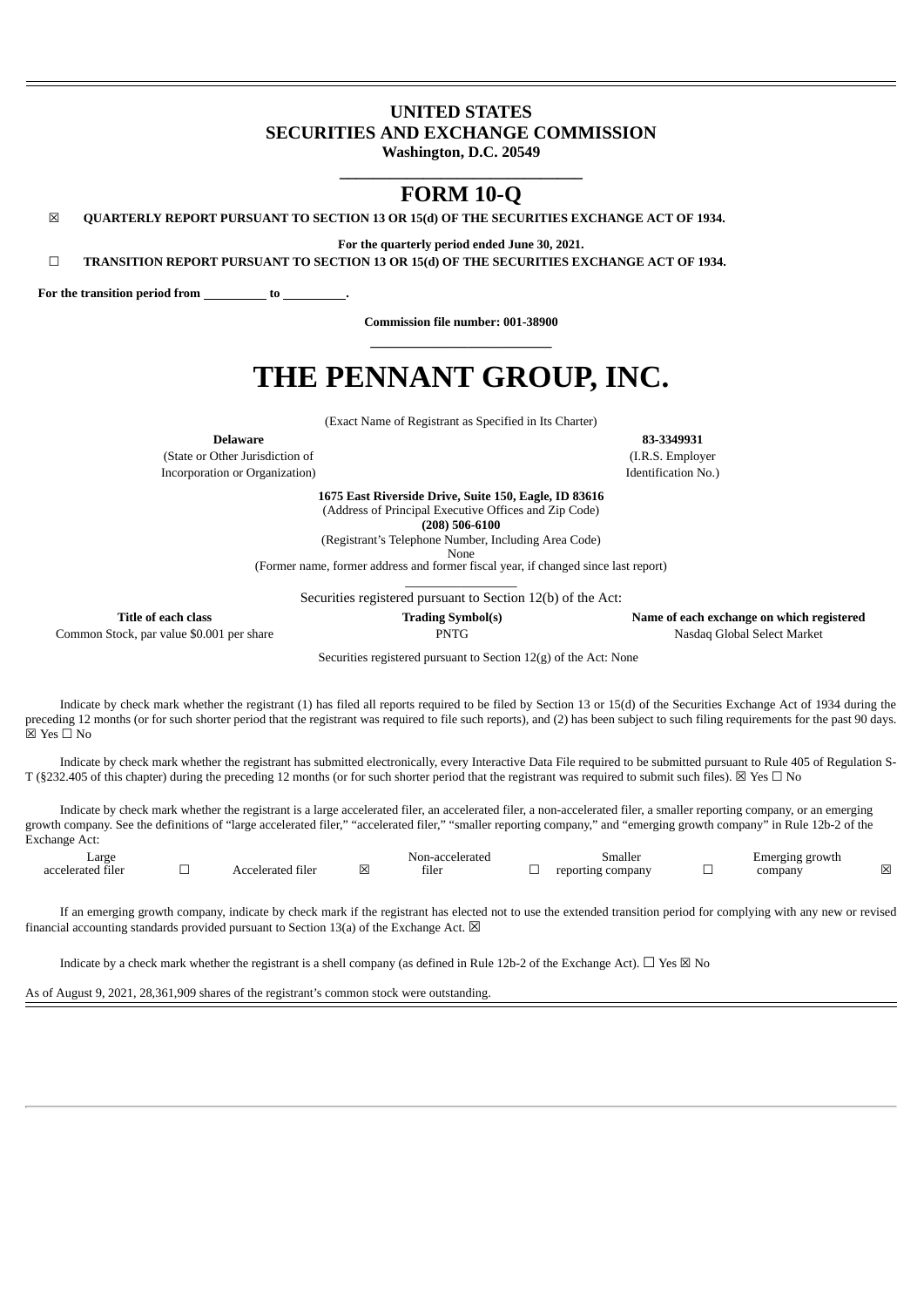## **THE PENNANT GROUP, INC. QUARTERLY REPORT ON FORM 10-Q FOR THE THREE AND SIX MONTHS ENDED JUNE 30, 2021 TABLE OF CONTENTS**

**Part I. Financial [Information](#page-1-0)**

<span id="page-1-0"></span>

| Item 1.        | <b>Financial Statements (unaudited)</b>                                                                             |                 |
|----------------|---------------------------------------------------------------------------------------------------------------------|-----------------|
|                | Condensed Consolidated Balance Sheets as of June 30, 2021 and December 31, 2020                                     |                 |
|                | Condensed Consolidated Statements of Income for the three and six months ended June 30, 2021 and 2020               | 2               |
|                | Condensed Consolidated Statements of Stockholders' Equity for the three and six months ended June 30, 2021 and 2020 | $\overline{3}$  |
|                | Condensed Consolidated Statements of Cash Flows for the six months ended June 30, 2021 and 2020                     | $\overline{4}$  |
|                | Notes to the Condensed Consolidated Financial Statements                                                            | $6\overline{6}$ |
| <u>Item 2.</u> | <b>Management's Discussion and Analysis of Financial Condition and Results of Operations</b>                        | 22              |
| Item 3.        | <b>Quantitative and Qualitative Disclosures About Market Risk</b>                                                   | 41              |
| Item 4.        | <b>Controls and Procedures</b>                                                                                      | 41              |
|                | <b>Part II. Other Information</b>                                                                                   |                 |
| Item 1.        | <b>Legal Proceedings</b>                                                                                            | <u>42</u>       |
| Item 1A.       | <b>Risk Factors</b>                                                                                                 | 42              |
| Item 6.        | <b>Exhibits</b>                                                                                                     | 43              |
|                | <b>Signatures</b>                                                                                                   | 44              |
|                |                                                                                                                     |                 |
|                |                                                                                                                     |                 |
|                |                                                                                                                     |                 |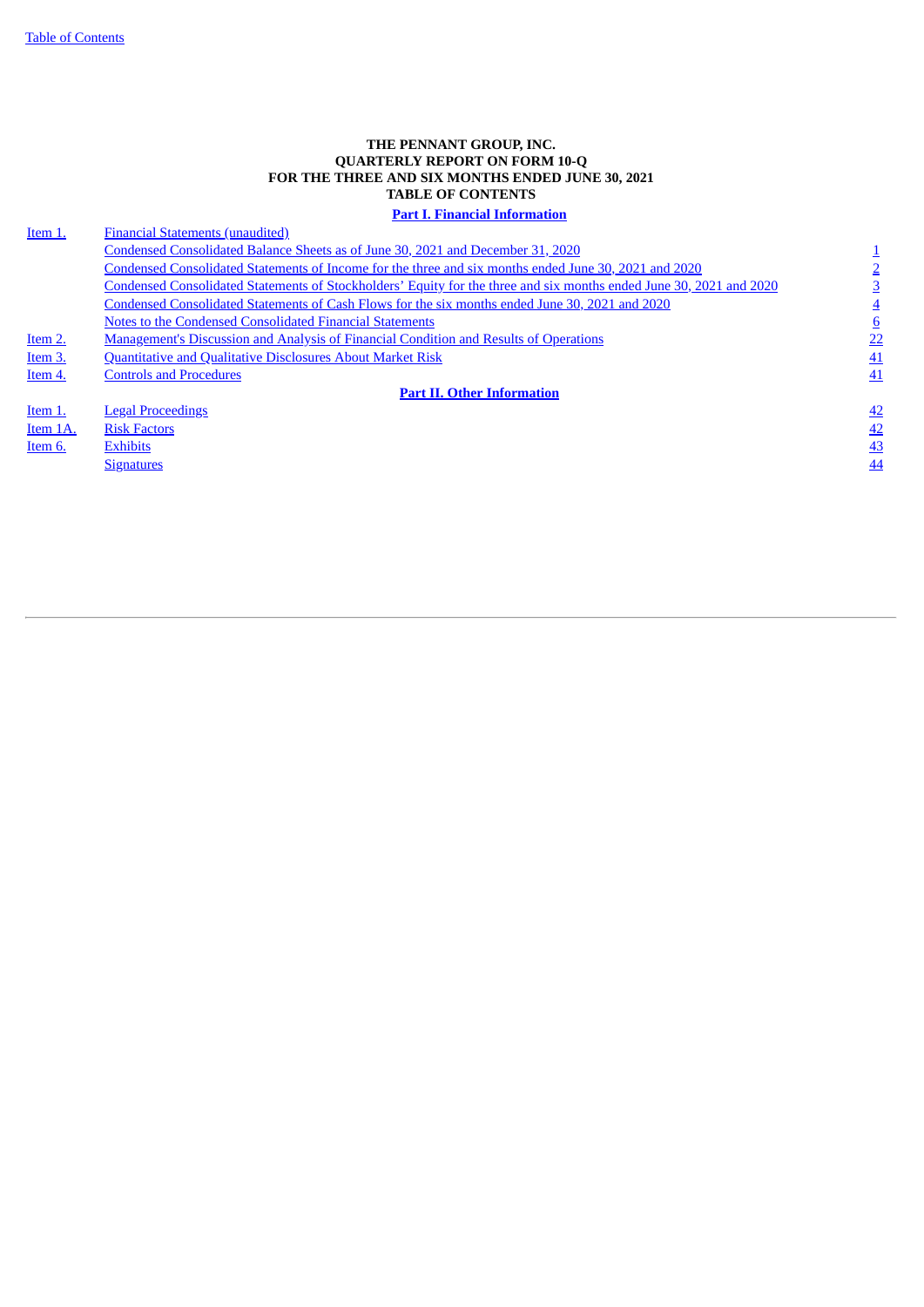## <span id="page-2-1"></span><span id="page-2-0"></span>**Item I.** *Financial Statements*

# **PART I. FINANCIAL INFORMATION**

## **THE PENNANT GROUP, INC. CONDENSED CONSOLIDATED BALANCE SHEETS (unaudited, in thousands, except par value)**

|                                                                                                                                                                                                                                           | June 30, 2021  | <b>December 31, 2020</b> |
|-------------------------------------------------------------------------------------------------------------------------------------------------------------------------------------------------------------------------------------------|----------------|--------------------------|
| Assets                                                                                                                                                                                                                                    |                |                          |
| Current assets:                                                                                                                                                                                                                           |                |                          |
| Cash                                                                                                                                                                                                                                      | \$<br>2,879    | \$<br>43                 |
| Accounts receivable—less allowance for doubtful accounts of \$914 and \$643, respectively                                                                                                                                                 | 52,136         | 47,221                   |
| Prepaid expenses and other current assets                                                                                                                                                                                                 | 18,463         | 12,335                   |
| Total current assets                                                                                                                                                                                                                      | 73,478         | 59,599                   |
| Property and equipment, net                                                                                                                                                                                                               | 17,969         | 17,884                   |
| Right-of-use assets                                                                                                                                                                                                                       | 303,431        | 308,650                  |
| <b>Escrow deposits</b>                                                                                                                                                                                                                    |                | 525                      |
| Deferred tax assets                                                                                                                                                                                                                       | 1,987          | 2,097                    |
| Restricted and other assets                                                                                                                                                                                                               | 5,691          | 4,289                    |
| Goodwill                                                                                                                                                                                                                                  | 73,364         | 66,444                   |
| Other indefinite-lived intangibles                                                                                                                                                                                                        | 53,889         | 47,488                   |
| <b>Total assets</b>                                                                                                                                                                                                                       | \$<br>529,809  | \$<br>506,976            |
| <b>Liabilities and equity</b>                                                                                                                                                                                                             |                |                          |
| <b>Current liabilities:</b>                                                                                                                                                                                                               |                |                          |
| Accounts payable                                                                                                                                                                                                                          | \$<br>8,321 \$ | 9,761                    |
| Accrued wages and related liabilities                                                                                                                                                                                                     | 21,856         | 26,873                   |
| Operating lease liabilities-current                                                                                                                                                                                                       | 15,233         | 14,106                   |
| Other accrued liabilities                                                                                                                                                                                                                 | 37,412         | 38,275                   |
| Total current liabilities                                                                                                                                                                                                                 | 82,822         | 89,015                   |
| Long-term operating lease liabilities-less current portion                                                                                                                                                                                | 291,160        | 296,615                  |
| Other long-term liabilities                                                                                                                                                                                                               | 7,732          | 11,897                   |
| Long-term debt, net                                                                                                                                                                                                                       | 38,113         | 8,277                    |
| <b>Total liabilities</b>                                                                                                                                                                                                                  | 419,827        | 405,804                  |
| Commitments and contingencies                                                                                                                                                                                                             |                |                          |
| Equity:                                                                                                                                                                                                                                   |                |                          |
| Common stock, \$0.001 par value; 100,000 shares authorized; 28,759 and 28,355 shares issued<br>and outstanding, respectively at June 30, 2021, and 28,696 and 28,243 shares issued and<br>outstanding, respectively at December 31, 2020. | 28             | 28                       |
| Additional paid-in capital                                                                                                                                                                                                                | 90,099         | 84,671                   |
| Retained earnings                                                                                                                                                                                                                         | 15,545         | 11,945                   |
| Treasury stock, at cost, 3 shares at June 30, 2021 and December 31, 2020                                                                                                                                                                  | (65)           | (65)                     |
| Total Pennant Group, Inc. stockholders' equity                                                                                                                                                                                            | 105,607        | 96,579                   |
| Noncontrolling interest                                                                                                                                                                                                                   | 4,375          | 4,593                    |
| Total equity                                                                                                                                                                                                                              | 109,982        | 101,172                  |
|                                                                                                                                                                                                                                           | \$<br>529,809  | \$<br>506,976            |
| Total liabilities and equity                                                                                                                                                                                                              |                |                          |

<span id="page-2-2"></span>See accompanying notes to condensed consolidated financial statements.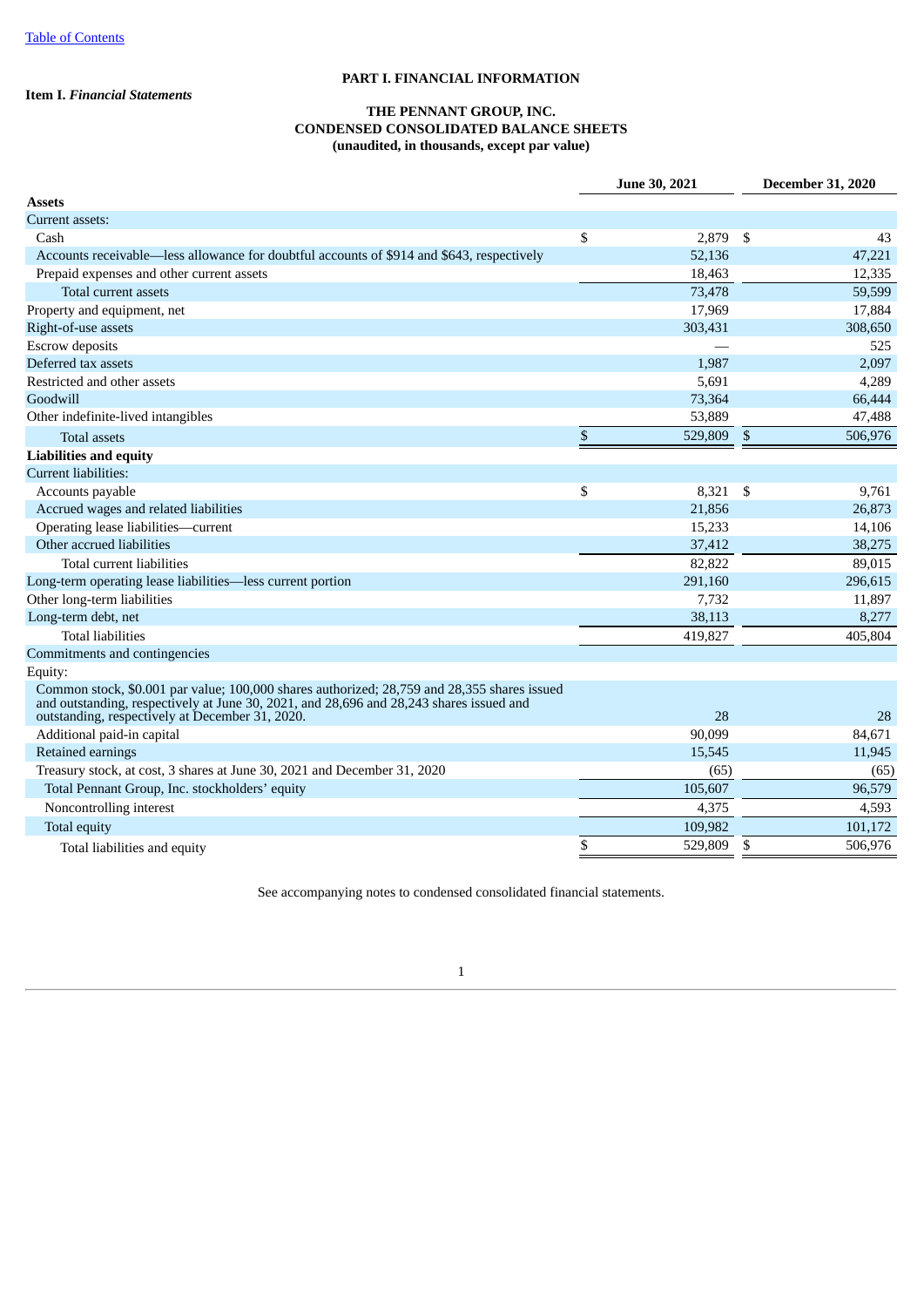## **THE PENNANT GROUP, INC. CONDENSED CONSOLIDATED STATEMENTS OF INCOME (unaudited, in thousands, except for per-share amounts)**

|                                                                                      | <b>Three Months Ended June 30,</b> |     |                 |     | <b>Six Months Ended June 30,</b> |     |         |  |  |
|--------------------------------------------------------------------------------------|------------------------------------|-----|-----------------|-----|----------------------------------|-----|---------|--|--|
|                                                                                      | 2021                               |     | 2020            |     | 2021                             |     | 2020    |  |  |
|                                                                                      |                                    |     |                 |     |                                  |     |         |  |  |
| Revenue                                                                              | \$<br>110,345 \$                   |     | 92,740 \$       |     | 216,008                          | \$  | 184,589 |  |  |
|                                                                                      |                                    |     |                 |     |                                  |     |         |  |  |
| <b>Expense</b><br>Cost of services                                                   | 86,667                             |     | 68,159          |     | 170,289                          |     | 138,348 |  |  |
| Rent-cost of services                                                                | 10,156                             |     | 9,767           |     | 20,121                           |     | 19,473  |  |  |
| General and administrative expense                                                   | 8,783                              |     | 7,538           |     | 18,071                           |     | 14,199  |  |  |
| Depreciation and amortization                                                        | 1,170                              |     | 1,201           |     | 2,345                            |     | 2,222   |  |  |
| Total expenses                                                                       | 106,776                            |     | 86,665          |     | 210,826                          |     | 174,242 |  |  |
| Income from operations                                                               | 3,569                              |     | 6,075           |     | 5,182                            |     | 10,347  |  |  |
| Other expense:                                                                       |                                    |     |                 |     |                                  |     |         |  |  |
| Other expense                                                                        | (24)                               |     |                 |     | (24)                             |     |         |  |  |
| Interest expense, net                                                                | (472)                              |     | (301)           |     | (832)                            |     | (704)   |  |  |
| Other expense, net                                                                   | (496)                              |     | (301)           |     | (856)                            |     | (704)   |  |  |
| Income before provision for income taxes                                             | 3,073                              |     | 5,774           |     | 4,326                            |     | 9,643   |  |  |
| Provision for income taxes                                                           | 604                                |     | 1,437           |     | 944                              |     | 2,326   |  |  |
| Net income                                                                           | 2,469                              |     | 4,337           |     | 3,382                            |     | 7,317   |  |  |
| Less: net loss attributable to noncontrolling interest                               | (181)                              |     |                 |     | (218)                            |     |         |  |  |
| Net income and other comprehensive income attributable to The<br>Pennant Group, Inc. | 2,650                              | S   | 4,337           | \$  | 3,600                            | S   | 7,317   |  |  |
| Earnings per share:                                                                  |                                    |     |                 |     |                                  |     |         |  |  |
| <b>Basic</b>                                                                         | \$<br>0.09                         | \$  | 0.16            | -\$ | 0.13                             | \$  | 0.26    |  |  |
| <b>Diluted</b>                                                                       | \$<br>0.09                         | -\$ | $0.15 \quad$ \$ |     | 0.12                             | -\$ | 0.25    |  |  |
| Weighted average common shares outstanding:                                          |                                    |     |                 |     |                                  |     |         |  |  |
| <b>Basic</b>                                                                         | 28,356                             |     | 27,952          |     | 28,324                           |     | 27,922  |  |  |
| Diluted                                                                              | 30,647                             |     | 29,662          |     | 30,785                           |     | 29,780  |  |  |

<span id="page-3-0"></span>See accompanying notes to condensed consolidated financial statements.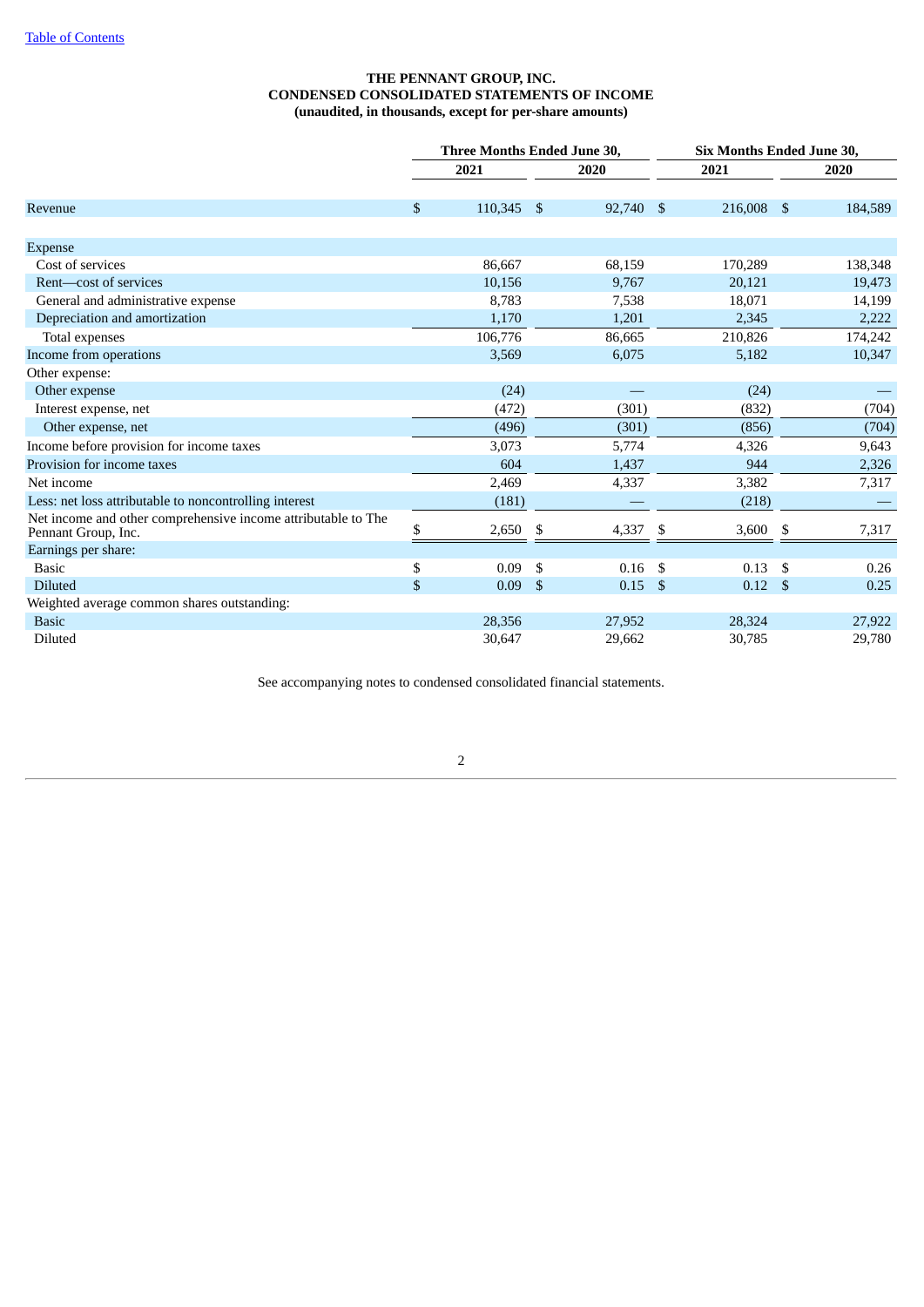## **THE PENNANT GROUP, INC. CONDENSED CONSOLIDATED STATEMENTS OF STOCKHOLDERS' EQUITY (unaudited, in thousands)**

|                                                                |               | <b>Common Stock</b> |    | <b>Additional</b>  |      |                                    | <b>Treasury Stock</b> |     |               | Non-                           |       |         |  |
|----------------------------------------------------------------|---------------|---------------------|----|--------------------|------|------------------------------------|-----------------------|-----|---------------|--------------------------------|-------|---------|--|
|                                                                | <b>Shares</b> | Amount              |    | Paid-In<br>Capital |      | <b>Retained</b><br><b>Earnings</b> | <b>Shares</b>         |     | <b>Amount</b> | <b>Controlling</b><br>Interest | Total |         |  |
| <b>Balance at December 31, 2020</b>                            | 28,696        | $\mathbf{\hat{S}}$  | 28 | - \$<br>84,671     | - \$ | 11,945                             | 3                     | -\$ | (65)          | - \$<br>4,593                  | \$    | 101,172 |  |
| Net income attributable to The Pennant<br>Group, Inc.          |               |                     |    |                    |      | 950                                |                       |     |               |                                |       | 950     |  |
| Net loss attributable to Non-Controlling<br>Interests          |               |                     |    |                    |      |                                    |                       |     |               | (37)                           |       | (37)    |  |
| Stock-based compensation                                       |               |                     |    | 2,416              |      |                                    |                       |     |               |                                |       | 2,416   |  |
| Issuance of common stock from the<br>exercise of stock options | 21            |                     |    | 218                |      |                                    |                       |     |               |                                |       | 218     |  |
| Net issuance of restricted stock                               | 3             |                     |    |                    |      |                                    |                       |     |               |                                |       |         |  |
| <b>Balance at March 31, 2021</b>                               | 28,720        | \$                  | 28 | 87,305<br>S        | -\$  | 12,895                             | 3                     | \$  | (65)          | 4,556<br>S                     | S.    | 104,719 |  |
| Net income attributable to The Pennant<br>Group, Inc.          |               |                     |    |                    |      | 2,650                              |                       |     |               |                                |       | 2,650   |  |
| Net loss attributable to Non-Controlling<br>Interests          |               |                     |    |                    |      |                                    |                       |     |               | (181)                          |       | (181)   |  |
| Stock-based compensation                                       |               |                     |    | 2,499              |      |                                    |                       |     |               |                                |       | 2,499   |  |
| Issuance of common stock from the<br>exercise of stock options | 35            |                     |    | 295                |      |                                    |                       |     |               |                                |       | 295     |  |
| Net issuance of restricted stock                               | Δ             |                     |    |                    |      |                                    |                       |     |               |                                |       |         |  |
| <b>Balance at June 30, 2021</b>                                | 28,759        | \$                  | 28 | 90,099<br>S        | \$.  | 15,545                             | 3                     | \$  | (65)          | 4,375<br>S                     |       | 109,982 |  |

|                                                                           |               | <b>Common Stock</b> |    |      | <b>Additional</b>  |      | <b>Retained</b><br>Earnings/ | <b>Treasury Stock</b> |     |               |     | Non-                                  |    |        |
|---------------------------------------------------------------------------|---------------|---------------------|----|------|--------------------|------|------------------------------|-----------------------|-----|---------------|-----|---------------------------------------|----|--------|
|                                                                           | <b>Shares</b> | <b>Amount</b>       |    |      | Paid-In<br>Capital |      | (Accumulated<br>Deficit)     | <b>Shares</b>         |     | <b>Amount</b> |     | <b>Controlling</b><br><b>Interest</b> |    | Total  |
| <b>Balance at December 31, 2019</b>                                       | 28,435        | \$                  | 28 | - \$ | 74,882             | - \$ | (3,799)                      |                       | Ŝ.  |               | -S  |                                       | \$ | 71,111 |
| Net income attributable to The Pennant<br>Group, Inc.                     |               |                     |    |      |                    |      | 2,980                        |                       |     |               |     |                                       |    | 2,980  |
| Stock-based compensation                                                  |               |                     |    |      | 1,956              |      |                              |                       |     |               |     |                                       |    | 1,956  |
| Issuance of common stock from the<br>exercise of stock options            | 38            |                     |    |      | 138                |      |                              |                       |     |               |     |                                       |    | 138    |
| Net issuance of restricted stock                                          | 3             |                     |    |      |                    |      |                              |                       |     |               |     |                                       |    |        |
| <b>Balance at March 31, 2020</b>                                          | 28,476        | \$                  | 28 | S.   | 76,976             | \$   | (819)                        |                       | \$. |               | \$. |                                       |    | 76,185 |
| Net income/ (loss) attributable to The<br>Pennant Group, Inc.             |               |                     |    |      |                    |      | 4,337                        |                       |     |               |     |                                       |    | 4,337  |
| Share-based compensation                                                  |               |                     |    |      | 1,959              |      |                              |                       |     |               |     |                                       |    | 1,959  |
| Issuance of common stock from the<br>exercise of stock options            | 20            |                     |    |      | 77                 |      |                              |                       |     |               |     |                                       |    | 77     |
| Net issuance of restricted stock                                          | 20            |                     |    |      |                    |      |                              |                       |     |               |     |                                       |    |        |
| Shares of common stock withheld to<br>satisfy tax withholding obligations | (2)           |                     |    |      |                    |      |                              | $\overline{2}$        |     | (57)          |     |                                       |    | (57)   |
| <b>Balance at June 30, 2020</b>                                           | 28,514        | S                   | 28 | -S   | 79,012             | S    | 3,518                        | 2<br>S                | \$  | (57)          | -S  |                                       | S  | 82,501 |

<span id="page-4-0"></span>See accompanying notes to condensed consolidated financial statements.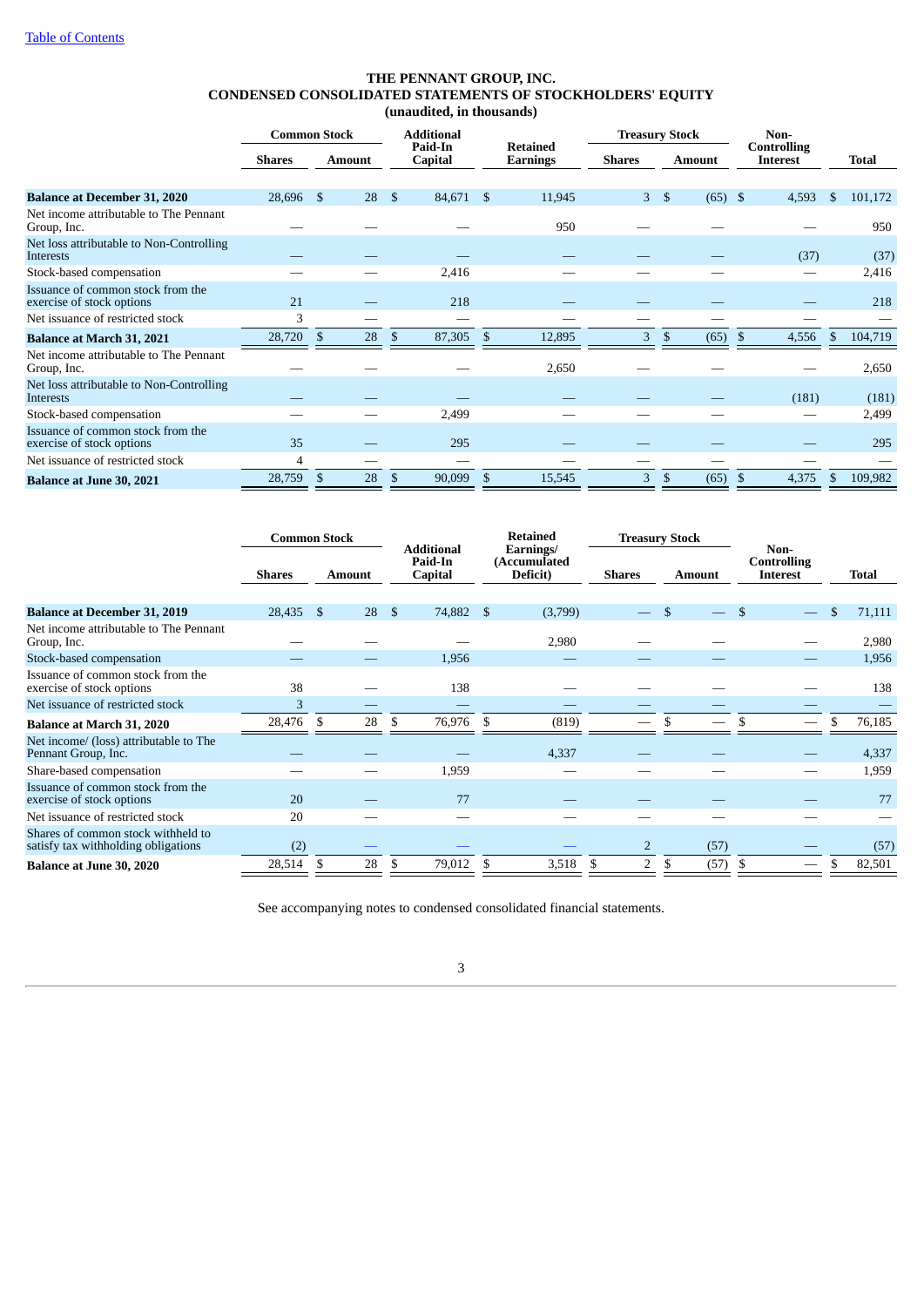## **THE PENNANT GROUP, INC. CONDENSED CONSOLIDATED STATEMENTS OF CASH FLOWS (unaudited, in thousands)**

|                                                                                             |             | <b>Six Months Ended June 30,</b> |
|---------------------------------------------------------------------------------------------|-------------|----------------------------------|
|                                                                                             | 2021        | 2020                             |
| Cash flows from operating activities:                                                       |             |                                  |
| Net income                                                                                  | \$<br>3,382 | \$<br>7,317                      |
| Adjustments to reconcile net income to net cash (used in) provided by operating activities: |             |                                  |
| Depreciation and amortization                                                               | 2,345       | 2,222                            |
| Amortization of deferred financing fees                                                     | 229         | 162                              |
| Provision for doubtful accounts                                                             | 446         | 282                              |
| Share-based compensation                                                                    | 4,915       | 3,915                            |
| Deferred income taxes                                                                       | 111         |                                  |
| Change in operating assets and liabilities:                                                 |             |                                  |
| Accounts receivable                                                                         | (5,360)     | (2,077)                          |
| Prepaid expenses and other assets                                                           | (7,221)     | (232)                            |
| Operating lease obligations                                                                 | 893         | 2,168                            |
| Accounts payable                                                                            | (1,500)     | (2,019)                          |
| Accrued wages and related liabilities                                                       | (5,017)     | (937)                            |
| Other accrued liabilities                                                                   | 2,328       | 4,600                            |
| Contract liabilities (CARES Act advance payments)                                           | (7,096)     | 27,997                           |
| Other long-term liabilities                                                                 | (261)       |                                  |
| Net cash (used in) provided by operating activities                                         | (11, 806)   | 43,398                           |
| Cash flows from investing activities:                                                       |             |                                  |
| Purchase of property and equipment                                                          | (2, 412)    | (5,963)                          |
| Cash payments for business acquisitions, net of escrow                                      | (12,800)    | (6,868)                          |
| <b>Escrow</b> deposits                                                                      |             | (639)                            |
| Other                                                                                       | (265)       | (333)                            |
| Net cash used in investing activities                                                       | (15, 477)   | (13, 803)                        |
| Cash flows from financing activities:                                                       |             |                                  |
| Proceeds from Revolving Credit Facility                                                     | 70,500      | 26,500                           |
| Payments on Revolving Credit Facility                                                       | (39,500)    | (44,500)                         |
| Repurchase of shares of common stock to satisfy tax withholding obligations                 |             | (57)                             |
| Payments for deferred financing costs                                                       | (1, 394)    | (26)                             |
| Issuance of common stock upon the exercise of options                                       | 513         | 215                              |
| Net cash provided by (used in) financing activities                                         | 30,119      | (17, 868)                        |
| Net increase in cash                                                                        | 2,836       | 11,727                           |
| Cash beginning of period                                                                    | 43          | 402                              |
| Cash end of period                                                                          | \$<br>2,879 | 12,129<br>\$                     |

See accompanying notes to condensed consolidated financial statements.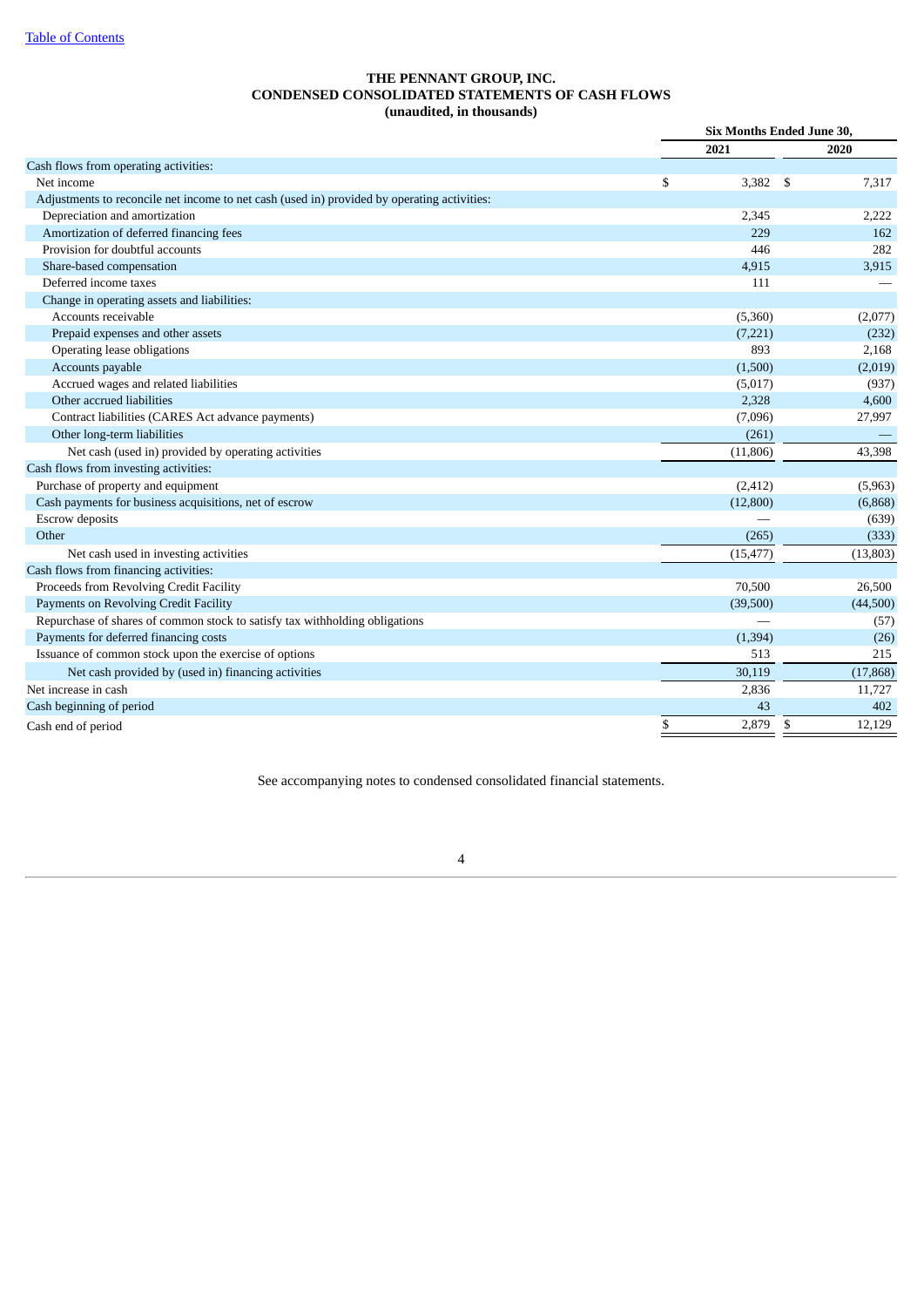## **THE PENNANT GROUP, INC. CONDENSED CONSOLIDATED STATEMENTS OF CASH FLOWS - (Continued) (unaudited, in thousands)**

|                                                                                               | Six Months Ended June 30, |        |
|-----------------------------------------------------------------------------------------------|---------------------------|--------|
|                                                                                               | 2021                      | 2020   |
| Supplemental disclosures of cash flow information:                                            |                           |        |
| Cash paid during the period for:                                                              |                           |        |
| Interest                                                                                      | 598                       | 619    |
| Income taxes                                                                                  | 1,295                     | 2,430  |
| Lease liabilities                                                                             | 19,496                    | 18,462 |
| Right-of-use assets obtained in exchange for new operating lease obligations                  | 2.872                     | 3,437  |
| Net non-cash adjustment to right-of-use assets and lease liabilities from lease modifications | —                         | 441    |
| Non-cash investing activity:                                                                  |                           |        |
| Capital expenditures                                                                          | 561                       | 1,035  |
|                                                                                               |                           |        |

<span id="page-6-0"></span>See accompanying notes to condensed consolidated financial statements.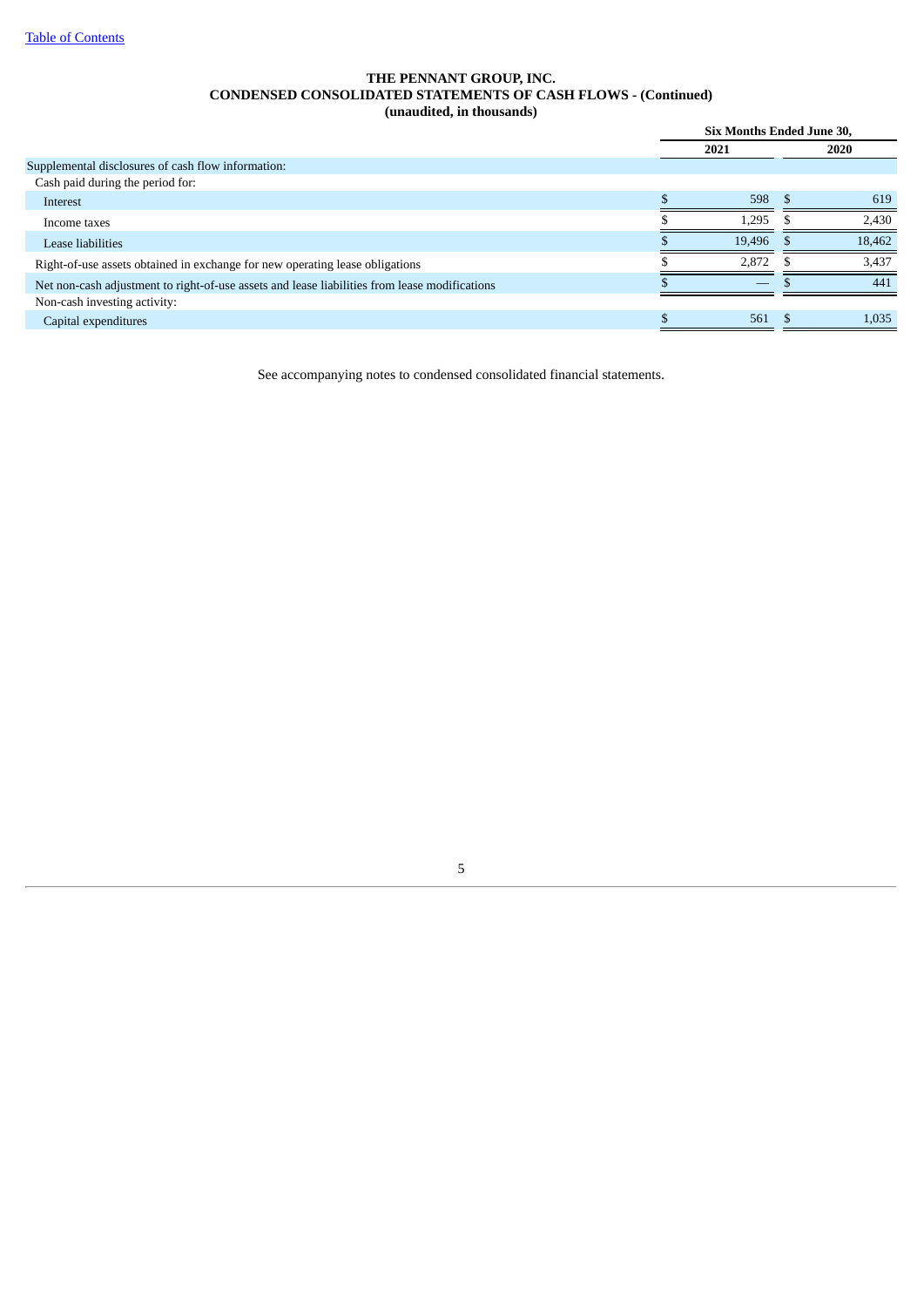#### **THE PENNANT GROUP INC. NOTES TO THE CONDENSED CONSOLIDATED FINANCIAL STATEMENTS (In thousands, except per share data and operational senior living units)**

## **1. DESCRIPTION OF BUSINESS**

The Pennant Group, Inc. (herein referred to as "Pennant," the "Company," "it," or "its"), is a holding company with no direct operating assets, employees or revenue. The Company, through its independent operating subsidiaries, provides healthcare services across the post-acute care continuum. As of June 30, 2021, the Company's subsidiaries operated 86 home health, hospice and home care agencies and 54 senior living communities located in Arizona, California, Colorado, Idaho, Iowa, Montana, Nevada, Oklahoma, Oregon, Texas, Utah, Washington, Wisconsin and Wyoming.

On October 1, 2019, The Ensign Group, Inc. (NASDAQ: ENSG) ("Ensign" or the "Parent") completed the separation of Pennant (the "Spin-Off"). To accomplish the Spin-Off, Ensign contributed all of its home health and hospice and substantially all of its senior living businesses into Pennant. Each Ensign stockholder received a distribution of one share of Pennant's common stock for every two shares of Ensign's common stock, plus cash in lieu of fractional shares. The noncontrolling interest was converted into shares of Pennant at the established conversion ratio. As a result of the Spin-Off on October 1, 2019, Pennant began trading as an independent company on the NASDAQ under the symbol "PNTG."

Certain of the Company's subsidiaries, collectively referred to as the Service Center, provide accounting, payroll, human resources, information technology, legal, risk management, and other services to the operations through contractual relationships.

Each of the Company's affiliated operations are operated by separate, independent subsidiaries that have their own management, employees and assets. References herein to the consolidated "Company" and "its" assets and activities is not meant to imply, nor should it be construed as meaning, that Pennant has direct operating assets, employees or revenue, or that any of the subsidiaries are operated by Pennant.

### **2. BASIS OF PRESENTATION AND SUMMARY OF SIGNIFICANT ACCOUNTING POLICIES**

*Basis of Presentation -* The accompanying unaudited condensed consolidated financial statements of the Company (the "Interim Financial Statements") reflect the Company's financial position, results of operations and cash flows of the business. The Interim Financial Statements have been prepared in accordance with accounting principles generally accepted in the United States ("GAAP") and pursuant to the regulations of the Securities and Exchange Commission ("SEC"). Management believes that the Interim Financial Statements reflect, in all material respects, all adjustments which are of a normal and recurring nature necessary to present fairly the Company's financial position, results of operations, and cash flows for the periods presented in conformity with GAAP. The results reported in these Interim Financial Statements are not necessarily indicative of results that may be expected for the entire year.

The Condensed Consolidated Balance Sheet as of December 31, 2020 is derived from the Company's annual audited Consolidated Financial Statements for the fiscal year ended December 31, 2020 which should be read in conjunction with these Interim Financial Statements. Certain information in the accompanying footnote disclosures normally included in annual financial statements was condensed or omitted for the interim periods presented in accordance with GAAP.

All intercompany transactions and balances between the various legal entities comprising the Company have been eliminated in consolidation. The Company presents noncontrolling interests within the equity section of its Condensed Consolidated Balance Sheets and the amount of consolidated net income that is attributable to the Company and the noncontrolling interest in its Condensed Consolidated Statements of Income.

The Company consists of various limited liability companies and corporations established to operate home health, hospice, home care, and senior living operations. The Interim Financial Statements include the accounts of all entities controlled by the Company through its ownership of a majority voting interest.

*Estimates and Assumptions -* The preparation of the Interim Financial Statements in conformity with GAAP requires management to make certain estimates and assumptions that affect the reported amounts of assets and liabilities and disclosure of contingent assets and liabilities at the date of the Interim Financial Statements and the reported amounts of revenue and expenses during the reporting periods. The most significant estimates in the Interim Financial Statements relate to revenue, intangible assets and goodwill, right-of-use assets and lease liabilities for leases greater than 12 months, selfinsurance reserves, and income taxes. Actual results could differ from those estimates.

*CARES Act*: The Coronavirus Aid, Relief, and Economic Security Act (the "CARES Act") was enacted on March 27, 2020 in the United States. The CARES Act allowed for deferred payment of the employer-paid portion of social security taxes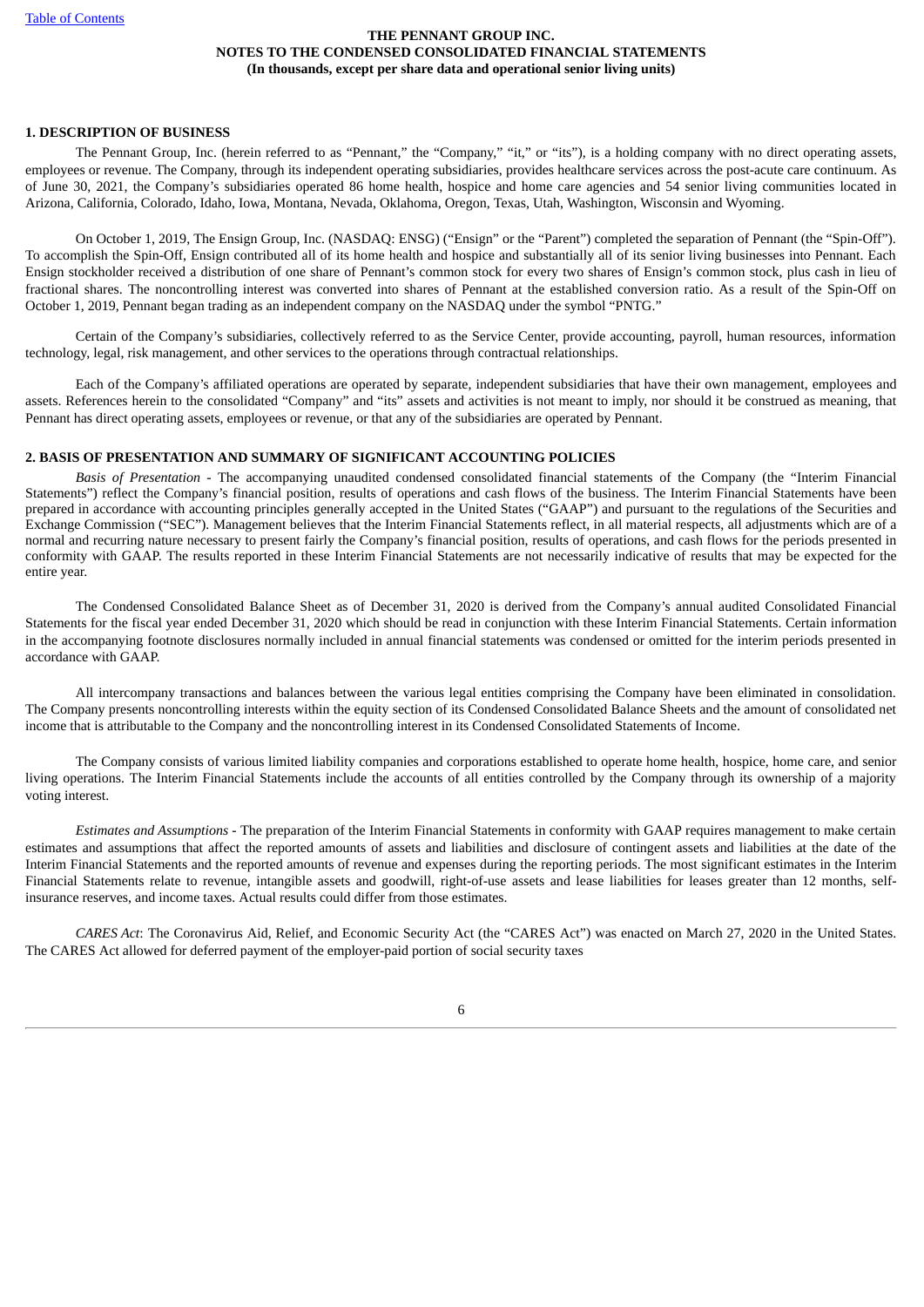through the end of 2020, with 50% due on December 31, 2021 and the remainder due on December 31, 2022. As of June 30, 2021, the Company deferred approximately \$7,836 of the employer-paid portion of social security taxes, of which \$3,918 is included in other long-term liabilities and the current portion of \$3,918 in accrued wages and related liabilities. The CARES Act also expanded the Centers for Medicare & Medicaid Services' ("CMS") ability to provide accelerated/advance payments intended to increase the cash flow of healthcare providers and suppliers impacted by COVID-19. During the prior year, the Company applied for and received \$27,997 in funds under the Accelerated and Advance Payment ("AAP") Program, of which \$7,096 had been recouped as of June 30, 2021. See Note 10, *Other Accrued Liabilities* for further discussion of the AAP.

The American Rescue Plan Act of 2021 (the "ARP Act") was enacted on March 11, 2021 in the United States. The ARP Act was designed to assist the country with the effects of the COVID-19 pandemic and included a number of tax components. The ARP Act's primary tax impact on the Company is a new revenue raising provision that requires the Company to include the next five highest paid employees to the list of covered officers already subject to the IRC Section 162(m) wage limitation beginning in the 2027 tax year. The Company will continue to assess the effect of the ARP Act and ongoing other government legislation related to the COVID-19 pandemic that may be issued.

#### **Recent Accounting Standards Adopted by the Company**

FASB Accounting Standards Update, or ASU, ASU 2021-01 "Reference Rate Reform (Topic 848): Scope" or ASU 2020-4 - On January 7, 2021, the FASB issued ASU 2021-01 to amend the scope of the guidance in ASU 2020-04 "Reference Rate Reform (Topic 848): Facilitation of the Effects of Reference Rate Reform on Financial Reporting" or ASU 2020-4. Specifically, the amendments in ASU 2021-01 clarify that "certain optional expedients and exceptions in Topic 848 for contract modifications and hedge accounting apply to derivatives that are affected by the discounting transition." The amendment in ASU 2021-1 is available to all entities: (i) on a full retrospective basis as of any date from the beginning of an interim period that includes or is subsequent to March 12, 2020 through the date that the final update to the standard was issued or (ii) on a prospective basis for new contract modifications through December 31, 2022. The Company has adopted ASU 2021-01 on a prospective basis effective as of January 7, 2021. There was no material impact to the Company's Interim Financial Statements or related disclosures as a result of the adoption of ASU 2021-01.

#### **3. RELATED PARTY TRANSACTIONS**

The Company leases 31 of its senior living communities from subsidiaries of Ensign, and each of the leases have a term of between 14 and 20 years from the lease commencement date. The total amount of rent expense included in Rent - cost of services paid to subsidiaries of Ensign was \$3,173 and \$6,246 for the three and six months ended June 30, 2021, respectively, and \$3,071 and \$6,172 for the three and six months ended June 30, 2020, respectively.

The Company's subsidiaries received services from Ensign's subsidiaries. Services included in cost of services were \$749 and \$1,617 for the three and six months ended June 30, 2021 and \$1,166 and \$2,188 for the three and six months ended June 30, 2020, respectively.

On October 1, 2019, in connection with the Spin-Off, Pennant entered into several agreements with Ensign that set forth the principal actions taken or to be taken in connection with the Spin-Off and govern the relationship of the parties following the Spin-Off. The Company has incurred costs of \$747 and \$1,735 for the three and six months ended June 30, 2021, respectively, and \$1,525 and \$2,861 for the three and six months ended June 30, 2020, respectively, which costs related primarily to administrative support under the Transitions Services Agreement

## **4. COMPUTATION OF NET INCOME PER COMMON SHARE**

Basic net income per share is computed by dividing net income attributable to stockholders of the Company by the weighted average number of outstanding common shares for the period. The computation of diluted net income per share is similar to the computation of basic net income per share except that the denominator is increased to include the number of additional common shares that would have been outstanding if the dilutive potential common shares had been issued.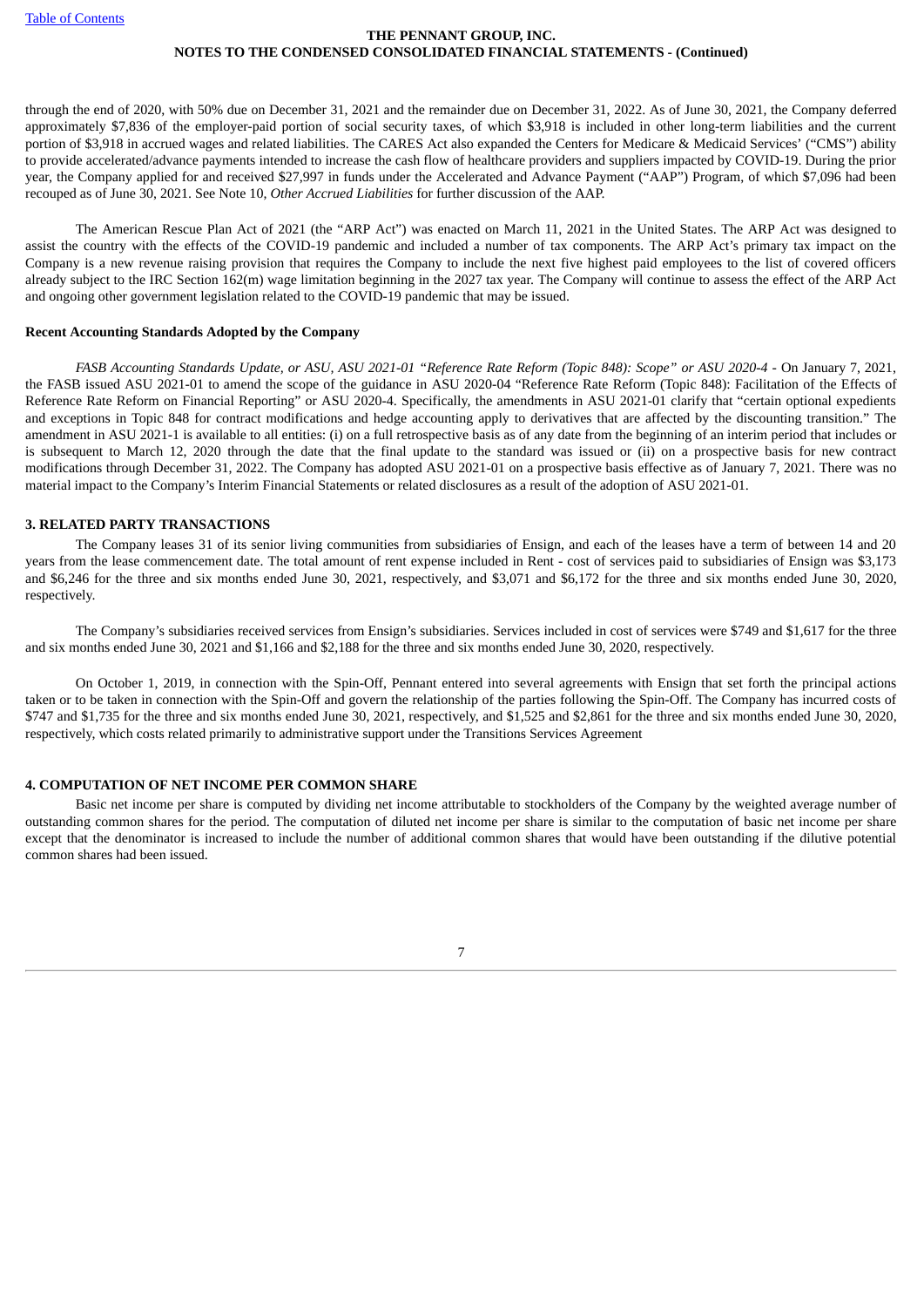The following table sets forth the computation of basic and diluted net income per share for the periods presented:

|                                                                                                                                   | Three Months Ended June 30, |        |      |           | <b>Six Months Ended June 30,</b> |        |      |             |  |  |
|-----------------------------------------------------------------------------------------------------------------------------------|-----------------------------|--------|------|-----------|----------------------------------|--------|------|-------------|--|--|
|                                                                                                                                   |                             | 2021   |      | 2020      |                                  | 2021   |      | <b>2020</b> |  |  |
| <b>Numerator:</b>                                                                                                                 |                             |        |      |           |                                  |        |      |             |  |  |
| Net income                                                                                                                        | \$                          | 2.469  | - \$ | 4,337     | - \$                             | 3,382  | -\$  | 7,317       |  |  |
| Add: net loss attributable to noncontrolling interests                                                                            |                             | (181)  |      |           |                                  | (218)  |      |             |  |  |
| Net income attributable to The Pennant Group, Inc.                                                                                |                             | 2,650  | -S   | 4,337     |                                  | 3,600  | -S   | 7,317       |  |  |
|                                                                                                                                   |                             |        |      |           |                                  |        |      |             |  |  |
| Denominator:                                                                                                                      |                             |        |      |           |                                  |        |      |             |  |  |
| Weighted average shares outstanding for basic net income per share                                                                |                             | 28,356 |      | 27,952    |                                  | 28,324 |      | 27,922      |  |  |
| Plus: assumed incremental shares from exercise of options and assumed conversion<br>or vesting of restricted stock <sup>(a)</sup> |                             | 2,291  |      | 1,710     |                                  | 2,461  |      | 1,858       |  |  |
| Adjusted weighted average common shares outstanding for diluted income per<br>share                                               |                             | 30,647 |      | 29.662    |                                  | 30,785 |      | 29,780      |  |  |
|                                                                                                                                   |                             |        |      |           |                                  |        |      |             |  |  |
| <b>Earnings Per Share:</b>                                                                                                        |                             |        |      |           |                                  |        |      |             |  |  |
| Basic net income per common share                                                                                                 | \$                          | 0.09   | - \$ | $0.16$ \$ |                                  | 0.13   | - \$ | 0.26        |  |  |
| Diluted net income per common share                                                                                               | \$                          | 0.09   | -S   | 0.15      | $\sqrt{s}$                       | 0.12   | -S   | 0.25        |  |  |

(a) The calculation of dilutive shares outstanding excludes out-of-the-money stock options (i.e., such options' exercise prices were greater than the average market price of our common shares for the period) because their inclusion would have been antidilutive. Options outstanding which are anti-dilutive and therefore not factored into the weighted average common<br>shares amount above were 484 and 380 for

#### **5. REVENUE AND ACCOUNTS RECEIVABLE**

Revenue is recognized when services are provided to the patients at the amount that reflects the consideration to which the Company expects to be entitled from patients and third-party payors, including Medicaid, Medicare and insurers (private, Medicare Advantage and Medicare replacement plans), in exchange for providing patient care. The healthcare services in home health and hospice patient contracts include routine services in exchange for a contractual agreed-upon amount or rate. Routine services are treated as a single performance obligation satisfied over time as services are rendered. As such, patient care services represent a bundle of services that are not capable of being distinct within the context of the contract. Additionally, there may be ancillary services which are not included in the rates for routine services, but instead are treated as separate performance obligations satisfied at a point in time, if and when those services are rendered.

Revenue recognized from healthcare services are adjusted for estimates of variable consideration to arrive at the transaction price. The Company determines the transaction price based on contractually agreed-upon amounts or rate, adjusted for estimates of variable consideration. The Company uses the expected value method in determining the variable component that should be used to arrive at the transaction price, using contractual agreements and historical reimbursement experience within each payor type. The amount of variable consideration which is included in the transaction price may be constrained, and is included in the net revenue only to the extent that it is probable that a significant reversal in the amount of the cumulative revenue recognized will not occur in a future period. If actual amounts of consideration ultimately received differ from the Company's estimates, the Company adjusts these estimates, which would affect net service revenue in the period such variances become known.

Revenue from the Medicare and Medicaid programs accounted for 61.7% and 62.8% of the Company's revenue, for the three and six months ended June 30, 2021, and 59.4% and 58.7% for the three and six months ended June 30, 2020, respectively. The Company records revenue from these governmental and managed care programs as services are performed at their expected net realizable amounts under these programs. The Company's revenue from governmental and managed care programs is subject to audit and retroactive adjustment by governmental and third-party agencies. Consistent with healthcare industry accounting practices, any changes to these governmental revenue estimates are recorded in the period the change or adjustment becomes known based on final settlement.

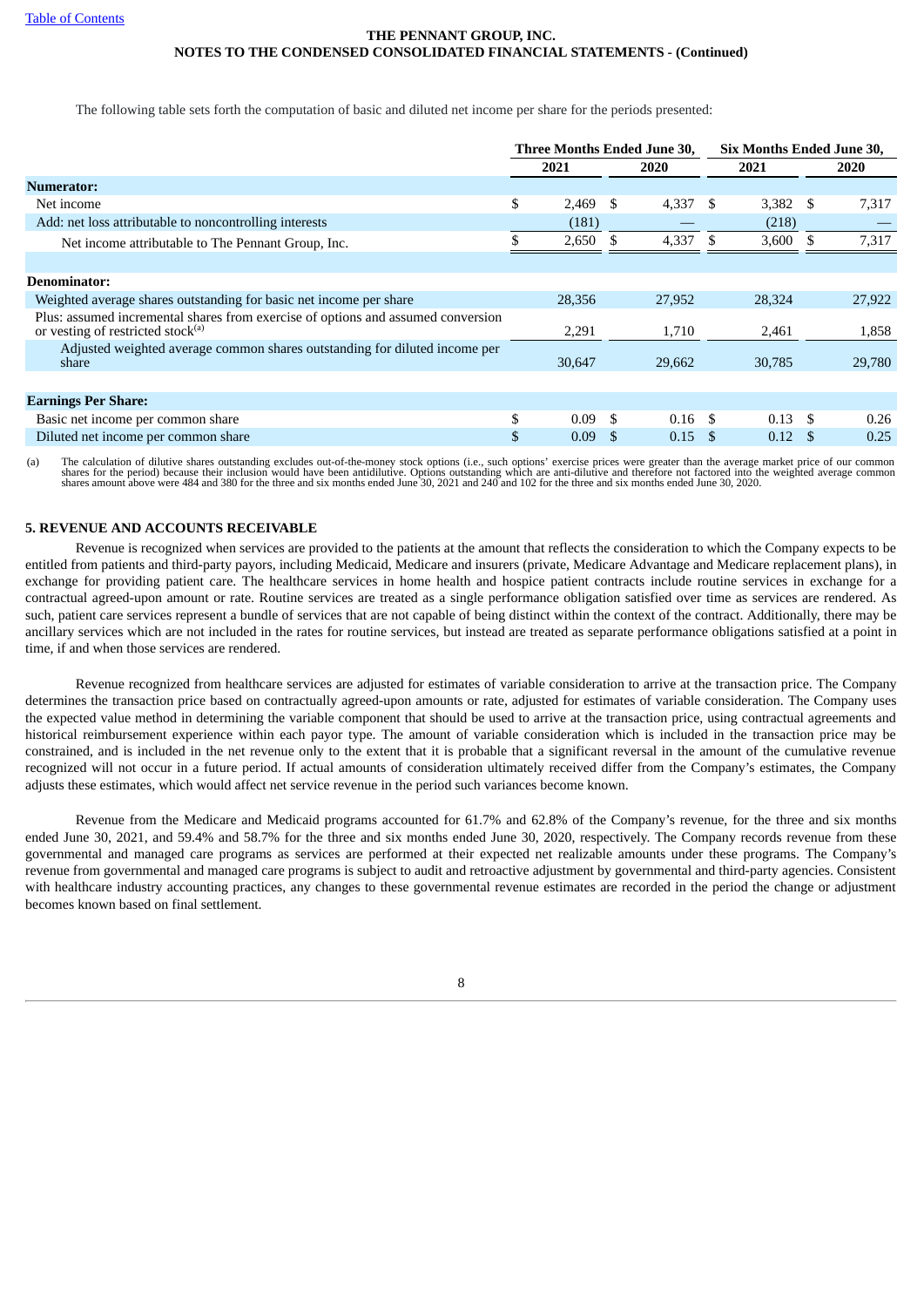## *Disaggregation of Revenue*

The Company disaggregates revenue from contracts with its patients by reportable operating segments and payors. The Company has determined that disaggregating revenue into these categories achieves the disclosure objectives to depict how the nature, amount, timing and uncertainty of revenue and cash flows are affected by economic factors.

The Company's service specific revenue recognition policies are as follows:

## **Home Health Revenue**

#### *Medicare Revenue*

For Medicare episodes that began after January 1, 2020, net service revenue is recognized in accordance with the Patient Driven Groupings Model ("PDGM"). This new reimbursement structure involves case mix calculation methodology refinements, changes to low-utilization payment adjustment ("LUPA") thresholds, the elimination of therapy thresholds, a change to the unit of payment from a 60-day episode to a 30-day payment period, and reduction of requests for anticipated payments ("RAPs") to 20% of the estimated payment for a patient's initial or subsequent period of care up-front (after the initial assessment is completed and upon initial billing). The RAPs were phased out effective January 1, 2021. Under PDGM, Medicare provides agencies with payments for each 30-day payment period provided to beneficiaries. If a beneficiary is still eligible for care after the end of the first 30-day payment period, a second 30-day payment period can begin. There are no limits to the number of periods of care a beneficiary who remains eligible for the home health benefit can receive. While payment for each 30-day payment period is adjusted to reflect the beneficiary's health condition and needs, a special outlier provision exists to ensure appropriate payment for those beneficiaries that have the most expensive care needs. The payment under the Medicare program is also adjusted for certain variables including, but not limited to: (a) a LUPA if the number of visits is below an established threshold that varies based on the diagnosis of a beneficiary; (b) a partial payment if the patient transferred to another provider or the Company received a patient from another provider before completing the period of care; (c) adjustment to the admission source of claim if it is determined that the patient had a qualifying stay in a post-acute care setting within 14 days prior to the start of a 30-day payment period; (d) the timing of the 30-day payment period provided to a patient in relation to the admission date, regardless of whether the same home health provider provided care for the entire series of episodes; (e) changes to the acuity of the patient during the previous 30-day payment period; (f) changes in the base payments established by the Medicare program; (g) adjustments to the base payments for case mix and geographic wages; and (h) recoveries of overpayments.

For all episodes that began prior to January 1, 2020, net service revenue was recorded under the Medicare prospective payment system based on a 60-day episode payment rate that is subject to adjustment based on certain variables including, but not limited to: (a) an outlier payment if the patient's care was unusually costly; (b) a LUPA if the number of visits was fewer than five; (c) a partial payment if the patient transferred to another provider or transferred from another provider before completing the episode; (d) a payment adjustment based upon the level of covered therapy services; (e) the number of episodes of care provided to a patient, regardless of whether the same home health provider provided care for the entire series of episodes; (f) changes in the base episode payments established by the Medicare program; (g) adjustments to the base episode payments for case mix and geographic wages; and (h) recoveries of overpayments.

The Company adjusts Medicare revenue on completed episodes to reflect differences between estimated and actual payment amounts, an inability to obtain appropriate billing documentation and other reasons unrelated to credit risk. Therefore, the Company believes that its reported net service revenue and patient accounts receivable will be the net amounts to be realized from Medicare for services rendered.

In addition to revenue recognized on completed episodes and periods, the Company also recognizes a portion of revenue associated with episodes and periods in progress. Episodes in progress are 30-day payment periods, if the episode started after January 1, 2020, or 60-day episodes of care, if the episode started prior to January 1, 2020, that begin during the reporting period but were not completed as of the end of the period. As such, the Company estimates revenue and recognizes it on a daily basis. The primary factors underlying this estimate are the number of episodes in progress at the end of the reporting period, expected Medicare revenue per period of care or episode of care and the Company's estimate of the average percentage complete based on the scheduled end of period and end of episode dates.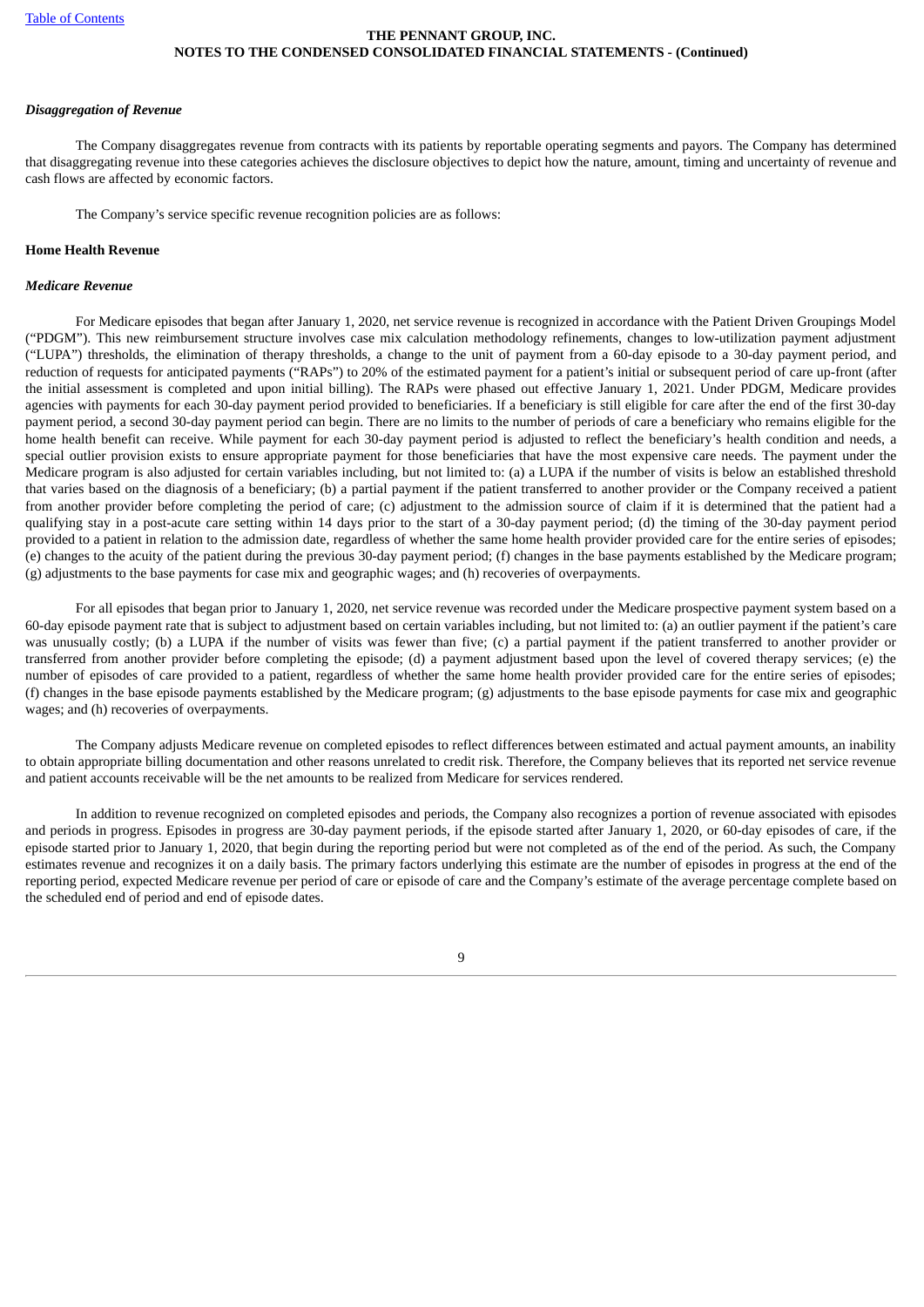#### *Non-Medicare Revenue*

*Episodic Based Revenue -* The Company recognizes revenue in a similar manner as it recognizes Medicare revenue for episodic-based rates that are paid by other insurance carriers, including Medicare Advantage programs. These rates can vary based upon the negotiated terms.

*Non-episodic Based Revenue -* Revenue is recognized on an accrual basis based upon the date of service at amounts equal to its established or estimated per visit rates, as applicable.

#### **Hospice Revenue**

Revenue is recognized on an accrual basis based upon the date of service at amounts equal to the estimated payment rates. The estimated payment rates are calculated as daily rates for each of the levels of care the Company delivers. Revenue is adjusted for an inability to obtain appropriate billing documentation or authorizations acceptable to the payor and other reasons unrelated to credit risk. Additionally, as Medicare hospice revenue is subject to an inpatient cap and an overall payment cap, the Company monitors its provider numbers and estimates amounts due back to Medicare if a cap has been exceeded. The Company regularly evaluates and records these adjustments as a reduction to revenue and an increase to other accrued liabilities.

#### **Senior Living Revenue**

The Company has elected the lessor practical expedient within ASC Topic 842, *Leases* ("ASC 842") and therefore recognizes, measures, presents, and discloses the revenue for services rendered under the Company's senior living residency agreements based upon the predominant component, either the lease or non-lease component, of the contracts. The Company has determined that the services included under the Company's senior living residency agreements each have the same timing and pattern of transfer. The Company recognizes revenue under ASC Topic 606, *Revenue from Contracts with Customers* for its senior residency agreements, for which it has determined that the non-lease components of such residency agreements are the predominant component of each such contract.

The Company's senior living revenue consists of fees for basic housing and assisted living care. Accordingly, the Company records revenue when services are rendered on the date services are provided at amounts billable to individual residents. Residency agreements are generally for a term of 30 days, with resident fees billed monthly in advance. For residents under reimbursement arrangements with Medicaid, revenue is recorded based on contractually agreed-upon amounts or rates on a per resident, daily basis or as services are rendered.

#### **Revenue By Payor**

Revenue by payor for the three months ended June 30, 2021 and 2020, is summarized in the following tables:

|                         | Three Months Ended June 30, 2021      |                                         |    |                         |  |                                         |  |               |  |           |  |  |  |  |
|-------------------------|---------------------------------------|-----------------------------------------|----|-------------------------|--|-----------------------------------------|--|---------------|--|-----------|--|--|--|--|
|                         |                                       | <b>Home Health and Hospice Services</b> |    |                         |  |                                         |  |               |  |           |  |  |  |  |
|                         | <b>Home Health</b><br><b>Services</b> |                                         |    | <b>Hospice Services</b> |  | <b>Senior Living</b><br><b>Services</b> |  | Total Revenue |  | Revenue % |  |  |  |  |
| Medicare                |                                       | 20,498                                  | -5 | 33,303                  |  |                                         |  | 53,801        |  | 48.8%     |  |  |  |  |
| Medicaid                |                                       | 2,525                                   |    | 2,708                   |  | 9,004                                   |  | 14,237        |  | 12.9      |  |  |  |  |
| Subtotal                |                                       | 23,023                                  |    | 36,011                  |  | 9.004                                   |  | 68,038        |  | 61.7      |  |  |  |  |
| Managed care            |                                       | 12,165                                  |    | 725                     |  |                                         |  | 12,890        |  | 11.7      |  |  |  |  |
| Private and other $(a)$ |                                       | 6.079                                   |    | 102                     |  | 23,236                                  |  | 29,417        |  | 26.6      |  |  |  |  |
| Total revenue           |                                       | 41,267                                  |    | 36,838                  |  | 32,240                                  |  | 110,345       |  | 100.0%    |  |  |  |  |

(a) Private and other payors in our home health and hospice services segment includes revenue from all payors generated in our home care operations.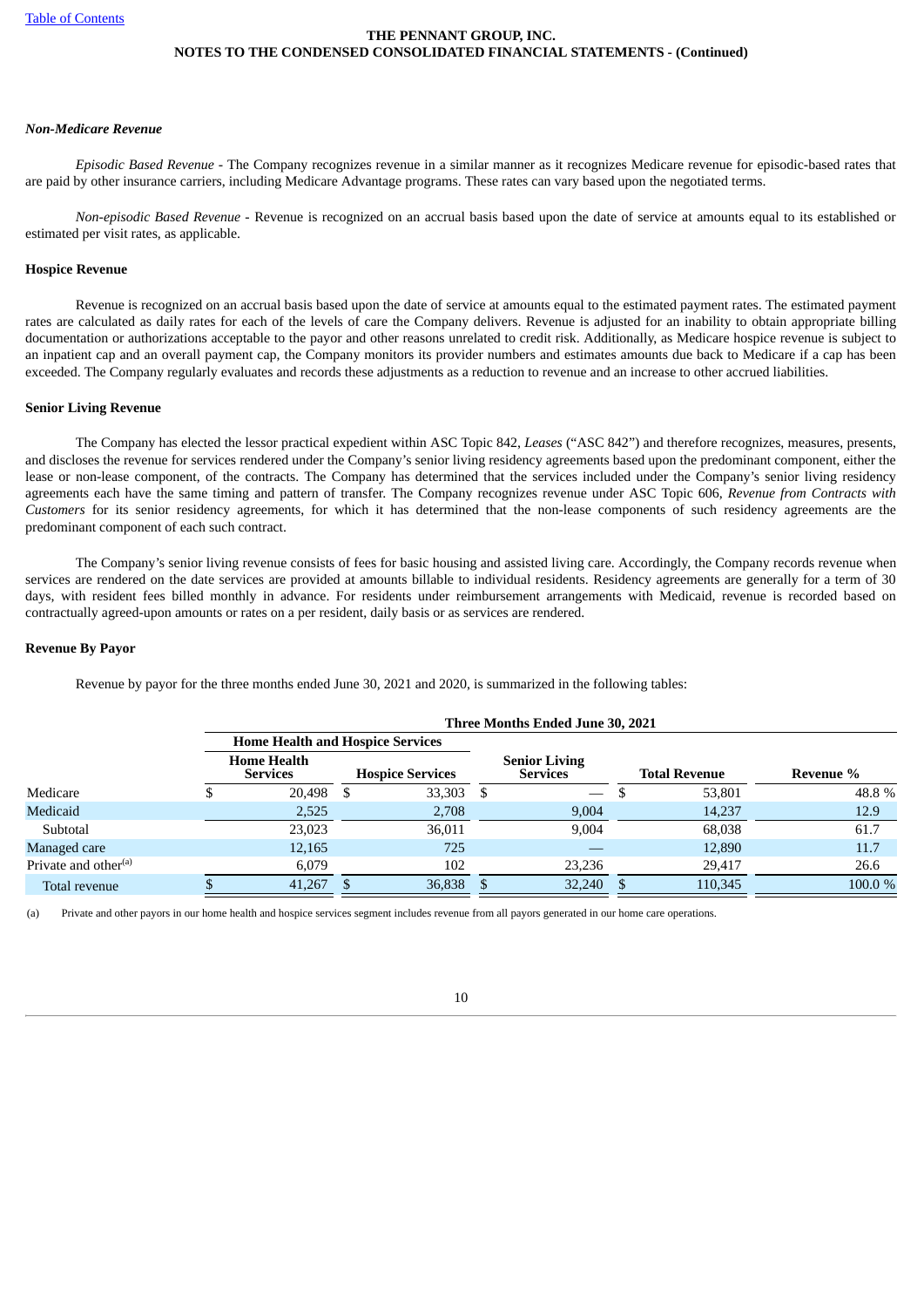|                                  | Three Months Ended June 30, 2020        |  |                         |                                         |           |  |                      |           |        |  |  |  |  |  |
|----------------------------------|-----------------------------------------|--|-------------------------|-----------------------------------------|-----------|--|----------------------|-----------|--------|--|--|--|--|--|
|                                  | <b>Home Health and Hospice Services</b> |  |                         |                                         |           |  |                      |           |        |  |  |  |  |  |
|                                  | <b>Home Health</b><br><b>Services</b>   |  | <b>Hospice Services</b> | <b>Senior Living</b><br><b>Services</b> |           |  | <b>Total Revenue</b> | Revenue % |        |  |  |  |  |  |
| Medicare                         | 11,808                                  |  | 28,550                  |                                         |           |  | 40,358               |           | 43.5 % |  |  |  |  |  |
| Medicaid                         | 1,963                                   |  | 3,637                   |                                         | 9,155     |  | 14,755               |           | 15.9   |  |  |  |  |  |
| Subtotal                         | 13,771                                  |  | 32,187                  |                                         | 9,155     |  | 55,113               |           | 59.4   |  |  |  |  |  |
| Managed care                     | 6.846                                   |  | 397                     |                                         |           |  | 7,243                |           | 7.8    |  |  |  |  |  |
| Private and other <sup>(a)</sup> | 4.744                                   |  | 39                      |                                         | 25,601    |  | 30,384               |           | 32.8   |  |  |  |  |  |
| Total revenue                    | 25,361                                  |  | 32,623                  |                                         | 34,756 \$ |  | 92,740               |           | 100.0% |  |  |  |  |  |

(a) Private and other payors in our home health and hospice services segment includes revenue from all payors generated in our home care operations.

Revenue by payor for the six months ended June 30, 2021 and 2020, is summarized in the following tables:

|                                  | Six Months Ended June 30, 2021        |                                         |    |                         |    |                                         |  |                      |  |           |  |  |  |  |
|----------------------------------|---------------------------------------|-----------------------------------------|----|-------------------------|----|-----------------------------------------|--|----------------------|--|-----------|--|--|--|--|
|                                  |                                       | <b>Home Health and Hospice Services</b> |    |                         |    |                                         |  |                      |  |           |  |  |  |  |
|                                  | <b>Home Health</b><br><b>Services</b> |                                         |    | <b>Hospice Services</b> |    | <b>Senior Living</b><br><b>Services</b> |  | <b>Total Revenue</b> |  | Revenue % |  |  |  |  |
| Medicare                         |                                       | 40.828                                  | -S | 66,712                  | £. | $\hspace{0.05cm}$                       |  | 107,540              |  | 49.8%     |  |  |  |  |
| Medicaid                         |                                       | 4,721                                   |    | 5,433                   |    | 17,936                                  |  | 28,090               |  | 13.0      |  |  |  |  |
| Subtotal                         |                                       | 45.549                                  |    | 72.145                  |    | 17,936                                  |  | 135,630              |  | 62.8      |  |  |  |  |
| Managed care                     |                                       | 22,617                                  |    | 1,362                   |    |                                         |  | 23,979               |  | 11.1      |  |  |  |  |
| Private and other <sup>(a)</sup> |                                       | 10.794                                  |    | 245                     |    | 45,360                                  |  | 56,399               |  | 26.1      |  |  |  |  |
| Total revenue                    |                                       | 78,960                                  |    | 73,752                  |    | 63,296                                  |  | 216,008              |  | 100.0%    |  |  |  |  |

Private and other payors in our home health and hospice services segment includes revenue from all payors generated in our home care operations.

|                                  | Six Months Ended June 30, 2020 |                                         |  |                         |  |                                         |  |                      |  |           |  |
|----------------------------------|--------------------------------|-----------------------------------------|--|-------------------------|--|-----------------------------------------|--|----------------------|--|-----------|--|
|                                  |                                | <b>Home Health and Hospice Services</b> |  |                         |  |                                         |  |                      |  |           |  |
|                                  |                                | <b>Home Health</b><br><b>Services</b>   |  | <b>Hospice Services</b> |  | <b>Senior Living</b><br><b>Services</b> |  | <b>Total Revenue</b> |  | Revenue % |  |
| Medicare                         |                                | 24,384                                  |  | 55,230                  |  | $\hspace{0.1mm}-\hspace{0.1mm}$         |  | 79.614               |  | 43.1 %    |  |
| Medicaid                         |                                | 3,553                                   |  | 6,966                   |  | 18,188                                  |  | 28,707               |  | 15.6      |  |
| Subtotal                         |                                | 27,937                                  |  | 62,196                  |  | 18,188                                  |  | 108,321              |  | 58.7      |  |
| Managed care                     |                                | 13,962                                  |  | 813                     |  |                                         |  | 14,775               |  | 8.0       |  |
| Private and other <sup>(a)</sup> |                                | 9.784                                   |  | 54                      |  | 51,655                                  |  | 61,493               |  | 33.3      |  |
| Total revenue                    |                                | 51,683                                  |  | 63,063                  |  | 69,843 \$                               |  | 184,589              |  | 100.0%    |  |

Private and other payors in our home health and hospice services segment includes revenue from all payors generated in our home care operations.

#### **Balance Sheet Impact**

Included in the Company's Condensed Consolidated Balance Sheets are contract assets, comprised of billed accounts receivable and unbilled receivables, which are the result of the timing of revenue recognition, billings and cash collections, as well as, contract liabilities, which primarily represent payments the Company receives in advance of services provided. As of June 30, 2021, the Company had contract liabilities in the amount of \$20,901 related to Advance Payments received in connection with the CARES Act reported in other current liabilities. As further discussed in Note 10, *Other Accrued Liabilities,* the repayment terms for Medicare advance payments were modified through the passage of the Continuing Appropriations Act, 2021 and Other Extensions Act on October 1, 2020.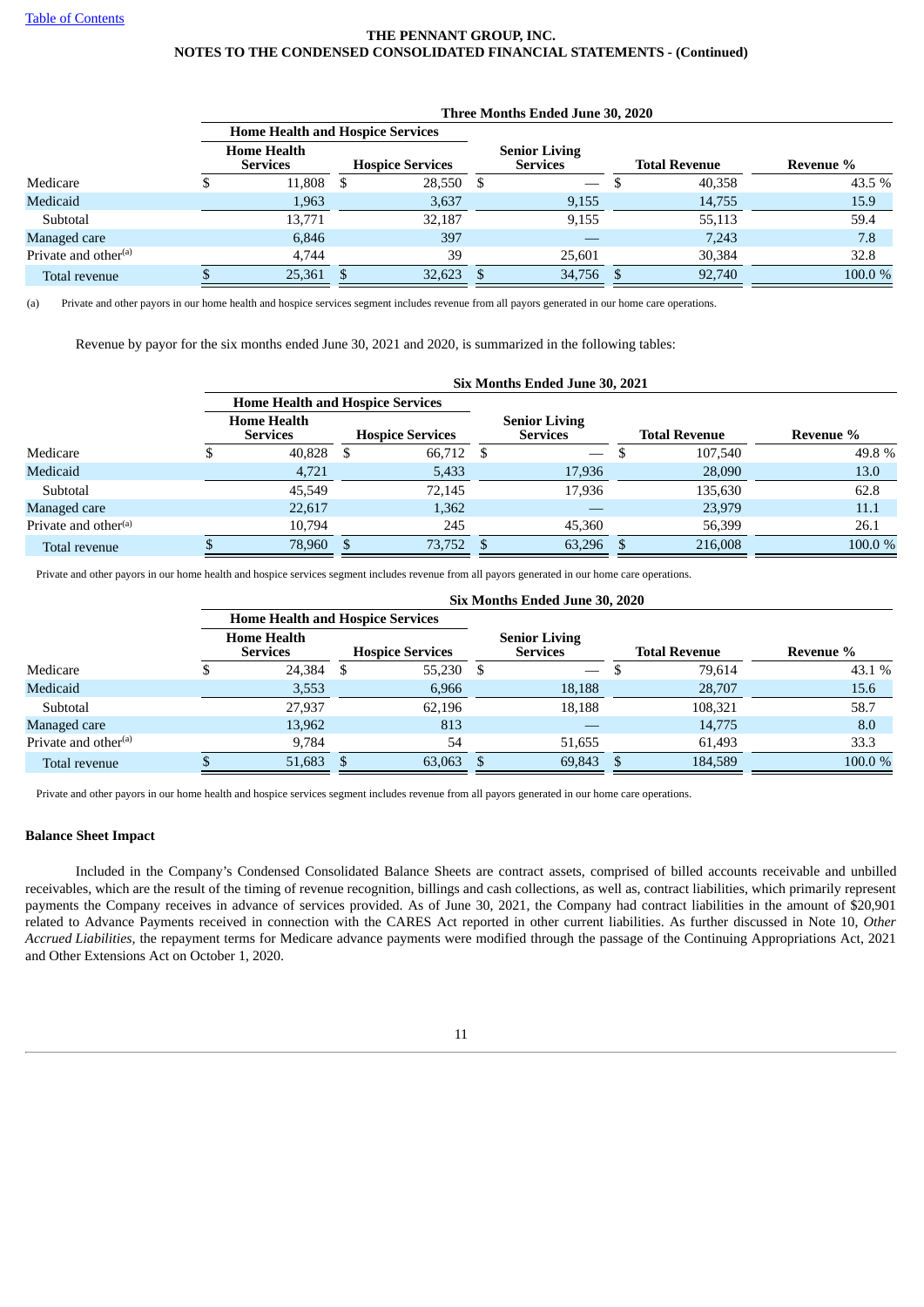Accounts receivable, net as of June 30, 2021 and December 31, 2020 is summarized in the following table:

|                                       | <b>June 30, 2021</b> | <b>December 31, 2020</b> |
|---------------------------------------|----------------------|--------------------------|
| Medicare                              | 29,331               | 28,569                   |
| Medicaid                              | 8,233                | 7,669                    |
| Managed care                          | 10,858               | 7,590                    |
| Private and other                     | 4,628                | 4,036                    |
| Accounts receivable, gross            | 53,050               | 47,864                   |
| Less: allowance for doubtful accounts | (914)                | (643)                    |
| Accounts receivable, net              | 52,136               | 47,221                   |

#### **Practical Expedients and Exemptions**

As the Company's contracts have an original duration of one year or less, the Company uses the practical expedient applicable to its contracts and does not consider the time value of money. Further, because of the short duration of these contracts, the Company has not disclosed the transaction price for the remaining performance obligations as of the end of each reporting period or when the Company expects to recognize this revenue. In addition, the Company has applied the practical expedient provided by ASC 340, *Other Assets and Deferred Costs* ("ASC 340"), and all incremental customer contract acquisition costs are expensed as they are incurred because the amortization period would have been one year or less.

## **6. BUSINESS SEGMENTS**

The Company classifies its operations into the following reportable operating segments: (1) home health and hospice services, which includes the Company's home health, hospice and home care businesses; and (2) senior living services, which includes the operation of assisted living, independent living and memory care communities. The reporting segments are business units that offer different services and are managed separately to provide greater visibility into those operations. Our Chief Executive Officer, who is our Chief Operating Decision Maker ("CODM"), reviews financial information at the operating segment level. We also report an "all other" category that includes general and administrative expense from our Service Center.

As of June 30, 2021, the Company provided services through 86 affiliated home health, hospice and home care agencies, and 54 affiliated senior living operations. The Company evaluates performance and allocates capital resources to each segment based on an operating model that is designed to maximize the quality of care provided and profitability. The Company's Service Center provides various services to all lines of business. The Company does not review assets by segment and therefore assets by segment are not disclosed below.

The CODM uses Segment Adjusted EBITDAR from Operations as the primary measure of profit and loss for the Company's reportable segments and to compare the performance of its operations with those of its competitors. Segment Adjusted EBITDAR from Operations is net income (loss) attributable to the Company's reportable segments excluding interest expense, provision for income taxes, depreciation and amortization expense, rent, and, in order to view the operations performance on a comparable basis from period to period, certain adjustments including: (1) costs at start-up operations, (2) share-based compensation, (3) acquisition related costs, (4) redundant and nonrecurring costs associated with the Transition Services Agreement, and (5) net loss attributable to noncontrolling interest. General and administrative expenses are not allocated to the reportable segments, and are included as "All Other", accordingly the segment earnings measure reported is before allocation of corporate general and administrative expenses. The Company's segment measures may be different from the calculation methods used by other companies and, therefore, comparability may be limited.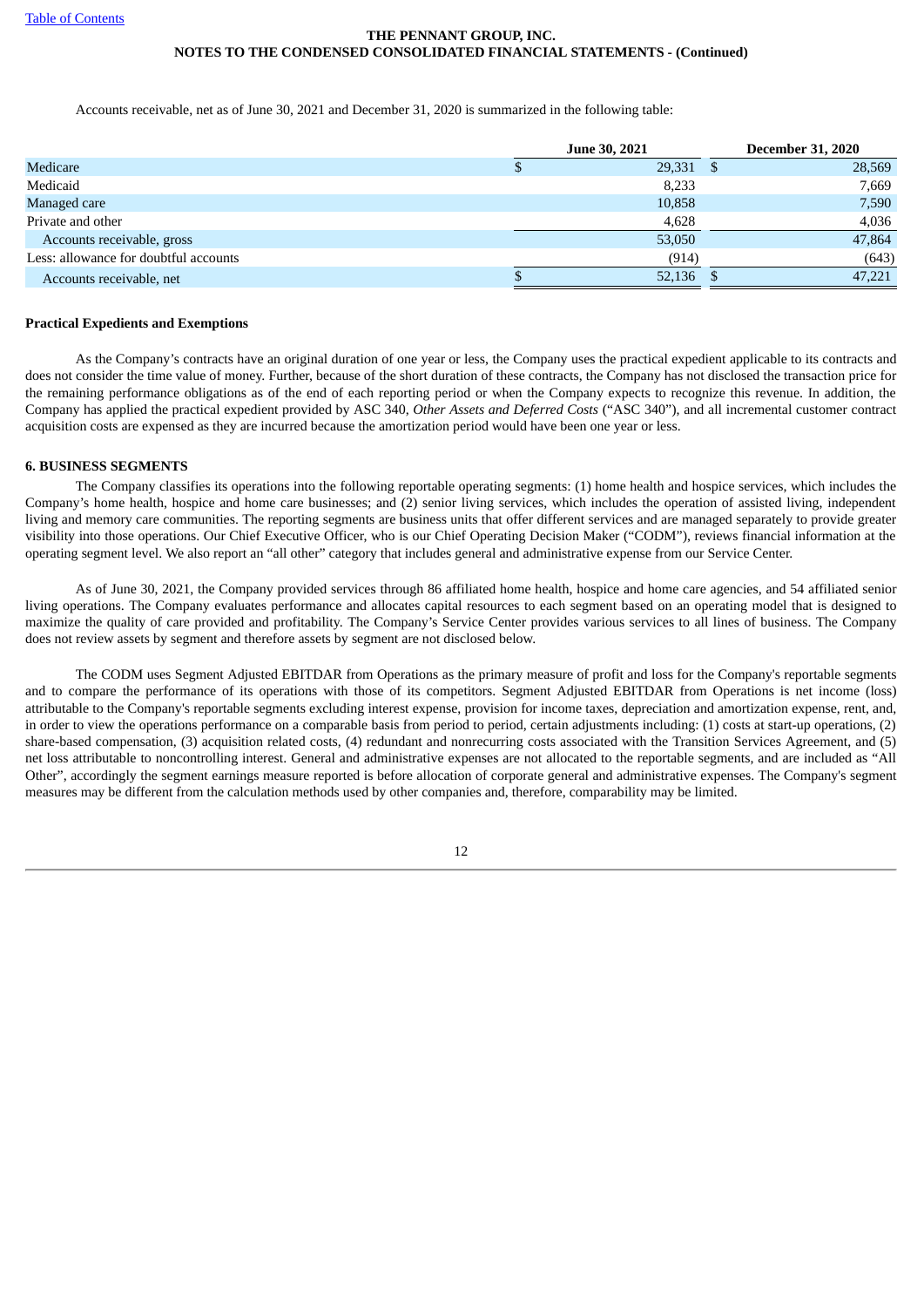The following tables present certain financial information regarding our reportable segments, general and administrative expenses are not allocated to the reportable segments and are included in "All Other" for the three and six months ended June 30, 2021 and 2020:

|                                          | <b>Home Health and</b><br><b>Hospice Services</b> |      | <b>Senior Living</b><br><b>Services</b> |    | <b>All Other</b> |      |         |  |  |  | <b>Total</b> |
|------------------------------------------|---------------------------------------------------|------|-----------------------------------------|----|------------------|------|---------|--|--|--|--------------|
| Three Months Ended June 30, 2021         |                                                   |      |                                         |    |                  |      |         |  |  |  |              |
| Revenue                                  | \$<br>78.105                                      | -S   | 32,240 \$                               |    | $-$ \$           |      | 110.345 |  |  |  |              |
| Segment Adjusted EBITDAR from Operations | \$<br>14,931                                      | - \$ | $9,752$ \$                              |    | $(6,068)$ \$     |      | 18,615  |  |  |  |              |
| Three Months Ended June 30, 2020         |                                                   |      |                                         |    |                  |      |         |  |  |  |              |
| Revenue                                  | \$<br>57,984                                      | -S   | 34,756 \$                               |    | $-$ \$           |      | 92,740  |  |  |  |              |
| Segment Adjusted EBITDAR from Operations | \$<br>11,245                                      | S    | 13.492                                  | -S | $(3,999)$ \$     |      | 20,738  |  |  |  |              |
|                                          | <b>Home Health and</b><br><b>Hospice Services</b> |      | <b>Senior Living</b><br><b>Services</b> |    | <b>All Other</b> |      | Total   |  |  |  |              |
| Six Months Ended June 30, 2021           |                                                   |      |                                         |    |                  |      |         |  |  |  |              |
| Revenue                                  | \$<br>152,712                                     | -S   | 63.296 \$                               |    |                  | - \$ | 216,008 |  |  |  |              |
| Segment Adjusted EBITDAR from Operations | \$<br>28,722                                      | -S   | 18,586 \$                               |    | $(12, 466)$ \$   |      | 34,842  |  |  |  |              |
| Six Months Ended June 30, 2020           |                                                   |      |                                         |    |                  |      |         |  |  |  |              |

Revenue \$ 114,746 \$ 69,843 \$ — \$ 184,589 Segment Adjusted EBITDAR from Operations  $$$  21,151 \$ 25,989 \$ (8,781) \$ 38,359

This following table provides a reconciliation of Segment Adjusted EBITDAR from Operations to income from operations:

|                                                       |    | Three Months Ended June 30, |    |           |  |           | <b>Six Months Ended June 30,</b> |        |  |
|-------------------------------------------------------|----|-----------------------------|----|-----------|--|-----------|----------------------------------|--------|--|
|                                                       |    | 2021<br>2020                |    | 2021      |  |           | 2020                             |        |  |
| Segment Adjusted EBITDAR from Operations              | J. | 18.615                      | -S | 20.738 \$ |  | 34,842 \$ |                                  | 38,359 |  |
| Less: Depreciation and amortization                   |    | 1,170                       |    | 1,201     |  | 2,345     |                                  | 2,222  |  |
| Rent-cost of services                                 |    | 10,156                      |    | 9.767     |  | 20,121    |                                  | 19,473 |  |
| Other expense                                         |    | (24)                        |    |           |  | (24)      |                                  |        |  |
| Adjustments to Segment EBITDAR from Operations:       |    |                             |    |           |  |           |                                  |        |  |
| Less: Costs at start-up operations <sup>(a)</sup>     |    | 347                         |    | 473       |  | 459       |                                  | 705    |  |
| Share-based compensation expense <sup>(b)</sup>       |    | 2,499                       |    | 1,959     |  | 4,915     |                                  | 3,915  |  |
| Acquisition related costs <sup>(c)</sup>              |    | 30                          |    |           |  | 37        |                                  |        |  |
| Transition services costs <sup>(d)</sup>              |    | 687                         |    | 380       |  | 1,589     |                                  | 537    |  |
| Net COVID-19 related costs <sup>(e)</sup>             |    |                             |    | 883       |  |           |                                  | 1,160  |  |
| Add: Net loss attributable to noncontrolling interest |    | (181)                       |    |           |  | (218)     |                                  |        |  |
| Condensed Consolidated Income from Operations         |    | 3,569                       |    | 6.075     |  | 5,182     |                                  | 10.347 |  |

Represents results related to start-up operations. This amount excludes rent and depreciation and amortization expense related to such operations. Share-based compensation expense incurred which is included in cost of services and general and administrative expense.

Acquisition related costs related to business combinations completed during the periods.

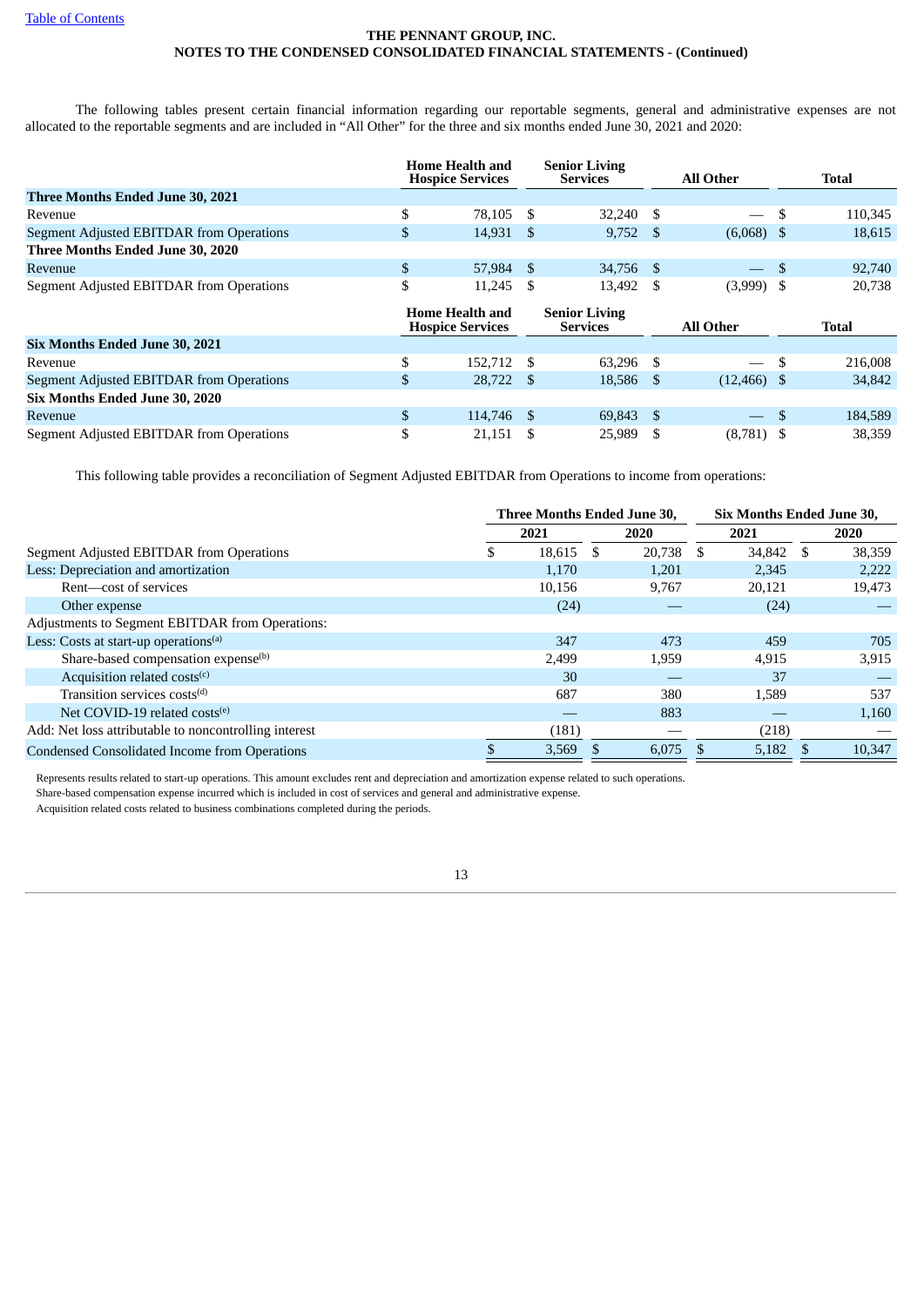- A portion of the costs incurred under the Transition Services Agreement identified as redundant or nonrecurring that are included in general and administrative expense. Fees incurred<br>under the Transition Services agreement Beginning in the first quarter of fiscal year 2021, we updated our definition of Segment Adjusted EBITDAR to no longer include an adjustment for COVID-19 expenses offset by the<br>amount of sequestration relief has a mount of
- The 2020 amounts represent incremental costs incurred as part of the Company's response to COVID-19 including direct medical supplies, labor, and other expenses, net of \$554 in increased revenue related to the 2% payment i costs do not include \$277 in costs for the three months ended March 31, 2020 that were included in the 2020 full year amount.

#### **7. ACQUISITIONS**

The Company's acquisition focus is to purchase or lease operations that are complementary to the Company's current businesses, accretive to the Company's business or otherwise advance the Company's strategy. The results of all the Company's independent operating subsidiaries are included in the Interim Financial Statements subsequent to the date of acquisition. Acquisitions are accounted for using the acquisition method of accounting.

#### *2021 Acquisitions*

During the six months ended June 30, 2021, the Company expanded its operations with the addition of five home health, three hospice and two home care agencies. The aggregate purchase price for these acquisitions was \$13,385. A subsidiary of the Company entered into a separate operations transfer agreement with the prior operator of each acquired operation as part of each transaction.

The fair value of assets for home health, hospice and home care acquisitions was mostly concentrated in goodwill and intangible assets and as such, these transactions were classified as business combinations in accordance with ASC Topic 805, *Business Combinations* ("ASC 805"). The purchase price for the business combinations was \$12,800, which consisted of equipment and other assets of \$64, goodwill of \$6,920, and indefinite-lived intangible assets of \$5,816 related to Medicare and Medicaid licenses. The Company anticipates that the total goodwill recognized will be fully deductible for tax purposes. There were no material acquisition costs that were expensed related to the business combinations during the six months ended June 30, 2021.

Two of the hospice agencies were acquired Medicare licenses and are considered asset acquisitions. The fair value of assets for the hospice licenses acquired totaled \$585 and was allocated to indefinite-lived intangible assets.

#### *2020 Acquisitions*

During the six months ended June 30, 2020, the Company expanded its operations with the addition of one home health agency, three hospice agencies, and two senior living communities. The aggregate purchase price for these acquisitions was \$7,268. In connection with the addition of the senior living communities, the Company entered into new long-term "triple-net" leases with subsidiaries of Ensign. The addition of these operations added a total of 164 operational senior living units to be operated by the Company's independent operating subsidiaries. A subsidiary of the Company entered into a separate operations transfer agreement with the prior operator of each acquired operation as part of each transaction.

The fair value of assets for all home health, hospice and home care acquisitions was concentrated in goodwill and as such, these transactions were classified as business combinations in accordance with ASC 805. The purchase price for the business combinations was \$7,268, which mostly consisted of equipment of \$44, goodwill of \$4,139, indefinite-lived intangible assets of \$3,166 related to Medicare and Medicaid licenses, net of assumed liabilities of \$81. The majority of total goodwill recognized is fully deductible for tax purposes. There were no acquisition costs that were expensed related to the business combinations of home health, hospice, and home care during the six months ended June 30, 2020.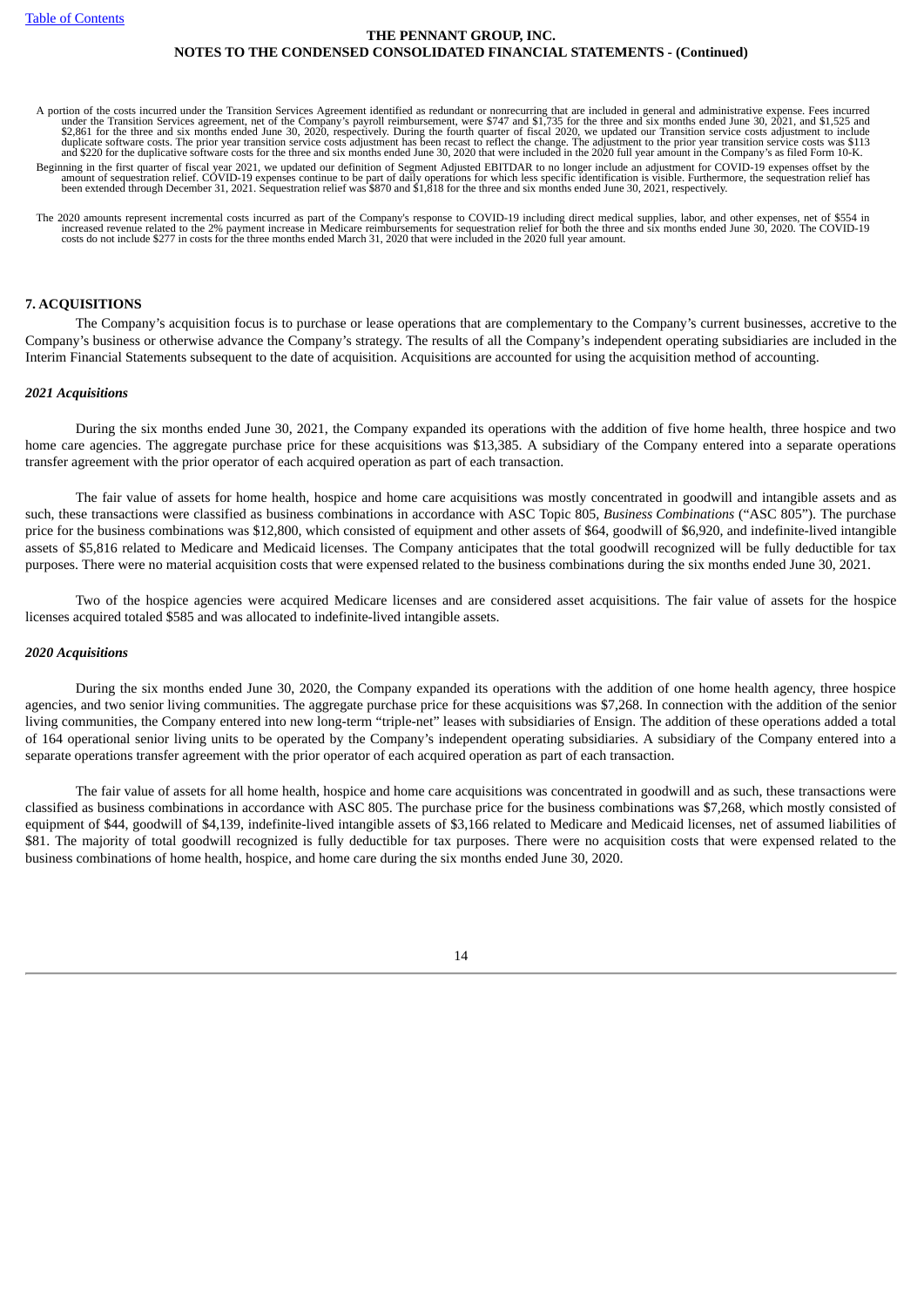## **8. PROPERTY AND EQUIPMENT—NET**

Property and equipment, net consist of the following:

|                                | June 30, 2021 | <b>December 31, 2020</b> |
|--------------------------------|---------------|--------------------------|
| Leasehold improvements         | 11,091        | 9,984                    |
| Equipment                      | 23,770        | 22,420                   |
| Furniture and fixtures         | 1,183         | 1,186                    |
|                                | 36,044        | 33,590                   |
| Less: accumulated depreciation | (18,075)      | (15,706)                 |
| Property and equipment, net    | 17,969        | 17,884                   |

Depreciation expense was \$1,167 and \$2,338 for the three and six months ended June 30, 2021, respectively, and \$1,197 and \$2,215 for the three and six months ended June 30, 2020, respectively.

The Company measures certain assets at fair value on a non-recurring basis, including long-lived assets, which are evaluated for impairment. Long-lived assets include assets such as property and equipment, operating lease assets and certain intangible assets. The inputs used to determine the fair value of long-lived assets and a reporting unit are considered Level 3 measurements due to their subjective nature. Management has evaluated its long-lived assets and determined there was no impairment during the three and six months ended June 30, 2021 and 2020.

## **9. GOODWILL AND OTHER INDEFINITE-LIVED INTANGIBLE ASSETS**

The following table represents activity in goodwill by segment for the six months ended June 30, 2021:

|                   | <b>Home Health and</b><br><b>Hospice Services</b> | <b>Senior Living Services</b> | <b>Total</b> |  |  |
|-------------------|---------------------------------------------------|-------------------------------|--------------|--|--|
| December 31, 2020 | 62,802                                            | 3,642                         | 66.444       |  |  |
| <b>Additions</b>  | 6.920                                             |                               | 6,920        |  |  |
| June 30, 2021     | 69,722                                            | 3.642                         | 73,364       |  |  |
|                   |                                                   |                               |              |  |  |

Other indefinite-lived intangible assets consist of the following:

|                                | <b>June 30, 2021</b> | <b>December 31, 2020</b> |
|--------------------------------|----------------------|--------------------------|
| Trade name                     | 1.355                | 1,355                    |
| Medicare and Medicaid licenses | 52,534               | 46,133                   |
| Total                          | 53.889               | 47,488                   |

As of June 30, 2021, we evaluated potential triggering events that might be indicators that our goodwill and indefinite lived intangibles were impaired. The Company concluded that the current economic and business conditions did not result in a triggering event requiring a quantitative goodwill impairment analysis. No goodwill or intangible asset impairments were recorded during the three and six months ended June 30, 2021 and 2020.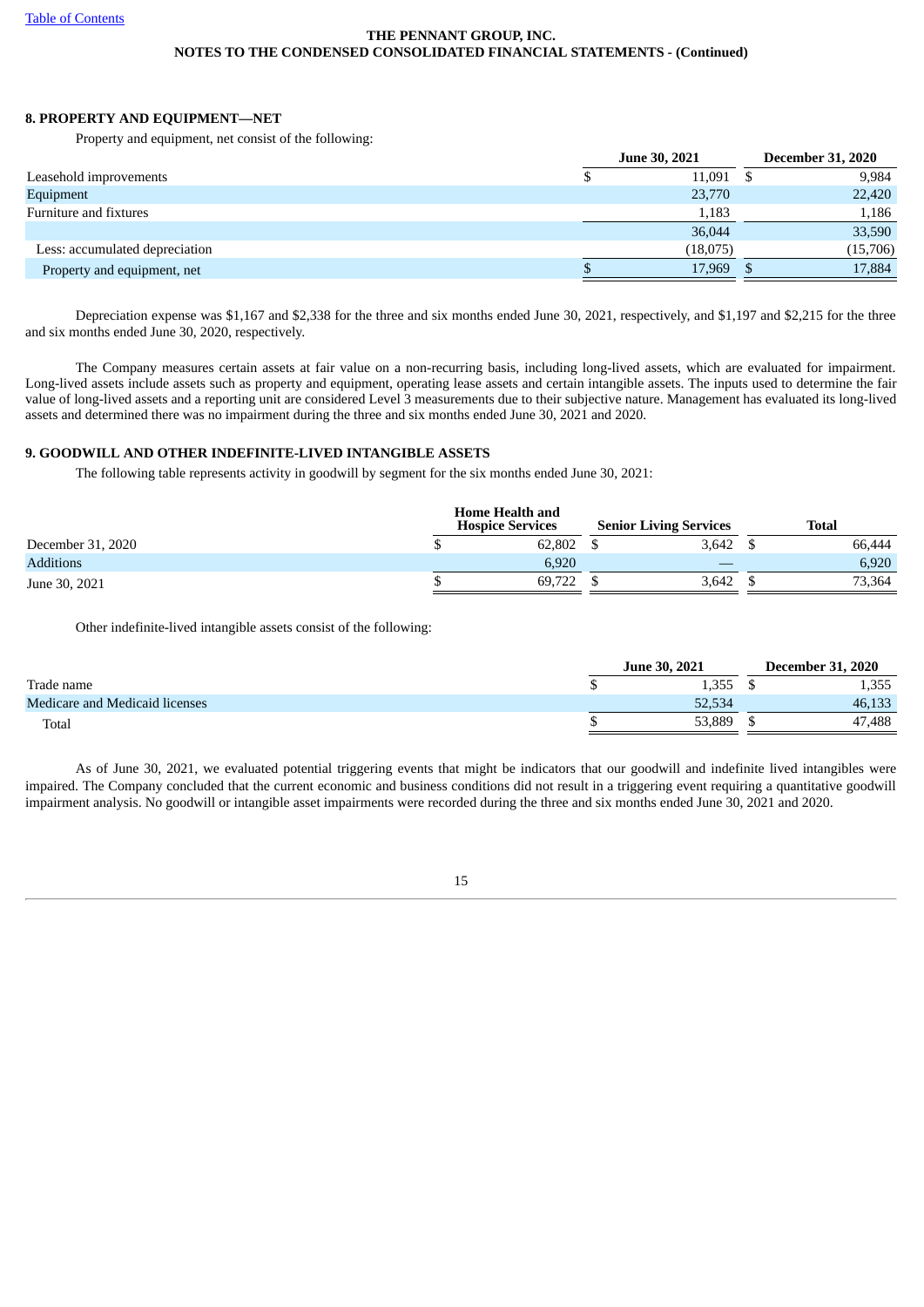## **10. OTHER ACCRUED LIABILITIES**

Other accrued liabilities consist of the following:

|                                                      | June 30, 2021 | <b>December 31, 2020</b> |
|------------------------------------------------------|---------------|--------------------------|
| Refunds payable                                      | $2,674$ \$    | 2,664                    |
| Deferred revenue                                     | 1,501         | 1,271                    |
| Resident deposits                                    | 5,571         | 5.647                    |
| Contract Liabilities (CARES Act advance payments)    | 20,901        | 22,771                   |
| Property taxes                                       | 897           | 982                      |
| Accrued self-insurance liabilities - current portion | 2,350         | 1,354                    |
| Other                                                | 3,518         | 3,586                    |
| Other accrued liabilities                            | 37,412 \$     | 38,275                   |

Refunds payable includes payables related to overpayments, duplicate payments and credit balances from various payor sources. Deferred revenue occurs when the Company receives payments in advance of services provided. Resident deposits include refundable deposits to residents and a small portion consists of non-refundable deposits recognized into revenue over a period of time. The CARES Act also expanded the ability of CMS to provide accelerated or advance payments intended to increase the cash flow of healthcare providers and suppliers impacted by COVID-19. During the prior year the Company applied for and received \$27,997 in funds under the AAP Program. On October 1, 2020, the Continuing Appropriations Act, 2021 and Other Extensions Act (the "CA Act") was signed into law. Among other things, the CARES Act significantly changed the repayment terms for AAP. In April 2021 CMS began automatic recoupment of these amounts through offsets to new claims. Medicare will automatically recoup 25 percent of Medicare payments for 11 months. At the end of the 11 months and assuming full repayment has not occurred, recoupment will increase to 50 percent for another six months. Any balance outstanding after these two recoupment periods will be subject to repayment at a four percent interest rate. As of June 30, 2021, CMS had recouped \$7,096 of the AAP. The Company anticipates completing repayment of the AAP within the allotted recoupment periods.

#### **11. DEBT**

Long-term debt, net consists of the following:

|                                                      | <b>June 30, 2021</b> | <b>December 31, 2020</b> |
|------------------------------------------------------|----------------------|--------------------------|
| <b>Revolving Credit Facility</b>                     | 40,500               | 9,500                    |
| Less: unamortized debt issuance costs <sup>(a)</sup> | (2,387)              | 1,223                    |
| Long-term debt, net                                  | 38,113               | 8,277                    |

(a) Amortization expense for debt issuance costs was \$142 and \$229 for the three and six months ended June 30, 2021, respectively, and \$80 and \$162 for the three and six months ended June 30, 2020, respectively, and is recorded in interest expense, net on the condensed consolidated statements of income.

On February 23, 2021, Pennant entered into an amendment to its existing credit agreement (as amended, the "Credit Agreement"), which provides for an increased revolving credit facility with a syndicate of banks with a borrowing capacity of \$150,000 (the "Revolving Credit Facility"). The interest rates applicable to loans under the Revolving Credit Facility are, at the Company's election, either (i) Adjusted LIBOR (as defined in the Credit Agreement) plus a margin ranging from 2.3% to 3.3% per annum or (ii) Base Rate plus a margin ranging from 1.3% to 2.3% per annum, in each case based on the ratio of Consolidated Total Net Debt to Consolidated EBITDA (each, as defined in the Credit Agreement). In addition, Pennant pays a commitment fee on the undrawn portion of the commitments under the Revolving Credit Facility which ranges from 0.35% to 0.50% per annum, depending on the Consolidated Total Net Debt to Consolidated EBITDA ratio of the Company and its subsidiaries. The Company is not required to repay any loans under the Credit Agreement prior to maturity in 2026, other than to the extent the outstanding borrowings exceed the aggregate commitments under the Credit Agreement. As of June 30, 2021, the Company's weighted average interest rate on its outstanding debt was 2.91%. As of June 30, 2021, the Company had available borrowing on the Revolving Credit Facility of \$106,164, which is net of outstanding letters of credit of \$3,336.

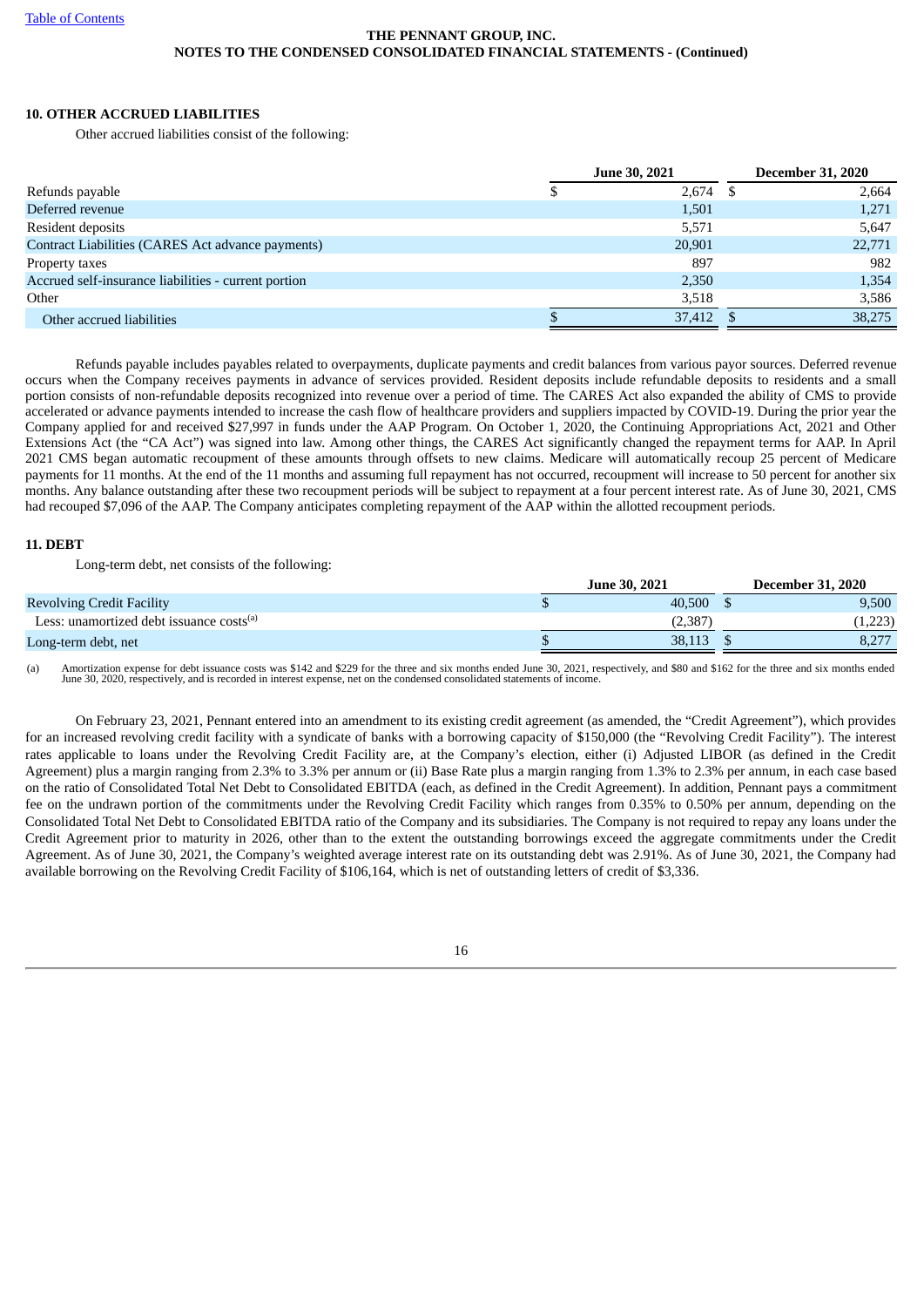The fair value of the Revolving Credit Facility approximates carrying value, due to the short-term nature and variable interest rates. The fair value of this debt is categorized within Level 2 of the fair value hierarchy based on the observable market borrowing rates.

The Credit Agreement is guaranteed, jointly and severally, by certain of the Company's independent operating subsidiaries, and is secured by a pledge of stock of the Company's material independent operating subsidiaries as well as a first lien on substantially all of each material operating subsidiary's personal property. The Credit Agreement contains customary covenants that, among other things, restrict, subject to certain exceptions, the ability of the Company and its independent operating subsidiaries to grant liens on their assets, incur indebtedness, sell assets, make investments, engage in acquisitions, mergers or consolidations, amend certain material agreements and pay certain dividends and other restricted payments. Financial covenants require compliance with certain levels of leverage ratios that impact the amount of interest. As of June 30, 2021, the Company was compliant with all such financial covenants.

## **12. OPTIONS AND AWARDS**

Outstanding options held by employees of the Company under the Ensign stock plans (collectively the "Ensign Plans") and outstanding options and restricted stock awards under the Company Subsidiary Equity Plan (together with the Ensign Plans the "Pre-Spin Plans") were modified and replaced with Pennant awards under the Pennant Plans at the Spin-Off date. Additionally, in connection with the Spin-Off, the Company issued new options and restricted stock awards to Pennant and Ensign employees under the 2019 Omnibus Incentive Plan (the "OIP") and Long-Term Incentive Plan (the "LTIP", together referred to as the "Pennant Plans").

Under the Ensign Plans and the Pennant Plans, stock-based payment awards, including employee stock options, restricted stock awards ("RSA"), and restricted stock units ("RSU" and together with RSA, "Restricted Stock") are issued based on estimated fair value. The following disclosures represent share-based compensation expense relating to employees of the Company's subsidiaries and non-employee directors who have awards under the Ensign and Pennant Plans.

Total share-based compensation expense for all Plans for the three and six months ended June 30, 2021 and 2020 was:

|                                                                                           | Three Months Ended June 30, |       |       |       | <b>Six Months Ended June 30,</b> |       |
|-------------------------------------------------------------------------------------------|-----------------------------|-------|-------|-------|----------------------------------|-------|
|                                                                                           |                             | 2021  | 2020  | 2021  |                                  | 2020  |
| Share-based compensation expense related to stock options                                 |                             | 745   | 343   | 1,382 |                                  | 632   |
| Share-based compensation expense related to Restricted Stock                              |                             | 1.530 | 1.542 | 3.050 |                                  | 3,085 |
| Share-based compensation expense related to Restricted Stock to non-employee<br>directors |                             | 224   | 74    | 483   |                                  | 198   |
| Total share-based compensation                                                            |                             | 2.499 | 1.959 | 4.915 |                                  | 3,915 |

In future periods, the Company estimates it will recognize the following share-based compensation expense for unvested stock options and unvested Restricted Stock, which were unvested as of June 30, 2021:

|                                                     | Unrecognized<br><b>Compensation Expense</b> | <b>Weighted Average</b><br><b>Recognition Period (in</b><br>years) |
|-----------------------------------------------------|---------------------------------------------|--------------------------------------------------------------------|
| <b>Unvested Stock Options</b>                       | 12,919                                      | 4.1                                                                |
| <b>Unvested Restricted Stock</b>                    | 7.877                                       | 1.3                                                                |
| Total unrecognized share-based compensation expense | 20,796                                      |                                                                    |

#### **Stock Options**

Under the Pennant Plans, options granted to employees of the subsidiaries of Pennant generally vest over five years at 20% per year on the anniversary of the grant date. Options expire ten years after the date of grant.

The Company uses the Black-Scholes option-pricing model to recognize the value of stock-based compensation expense for share-based payment awards under the Plans. Determining the appropriate fair-value model and calculating the fair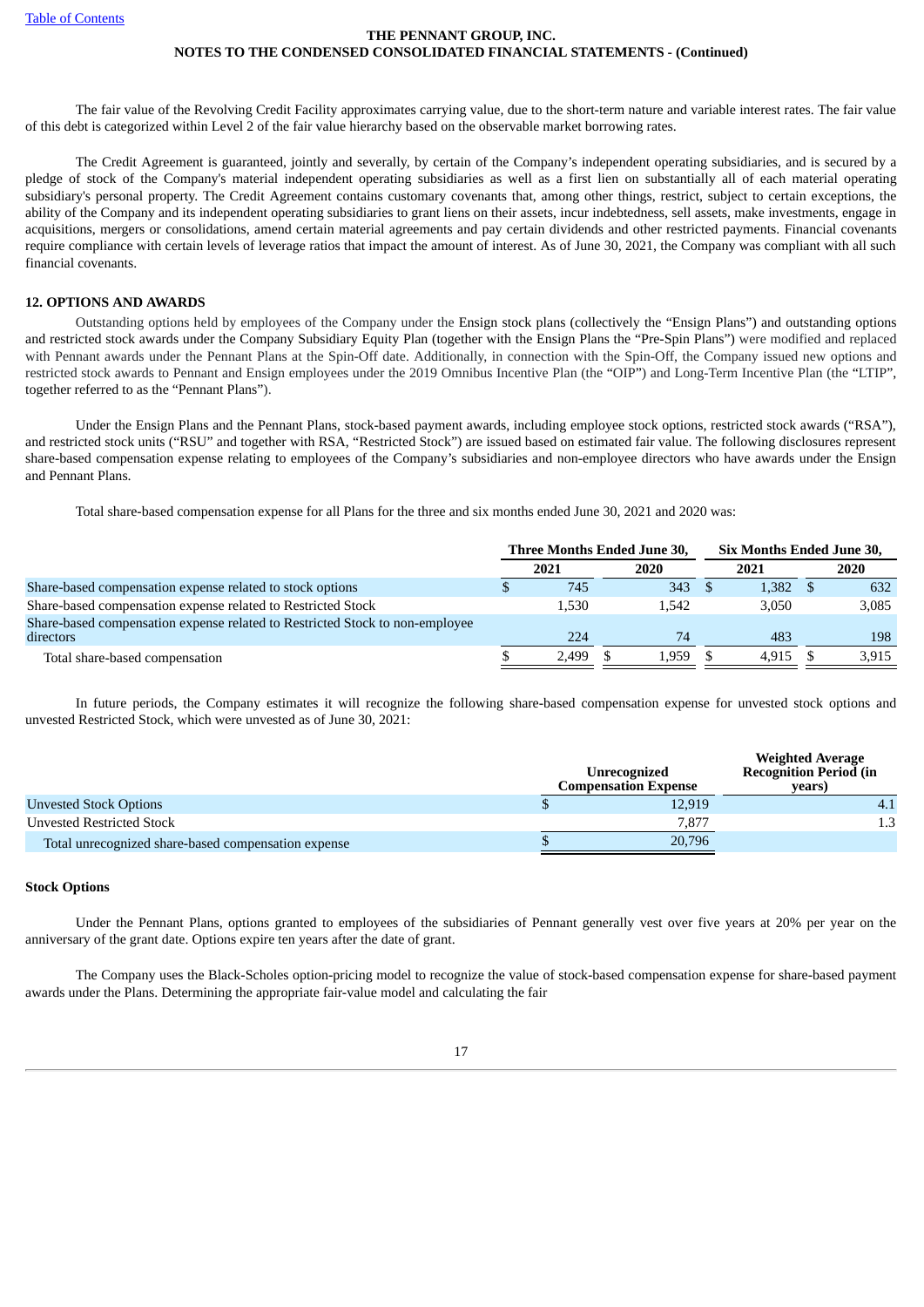value of stock-based awards at the grant date requires considerable judgment, including estimating stock price volatility and expected option life. The Company develops estimates based on historical data and market information, which can change significantly over time.

The fair value of each option is estimated on the grant date using a Black-Scholes option-pricing model with the following weighted average assumptions for stock options granted:

| <b>Grant Year</b> | Options<br>Granted | <b>Risk-Free</b><br><b>Interest Rate</b> | <b>Expected Life</b> <sup>(a)</sup> | <b>Expected</b><br>Volatility <sup>(b)</sup> | <b>Dividend Yield</b> | Weighted<br><b>Average Fair</b><br><b>Value of</b><br><b>Options</b> |
|-------------------|--------------------|------------------------------------------|-------------------------------------|----------------------------------------------|-----------------------|----------------------------------------------------------------------|
| 2021              | 304                | $1.0\%$                                  | 6.5                                 | 38.0 %                                       | $-$ % \$              | 15.41                                                                |
| 2020              | 366                | $0.6\%$                                  | 6.5                                 | 35.8 %                                       | $-$ % \$              | 8.44                                                                 |

(a) Under the midpoint method, the expected option life is the midpoint between the contractual option life and the average vesting period for the options being granted. This resulted in an expected option life of 6.5 years for the options granted.

(b) Because the Company's equity shares have been traded for a relatively short period of time, expected volatility assumption was based on the volatility of related industry stocks.

The following table represents the employee stock option activity during the six months ended June 30, 2021:

|                          | Number of<br><b>Options</b><br><b>Outstanding</b> | Weighted<br>Average<br><b>Exercise Price</b> | Number of<br><b>Options Vested</b> | Weighted<br>Average<br><b>Exercise Price</b><br>of Options<br><b>Vested</b> |
|--------------------------|---------------------------------------------------|----------------------------------------------|------------------------------------|-----------------------------------------------------------------------------|
| <b>December 31, 2020</b> | 1,982 \$                                          | 17.48                                        | 615 \$                             | 7.52                                                                        |
| Granted                  | 304                                               | 39.32                                        |                                    |                                                                             |
| Exercised                | (56)                                              | 9.14                                         |                                    |                                                                             |
| Forfeited & Expired      | (50)                                              | 23.07                                        |                                    |                                                                             |
| <b>June 30, 2021</b>     | 2,180                                             | \$<br>20.61                                  | 687                                | 8.96                                                                        |

## **Restricted Stock**

A summary of the status of Pennant's non-vested Restricted Stock, and changes during the six months ended June 30, 2021, is presented below:

|                          | <b>Non-Vested Restricted</b><br><b>Stock</b> | <b>Weighted Average</b><br><b>Grant Date Fair Value</b> |
|--------------------------|----------------------------------------------|---------------------------------------------------------|
| <b>December 31, 2020</b> | 1,635                                        | 14.80                                                   |
| Granted                  | 10                                           | 49.58                                                   |
| <b>Vested</b>            | (65)                                         | 16.92                                                   |
| Forfeited                | (3)                                          | 14.55                                                   |
| <b>June 30, 2021</b>     | 1,57                                         | 14.93                                                   |

## **13. LEASES**

The Company's independent operating subsidiaries lease 54 senior living communities and its administrative offices under non-cancelable operating leases, most of which have initial lease terms ranging from five to 21 years. Most of these leases contain renewal options, most involve rent increases and none contain purchase options. The lease term excludes lease renewals because the renewal rents are not at a bargain, there are no economic penalties for the Company to renew the lease, and it is not reasonably certain that the Company will exercise the extension options. As of June 30, 2021, the Company's independent operating subsidiaries leased 31 communities from subsidiaries of Ensign (the "Ensign Leases") under a master lease arrangement*.* The existing leases with subsidiaries of Ensign are generally for initial terms of between 14 to 20 years. In addition to rent, each of the operating companies are required to pay the following: (1) all impositions and taxes levied on or with respect to the leased properties (other than taxes on the income of the lessor); (2) all utilities and other services necessary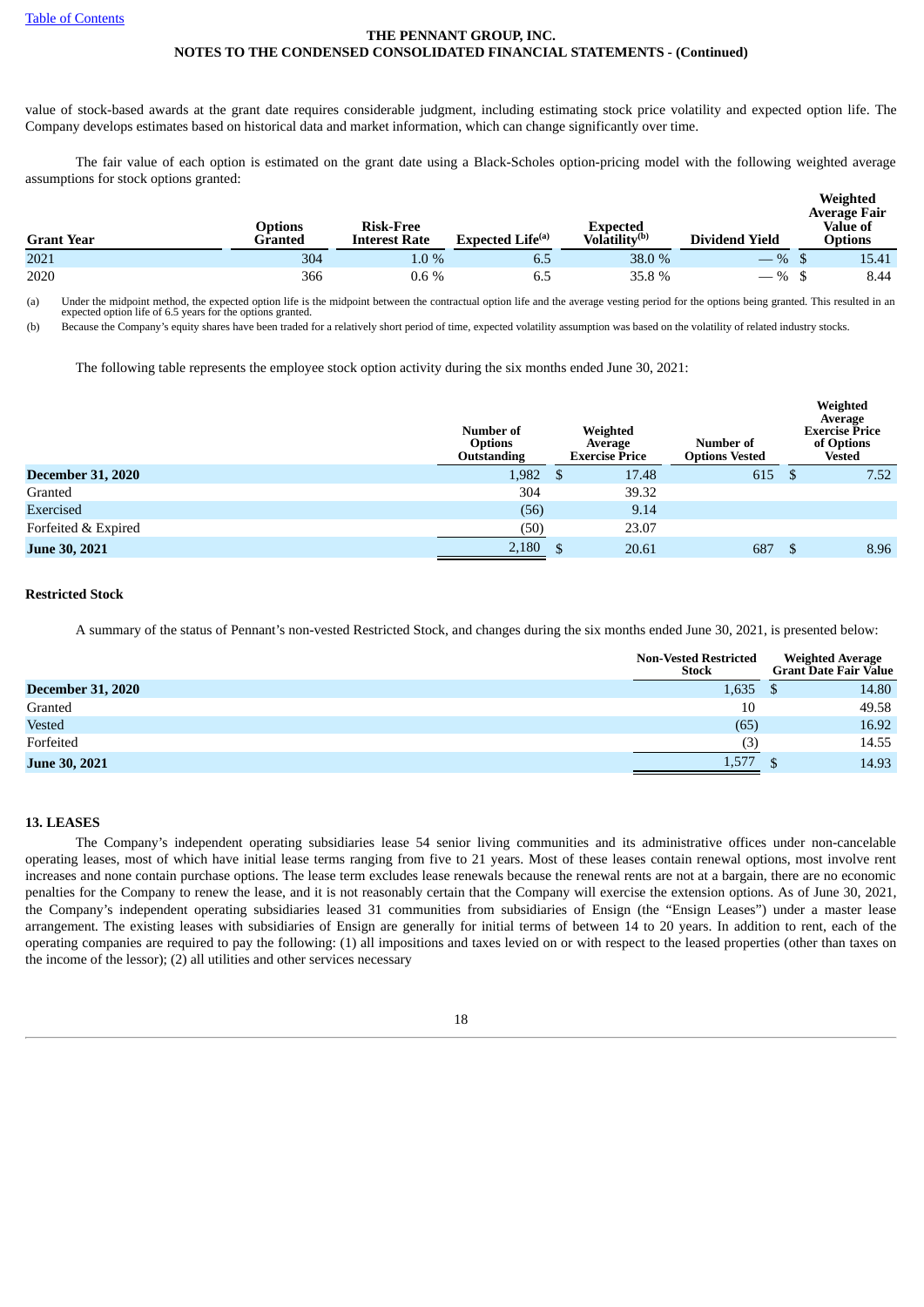or appropriate for the leased properties and the business conducted on the leased properties; (3) all insurance required in connection with the leased properties and the business conducted on the leased properties; (4) all community maintenance and repair costs; and (5) all fees in connection with any licenses or authorizations necessary or appropriate for the leased properties and the business conducted on the leased properties.

Fifteen of the Company's affiliated senior living communities, excluding the communities that are operated under the Ensign Leases (as defined herein), are operated under two separate master lease arrangements. Under these master leases, a breach at a single community could subject one or more of the other communities covered by the same master lease to the same default risk. Failure to comply with Medicare and Medicaid provider requirements is a default under several of the Company's leases and master leases. With an indivisible lease, it is difficult to restructure the composition of the portfolio or economic terms of the master lease without the consent of the landlord.

The components of operating lease cost, are as follows:

|                                    |      | Three Months Ended June 30, |  |       |    | <b>Six Months Ended June 30,</b> |      |        |
|------------------------------------|------|-----------------------------|--|-------|----|----------------------------------|------|--------|
|                                    | 2021 |                             |  | 2020  |    | 2021                             |      | 2020   |
| <b>Operating Lease Costs:</b>      |      |                             |  |       |    |                                  |      |        |
| Facility Rent-cost of services     | Œ    | 8,957                       |  | 8,892 | .S | 17,792 \$                        |      | 17,748 |
| Office Rent-cost of services       |      | 1,199                       |  | 949   |    | 2,329                            |      | 1,799  |
| Sublease Income                    |      |                             |  | (74)  |    |                                  |      | (74)   |
| Rent-cost of services              |      | 10,156                      |  | 9.767 |    | 20,121                           |      | 19,473 |
|                                    |      |                             |  |       |    |                                  |      |        |
| General and administrative expense |      | 77 \$                       |  | 27S   |    | 141                              | - \$ | 57     |
| Variable lease cost (a)            |      | 1,490                       |  | 1.347 |    | 2,989                            |      | 2.676  |

(a) Represents variable lease cost for operating leases, which costs include property taxes and insurance, common area maintenance, and consumer price index increases, incurred as part of<br>our triple net lease, and which is

The following table shows the lease maturity analysis for all leases as of June 30, 2021, for the years ended December 31:

| Year                                     |   | <b>Amount</b> |
|------------------------------------------|---|---------------|
| 2021 (Remainder)                         | D | 19,603        |
| 2022                                     |   | 38,630        |
| 2023                                     |   | 37,673        |
| 2024                                     |   | 36,663        |
| 2025                                     |   | 35,739        |
| Thereafter                               |   | 356,870       |
| Total lease payments                     |   | 525,178       |
| Less: present value adjustments          |   | (218, 785)    |
| Present value of total lease liabilities |   | 306,393       |
| Less: current lease liabilities          |   | (15, 233)     |
| Long-term operating lease liabilities    |   | 291,160       |

Operating lease liabilities are based on the net present value of the remaining lease payments over the remaining lease term. In determining the present value of lease payments, the Company used its incremental borrowing rate based on the information available at each lease's commencement date to determine each lease's operating lease liability. As of June 30, 2021, the weighted average remaining lease term is 14.5 years and the weighted average discount rate is 8.2%.

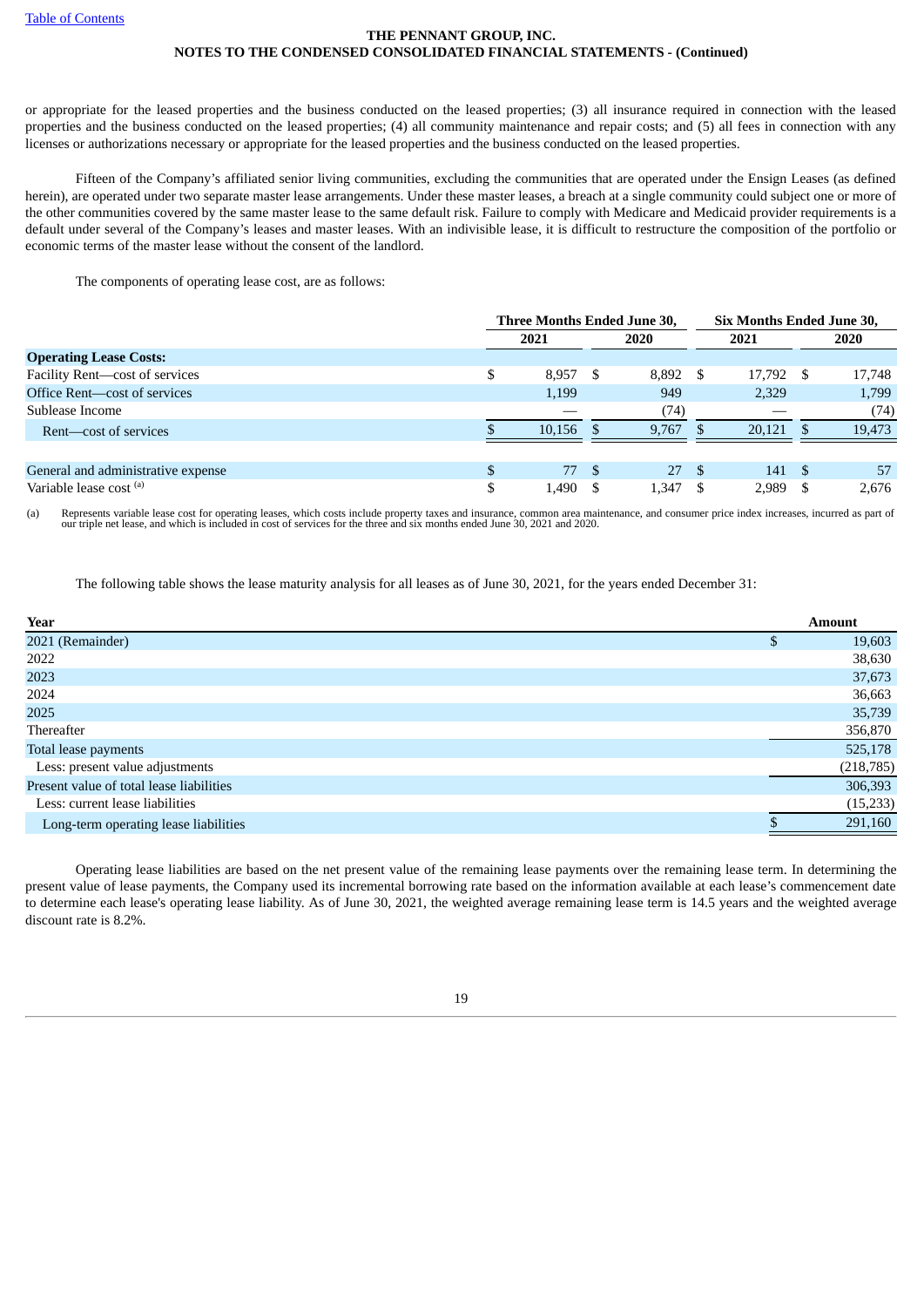## **14. INCOME TAXES**

The Company recorded income tax expense of \$604 and \$944 or 19.7% and 21.8% of earnings before income taxes for the three and six months ended June 30, 2021, respectively and income tax expense of \$1,437 and \$2,326 or 24.9% and 24.1% of earnings before income taxes for the three and six months ended June 30, 2020, respectively. The effective tax rate for both three and six month periods includes excess tax benefits from share-based compensation which were offset by non-deductible expenses including non-deductible compensation.

#### **15. COMMITMENTS AND CONTINGENCIES**

*Regulatory Matters -* The Company provides services in complex and highly regulated industries. The Company's compliance with applicable U.S. federal, state and local laws and regulations governing these industries may be subject to governmental review and adverse findings may result in significant regulatory action, which could include sanctions, damages, fines, penalties (many of which may not be covered by insurance), and even exclusion from government programs. The Company is a party to various regulatory and other governmental audits and investigations in the ordinary course of business and cannot predict the ultimate outcome of any federal or state regulatory survey, audit or investigation. While governmental audits and investigations are the subject of administrative appeals, the appeals process, even if successful, may take several years to resolve. The Department of Justice, CMS, or other federal and state enforcement and regulatory agencies may conduct additional investigations related to the Company's businesses. The Company believes that it is presently in compliance in all material respects with all applicable laws and regulations.

*Cost-Containment Measures -* Government and third-party payors have instituted cost-containment measures designed to limit payments made to providers of healthcare services, and there can be no assurance that future measures designed to limit payments made to providers will not adversely affect the Company.

*Indemnities -* From time to time, the Company enters into certain types of contracts that contingently require the Company to indemnify parties against third-party claims. These contracts primarily include (i) certain real estate leases, under which the Company may be required to indemnify property owners or prior operators for post-transfer environmental or other liabilities and other claims arising from the Company's use of the applicable premises, (ii) operations transfer agreements, in which the Company agrees to indemnify past operators of agencies and communities the Company acquires against certain liabilities arising from the transfer of the operation and/or the operation thereof after the transfer, (iii) certain Ensign lending agreements, and (iv) certain agreements with management, directors and employees, under which the subsidiaries of the Company may be required to indemnify such persons for liabilities arising out of their employment relationships. The terms of such obligations vary by contract and, in most instances, a specific or maximum dollar amount is not explicitly stated therein. Generally, amounts under these contracts cannot be reasonably estimated until a specific claim is asserted. Consequently, because no claims have been asserted, no liabilities have been recorded for these obligations on the Company's Condensed Consolidated Balance Sheets for any of the periods presented.

*Litigation -* The Company's businesses involve a significant risk of liability given the age and health of the patients and residents served by its independent operating subsidiaries. The Company, its operating companies, and others in the industry may be subject to a number of claims and lawsuits, including professional liability claims, alleging that services provided have resulted in personal injury, elder abuse, wrongful death or other related claims. Healthcare litigation (including class action litigation) is common and is filed based upon a wide variety of claims and theories, and the Company is routinely subjected to these claims in the ordinary course of business, including potential claims related to patient care and treatment, and professional negligence, as well as employment related claims. If there were a significant increase in the number of these claims or an increase in amounts owing should plaintiffs be successful in their prosecution of these claims, this could materially adversely affect the Company's business, financial condition, results of operations and cash flows. In addition, the defense of these lawsuits may result in significant legal costs, regardless of the outcome, and may result in large settlement amounts or damage awards.

In addition to the potential lawsuits and claims described above, the Company is also subject to potential lawsuits under the False Claims Act (the "FCA") and comparable state laws alleging submission of fraudulent claims for services to any healthcare program (such as Medicare) or payor. A violation may provide the basis for exclusion from federally funded healthcare programs. Such exclusions could have a correlative negative impact on the Company's financial performance. Some states, including California, Arizona and Texas, have enacted similar whistleblower and false claims laws and regulations. In addition, the Deficit Reduction Act of 2005 created incentives for states to enact anti-fraud legislation modeled on the FCA. As such, the Company could face increased scrutiny, potential liability and legal expenses and costs based on claims under state false claims acts in markets in which it conducts business.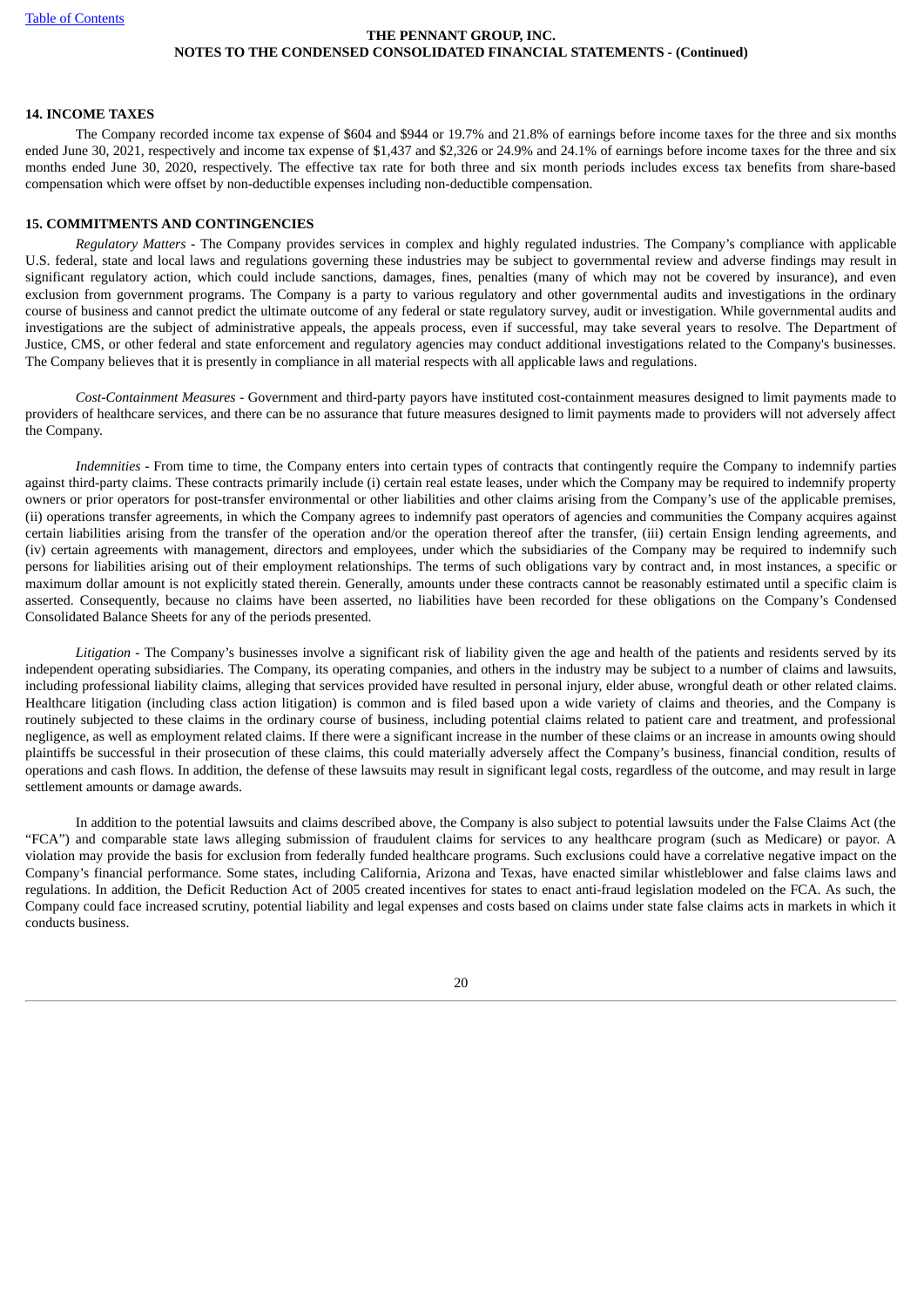Under the Fraud Enforcement and Recovery Act ("FERA") and its associated rules, healthcare providers face significant penalties for the knowing retention of government overpayments, even if no false claim was involved. Providers have an obligation to proactively exercise "reasonable diligence" to identify overpayments and return those overpayments to CMS within 60 days of "identification" or the date any corresponding cost report is due, whichever is later. Retention of overpayments beyond this period may create liability under the FCA. In addition, FERA protects whistleblowers (including employees, contractors, and agents) from retaliation.

The Company cannot predict or provide any assurance as to the possible outcome of any litigation. If any litigation were to proceed, and the Company and its operating companies are subjected to, alleged to be liable for, or agree to a settlement of, claims or obligations under federal Medicare statutes, the FCA, or similar state and federal statutes and related regulations, the Company's business, financial condition and results of operations and cash flows could be materially and adversely affected. Among other things, any settlement or litigation could involve the payment of substantial sums to settle any alleged civil violations, and may also include the assumption of specific procedural and financial obligations by the Company or its independent operating subsidiaries going forward under a corporate integrity agreement and/or other arrangement with the government.

*Medicare Revenue Recoupments -* The Company is subject to probe reviews relating to Medicare services, billings and potential overpayments by Unified Program Integrity Contractors ("UPIC"), Recovery Audit Contractors ("RAC"), Zone Program Integrity Contractors ("ZPIC"), Program Safeguard Contractors ("PSC"), Supplemental Medical Review Contractors ("SMRC") and Medicaid Integrity Contributors ("MIC") programs, each of the foregoing collectively referred to as "Reviews." As of June 30, 2021, eight of the Company's independent operating subsidiaries had Reviews scheduled, on appeal or in dispute resolution process, both pre- and post-payment. If an operation fails an initial or subsequent Review, the operation could then be subject to extended Review, suspension of payment, or extrapolation of the identified error rate to all billing in the same time period. As of June 30, 2021, and through the filing of this Quarterly Report on Form 10-Q, the Company's independent operating subsidiaries have responded to the Reviews that are currently ongoing, on appeal or in dispute resolution process and the Company has no material probable or estimable contingencies.

*Insurance* - The Company retains risk for a substantial portion of potential claims for general and professional liability, workers' compensation and automobile liability. The Company does not retain risk related to its employee health plans.

The Company recognizes obligations associated with these costs, up to specified deductible limits in the period in which a claim is incurred, including with respect to both reported claims and claims incurred but not reported. The general and professional liability insurance has a retention limit of \$150 per claim with a \$500 corridor as an additional out-of-pocket retention we must satisfy for claims within the policy year before the carrier will reimburse losses. The workers' compensation insurance has a retention limit of \$250 per claim, except for policies held in Texas and Washington which are subject to state insurance and possess their own limits.

#### **Concentrations**

<span id="page-22-0"></span>*Credit Risk -* The Company has significant accounts receivable balances, the collectability of which is dependent on the availability of funds from certain governmental programs, primarily Medicare and Medicaid. These receivables represent the only significant concentration of credit risk for the Company. The Company does not believe there are significant credit risks associated with these governmental programs. The Company believes that an appropriate allowance has been recorded for the possibility of these receivables proving uncollectible, and continually monitors and adjusts these allowances as necessary. The Company's gross receivables from the Medicare and Medicaid programs accounted for approximately 70.8% and 75.7% of its total gross accounts receivable as of June 30, 2021 and December 31, 2020, respectively. Revenue from reimbursement under the Medicare and Medicaid programs accounted for 61.7% and 62.8% for the three and six months ended June 30, 2021, and 59.4% and 58.7% of the Company's revenue for the three and six months ended June 30, 2020.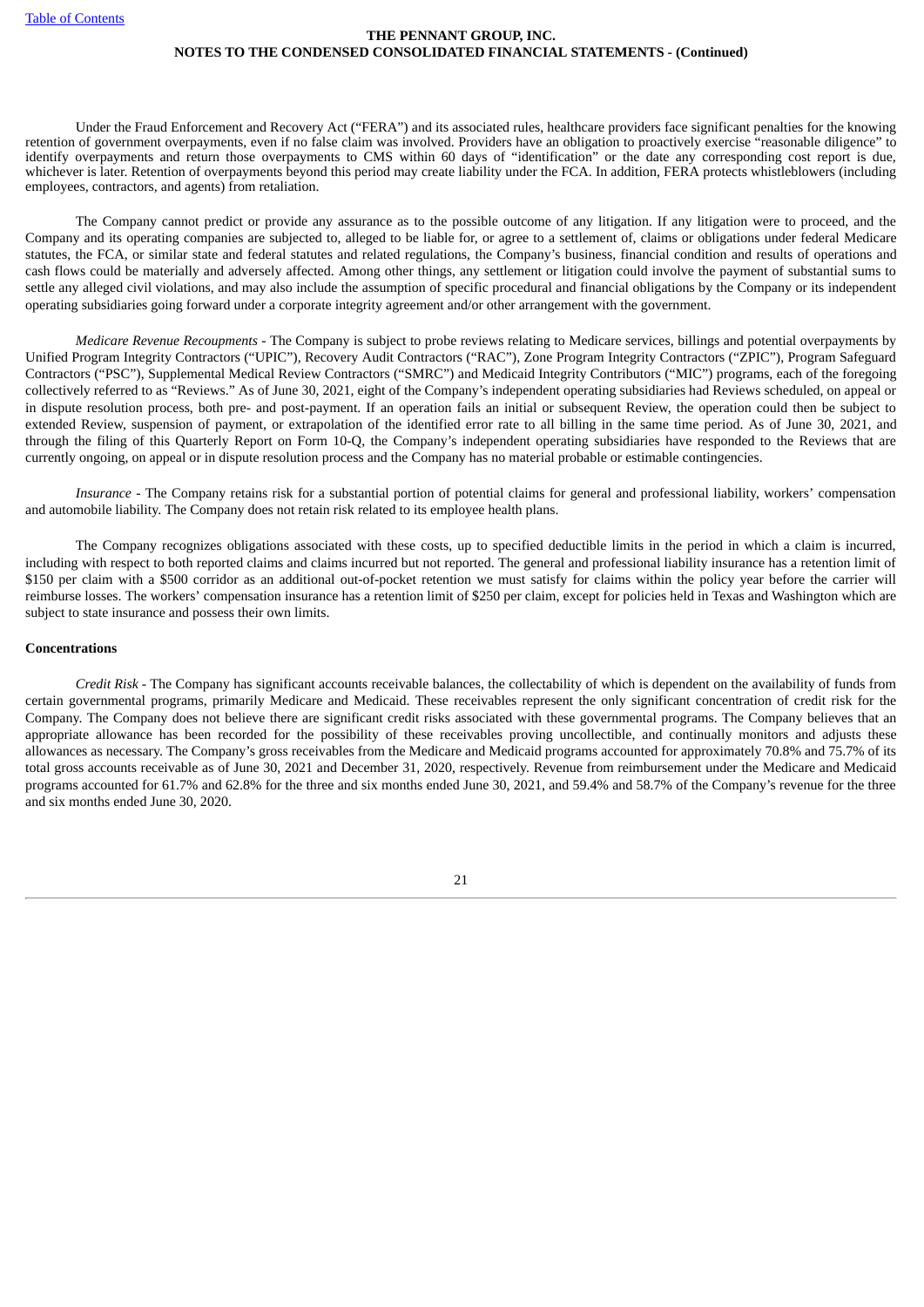## **Item 2.** *Management's Discussion and Analysis of Financial Condition and Results of Operations*

You should read the following discussion and analysis in conjunction with the Interim Financial Statements and the related notes thereto contained in Part I. Item 1 of this Ouarterly Report on Form 10-O (the "Ouarterly Report"). The information contained in this Ouarterly Report is not a complete description of our business or the risks associated with an investment in our common stock. We urge you to carefully review and consider the various disclosures made by us in this Quarterly Report and in our other reports filed with the Securities and Exchange Commission ("SEC"), includina our Annual Report on Form 10-K for the year ended December 31, 2020 (the "2020 Annual Report"), which discusses our business and related risks in greater detail, as well as subsequent reports we may file from time to time on Form 10-K, Form 10-Q and 8-K, for additional information. The section entitled "Risk Factors" filed within our 2020 Annual Report describes some of the important risk factors that may affect our business, financial condition, results of operations and/or liquidity. You should carefully consider those risks, in addition to the other information in this Quarterly Report and in our *other filings with the SEC, before deciding to purchase, hold or sell our common stock.*

#### **Special Note About Forward-Looking Statements**

This Quarterly Report contains "forward-looking statements" within the meaning of the safe harbor provisions of the U.S. Private Securities Litigation Reform Act of 1995, that are based on our management's beliefs and assumptions and on information currently available to our management. Forwardlooking statements include all statements that are not historical facts and can be identified by the use of forward-looking terminology such as the words "outlook," "believes," "expects," "potential," "continues," "may," "might," "will," "should," "could," "seeks," "approximately," "goals," "future," "projects," "predicts," "guidance," "target," "intends," "plans," "estimates," "anticipates", the negative version of these words or other comparable words. Forward-looking statements include, but are not limited to, statements related to our expectations regarding the performance of our business, our financial results, our liquidity and capital resources, the benefits resulting from the Spin-Off, the effects of competition and the effects of future legislation or regulations and other non-historical statements. Additionally, many of these risks and uncertainties are currently amplified by and will continue to be amplified by, or in the future may be amplified by, the COVID-19 outbreak. The developments with respect to the spread of COVID-19 and its impacts have occurred rapidly, and because of the unprecedented nature of the pandemic, we are unable to predict the extent and duration of the adverse financial impact of COVID-19 on our business, financial condition and results of operations.

The risk factors discussed in this Quarterly Report and the 2020 Annual Report under the heading "Risk Factors," could cause our results to differ materially from those expressed in forward-looking statements. Factors that could cause actual results to differ materially from those in the forward-looking statements include, but are not limited to:

- uncertainties related to the COVID-19 outbreak;
- federal and state changes to, or delays receiving, reimbursement and other aspects of Medicaid and Medicare;
- changes in the regulation of the healthcare services industry;
- increases in the federal income tax rate;
- increased competition for, or a shortage of, skilled personnel;
- government reviews, audits and investigations of our business;
- changes in federal and state employment related laws;
- compliance with state and federal employment, immigration, licensing and other laws;
- competition from other healthcare providers;
- actions of national labor unions;
- the leases of our affiliated senior living communities;
- inability to complete future community or business acquisitions and failure to successfully integrate acquired communities and businesses into our operations;
- general economic conditions;
- security breaches and other cyber security incidents;
- the performance of the financial and credit markets;
- uncertainties related to our ability to realize the anticipated benefits of the Spin-Off; and
- uncertainties related to our ability to obtain financing or the terms of such financing.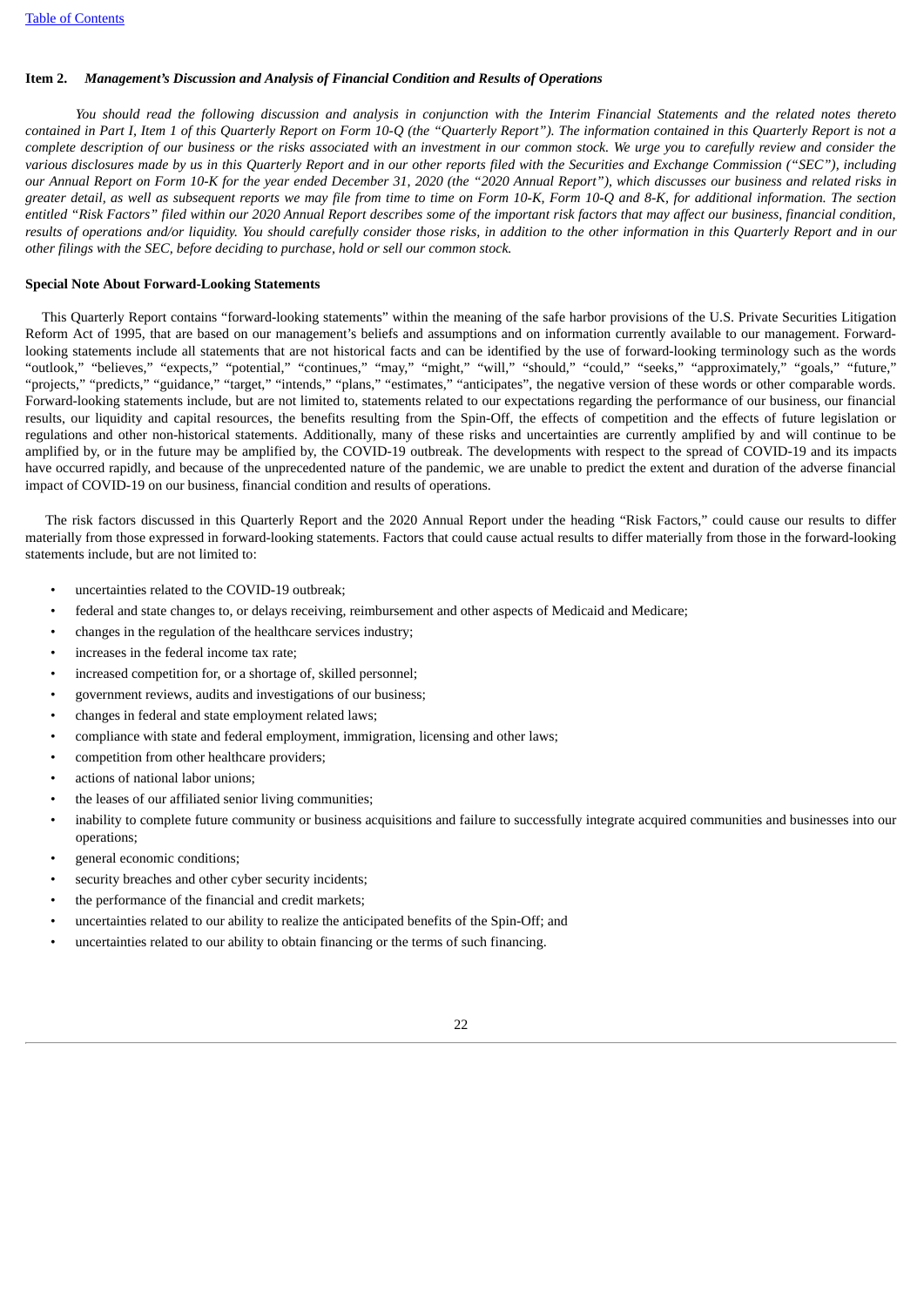Forward-looking statements involve risks, uncertainties and assumptions. Actual results may differ materially from those expressed in these forwardlooking statements. You should not place undue reliance on any forward-looking statements in this Quarterly Report. Although we may from time to time voluntarily update our prior forward-looking statements, we disclaim any commitment to do so except as required by applicable securities laws.

#### **Overview**

We are a leading provider of high-quality healthcare services to patients of all ages, including the growing senior population, in the United States. We strive to be the provider of choice in the communities we serve through our innovative operating model. We operate in multiple lines of businesses including home health, hospice and senior living services across Arizona, California, Colorado, Idaho, Iowa, Montana, Nevada, Oklahoma, Oregon, Texas, Utah, Washington, Wisconsin and Wyoming. As of June 30, 2021, our home health and hospice business provided home health, hospice and home care services from 86 agencies operating across these 14 states, and our senior living business operated 54 senior living communities throughout seven states.

The following table summarizes our affiliated home health and hospice agencies and senior living communities as of:

|                                                                       | December 31, |       |       |       |       |       |       |       |       |  |  |  |
|-----------------------------------------------------------------------|--------------|-------|-------|-------|-------|-------|-------|-------|-------|--|--|--|
|                                                                       | 2013         | 2014  | 2015  | 2016  | 2017  | 2018  | 2019  | 2020  | 2021  |  |  |  |
| Home health and hospice agencies                                      | 16           | 25    | 32    | 39    | 46    | 54    | 63    | 76    | 86    |  |  |  |
| Senior living communities                                             | 12           | 15    | 36    | 36    | 43    | 50    | 52    | 54    | 54    |  |  |  |
| Senior living units                                                   | L.256        | 1,587 | 3.184 | 3.184 | 3.434 | 3.820 | 3,963 | 4,127 | 4,127 |  |  |  |
| Total number of home health, hospice, and senior<br>living operations | 28           | 40    | 68    | 75    | 89    | 104   | 115   | 130   | 140   |  |  |  |

## **COVID-19**

We have been, and we expect to continue to be, impacted by several factors related to the viral disease known as COVID-19 ("COVID-19") that may cause actual results to differ from our historical results or current expectations. Due to the COVID-19 pandemic, the results presented in this report are not necessarily indicative of future operating results. The situation surrounding COVID-19 remains fluid. We are actively managing our response in collaboration with government officials, team members and business partners, and we are assessing potential impacts to our financial position and operating results, as well as adverse developments in our business.

## *Senior Living Segment*

COVID-19 continues to impact all aspects of our senior living business and geographies, including impacts on our residents, team members, vendors and business partners. During the second quarter of 2021, we saw our occupancy begin to improve each month, although our overall senior living occupancy has decreased since the onset of the COVID-19 pandemic due to a greater number of move outs net of move ins. We cannot be sure if or when the occupancy levels in our senior living communities will improve over multiple measurement periods or return to pre-pandemic levels. In addition, the decrease in occupancy across the senior living industry has caused some other operators to offer potential residents rent discounts or other incentives, which has impacted our ability to maintain or increase rental rates at some of our communities.

We have experienced and expect to continue to see increased labor costs due to increased overtime and premium pay and the increased need for temporary labor to supplement our existing staffing. We are monitoring the ongoing impact of our COVID-19 response actions on our revenue and expenses. However, the extent to which COVID-19 will continue to impact our operations will depend on future developments, which remain uncertain and cannot be predicted with confidence, including the pace of spread and impact of the B.1.617.2 variant of COVID-19 (the "Delta variant") and other potential variant strains, and the actions taken to contain COVID-19 or treat its impact, among others.

## **Recent Activities**

*Acquisitions.* During the six months ended June 30, 2021, we expanded our operations with the addition of five home health, three hospice and two home care agencies. We entered into a separate operations transfer agreement with each respective prior operator as a part of each transaction. The aggregate purchase price for these acquisitions was \$13.4 million. For further discussion of our acquisitions, see Note 7, *Acquisitions*, in the Notes to the Interim Financial Statements.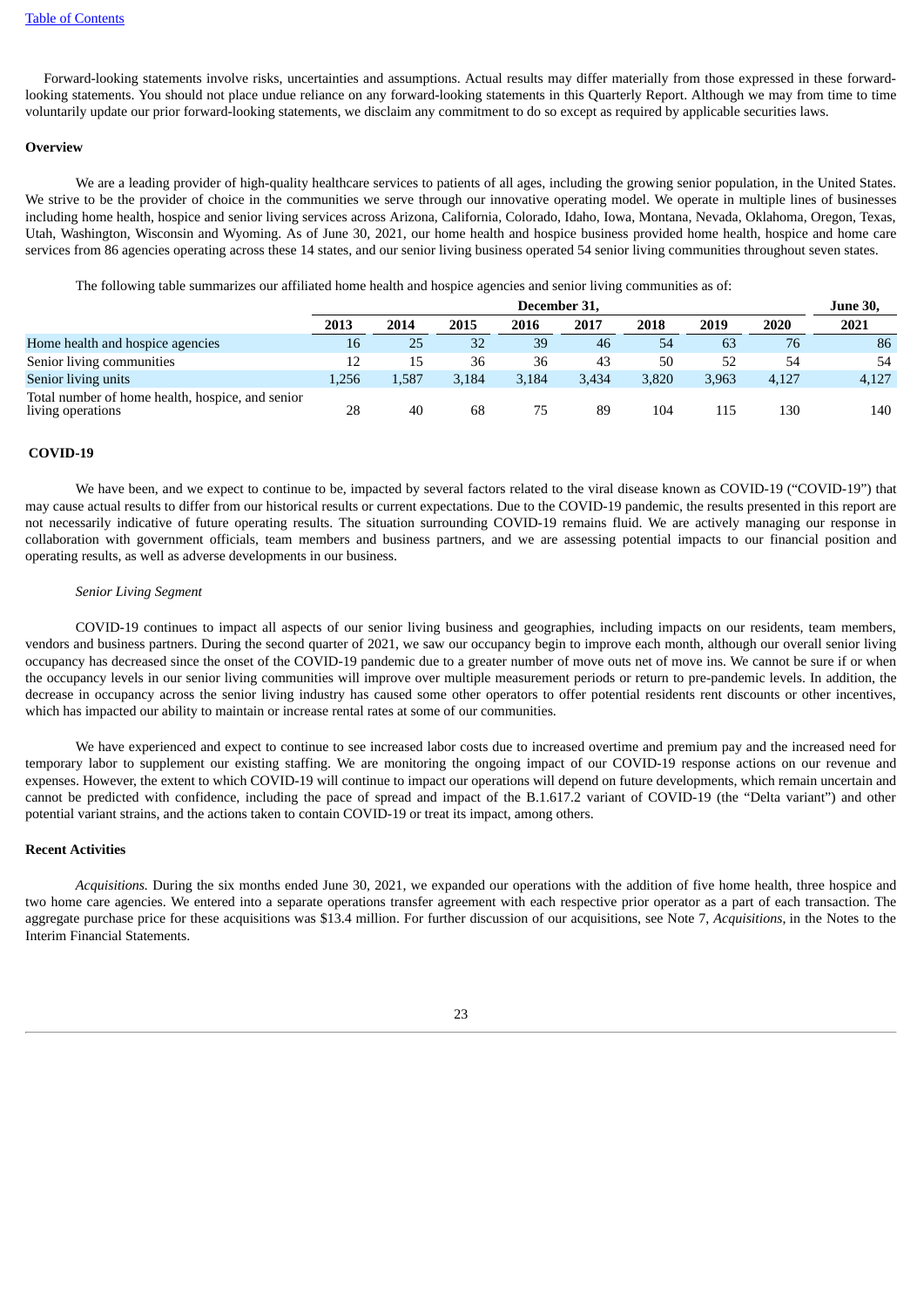## **Trends**

In the second quarter we experienced an increase in all of our key metrics in our home health and hospice businesses. Since the pandemic began and until the first quarter of 2021, we experienced a steady decline in senior living occupancy as move-ins declined relative to move-outs due to the pandemic. During the second quarter of 2021, we began to experience a slight increase in our senior living occupancy. We cannot be sure when the occupancy levels in our senior living communities will improve over consecutive measurement periods or return to pre-pandemic levels. As uncertainty regarding the COVID-19 pandemic persists, if there is a resurgence in cases, or if variant strains aggressively emerge, we could see a more prolonged recovery. For further discussion of trends related to COVID-19, see *COVID-19* above.

When we acquire turnaround or start-up operations, we expect that our combined metrics may be impacted. We expect these metrics to vary from period to period based upon the maturity of the operations within our portfolio. We have generally experienced lower occupancy rates and higher costs at our senior living communities and lower census and higher costs at our home health and hospice agencies for recently acquired operations; as a result, we generally anticipate lower and/or fluctuating consolidated and segment margins during years of acquisition growth.

#### **Government Regulation**

We have disclosed under the heading "Government Regulation" in the 2020 Annual Report a summary of regulations that we believe materially affect our business, financial condition or results of operations. Since the time of the filing of the 2020 Annual Report, the following regulations have been updated.

The Coronavirus Aid, Relief, and Economic Security Act (the "CARES Act") was enacted on March 27, 2020 in the United States and subsequent regulatory actions. The CARES Act contained provisions for accelerated or advance Medicare payments ("AAP") to provide supporting cash flow to providers and suppliers combating the effects of the COVID-19 pandemic. We applied for and received \$28.0 million in the prior year. These funds are subject to automatic recoupment through offsets to new claims beginning one year after payment were issued. In April, 2021, CMS began to automatically recoup 25 percent of Medicare payments, which will continue for 11 months. At the end of the 11 months, assuming full repayment has not occurred, recoupment will increase to 50 percent for another six months. Any balance outstanding after these two recoupment periods will be subject to repayment at a four percent interest rate. We anticipate completing repayment of the AAP within the allotted recoupment periods.

The CARES Act temporarily suspended the 2% sequestration payment adjustment on Medicare fee-for-service payment beginning May 1, 2020 until December 31, 2020. The suspension was initially extended to go through March 31, 2021, and in April 2021 was extended through December 31, 2021. We recognized \$0.9 million and \$1.8 million in revenue related to the suspension of sequestration for the three and six months ended June 30, 2021, exclusive of our start-up operations. Further, the CARES Act payroll tax deferral program allowed employers to defer the deposit and payment of the employer's portion of social security taxes that otherwise would be due between March 27, 2020, and December 31, 2020. The CARES Act permits employers to deposit half of these deferred payments by the end of 2021 and the other half by the end of 2022. We deferred approximately \$7.8 million of the employer-paid portion of social security taxes, of which \$3.9 million is included in other long-term liabilities and the current portion of \$3.9 million in accrued wages and related liabilities.

The American Rescue Plan Act of 2021 (the "ARP Act") was enacted on March 11, 2021 in the United States. The ARP Act was designed to assist the country with the effects of the COVID-19 pandemic and included a number of tax components. The ARP Act's primary tax impact on us is a new revenue raising provision that requires us to include the next five highest paid employees to the list of covered officers already subject to the IRC Section 162(m) wage limitation beginning in the 2027 tax year. We will continue to assess the effect of the ARP Act and ongoing other government legislation related to the COVID-19 pandemic that may be issued.

#### **Segments**

We have two reportable segments: (1) home health and hospice services, which includes our home health, home care and hospice businesses; and (2) senior living services, which includes the operation of assisted living, independent living and memory care communities. Our Chief Executive Officer, who is our Chief Operating Decision Maker ("CODM"), reviews financial information at the operating segment level. We also report an "all other" category that includes general and administrative expense from our Service Center.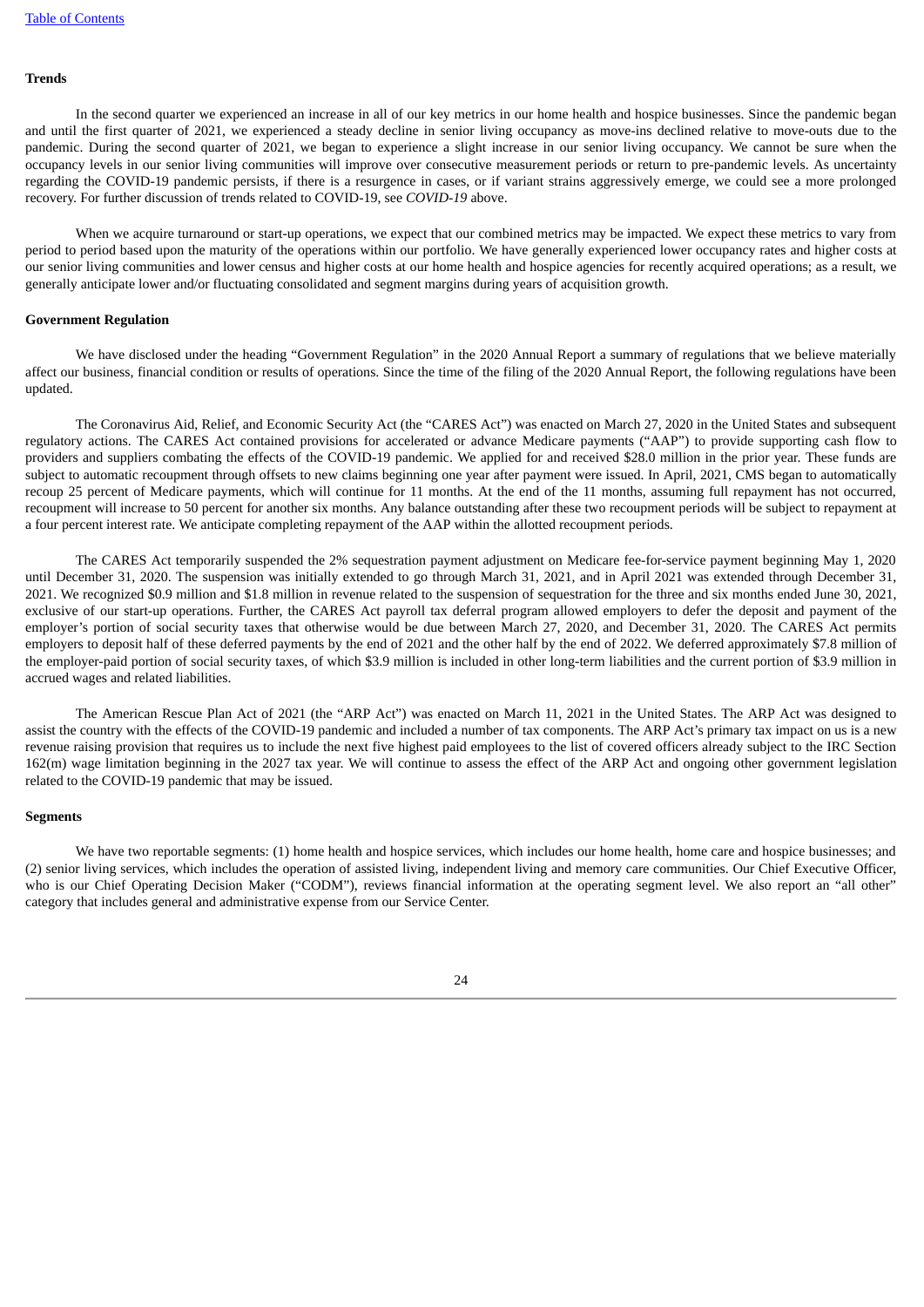## **Key Performance Indicators**

We manage the fiscal aspects of our business by monitoring key performance indicators that affect our financial performance. These indicators and their definitions include the following:

## *Home Health and Hospice Services*

- *• Total home health admissions*. The total admissions of home health patients, including new acquisitions, new admissions and readmissions.
- *• Total Medicare home health admissions.* Total admissions of home health patients, who are receiving care under Medicare reimbursement programs, including new acquisitions, new admissions and readmissions.
- *• Average Medicare revenue per completed 60-day home health episode.* The average amount of revenue for each completed 60-day home health episode generated from patients who are receiving care under Medicare reimbursement programs.
- *Total hospice admissions*. Total admissions of hospice patients, including new acquisitions, new admissions and recertifications.
- *• Average hospice daily census.* The average number of patients who are receiving hospice care during any measurement period divided by the number of days during such measurement period.
- *Hospice Medicare revenue per day*. The average daily Medicare revenue recorded during any measurement period for services provided to hospice patients.

The following table summarizes our overall home health and hospice statistics for the periods indicated:

|                                                       | Three Months Ended June 30, |      |       |     | <b>Six Months Ended June 30,</b> |    |        |
|-------------------------------------------------------|-----------------------------|------|-------|-----|----------------------------------|----|--------|
|                                                       | 2021                        |      | 2020  |     | 2021                             |    | 2020   |
| Home health services:                                 |                             |      |       |     |                                  |    |        |
| Total home health admissions                          | 10,069                      |      | 5.259 |     | 19.166                           |    | 11,395 |
| Total Medicare home health admissions                 | 4.406                       |      | 2,459 |     | 8.904                            |    | 5,268  |
| Average Medicare revenue per 60-day completed episode | 3,441                       | - \$ | 3,412 | - S | 3,424                            | -S | 3,232  |
| Hospice services:                                     |                             |      |       |     |                                  |    |        |
| Total hospice admissions                              | 2.047                       |      | 1.954 |     | 4.201                            |    | 3,630  |
| Average hospice daily census                          | 2.296                       |      | 1,979 |     | 2.301                            |    | 1,925  |
| Hospice Medicare revenue per day                      | 171                         |      | 164   |     | 172                              |    | 163    |

#### *Senior Living Services*

- *Occupancy.* The ratio of actual number of days our units are occupied during any measurement period to the number of units available for occupancy during such measurement period.
- *Average monthly revenue per occupied unit*. The revenue for senior living services during any measurement period divided by actual occupied senior living units for such measurement period divided by the number of months for such measurement period.

The following table summarizes our senior living statistics for the periods indicated:

|                                           |        | Three Months Ended June 30, | Six Months Ended June 30. |  |        |  |  |
|-------------------------------------------|--------|-----------------------------|---------------------------|--|--------|--|--|
|                                           | 2021   | 2020                        | 2021                      |  | 2020   |  |  |
| Occupancy                                 | 72.7 % | 78.5 %                      | 72.4 %                    |  | 79.3 % |  |  |
| Average monthly revenue per occupied unit | 3.176  | 3.204                       | 3.181                     |  | 3,205  |  |  |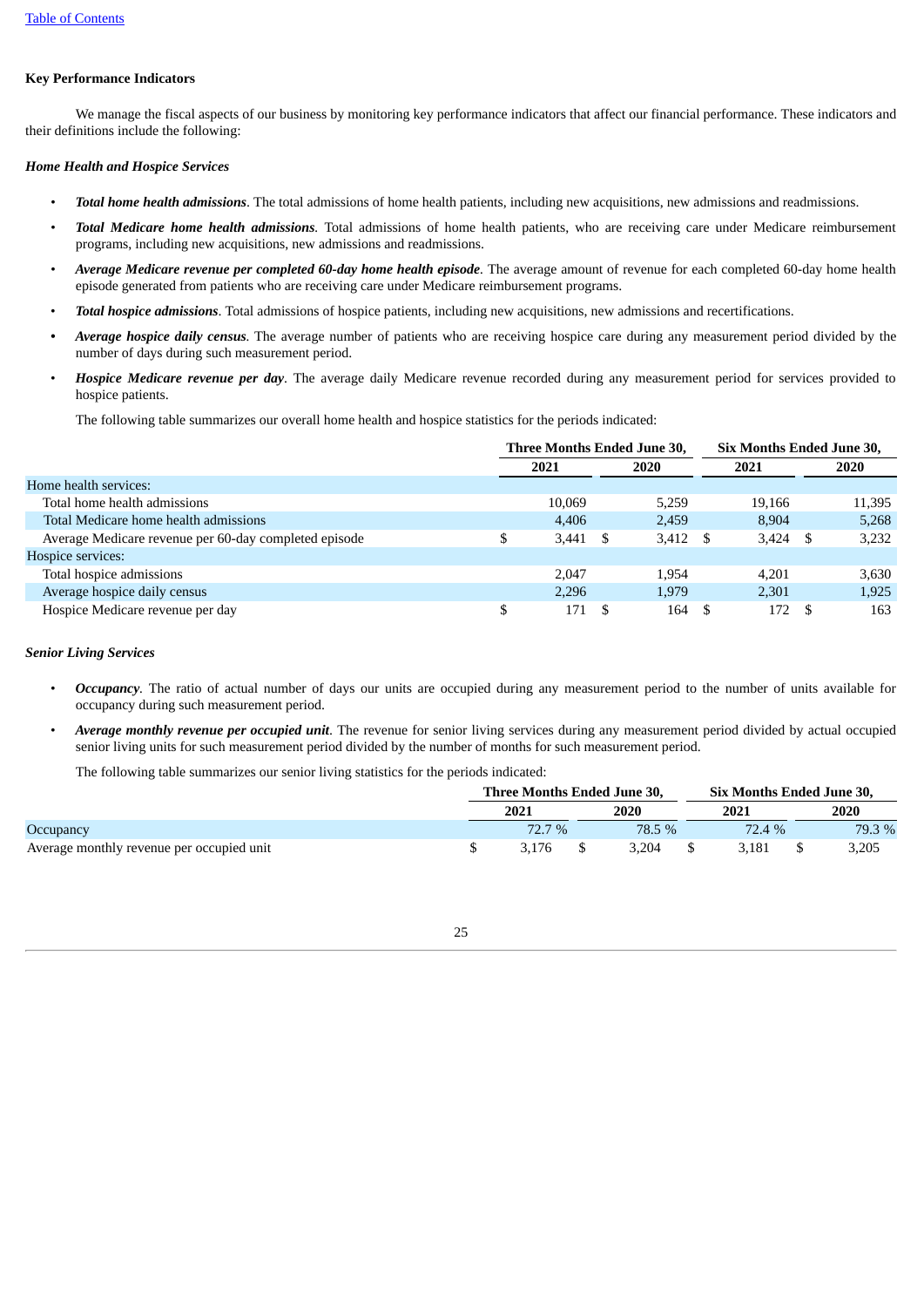## **Revenue Sources**

## *Home Health and Hospice Services*

*Home Health.* We derive the majority of our home health revenue from Medicare and managed care. The Medicare payment is adjusted for differences between estimated and actual payment amounts, an inability to obtain appropriate billing documentation or authorizations acceptable to the payor and other reasons unrelated to credit risk. For Medicare episodes that began prior to January 1, 2020, home health agencies were reimbursed under the Medicare HH PPS, while Medicare periods of care that began on or after that date are reimbursed under the Patient-Driven Groupings Model ("PDGM") methodology. Under PDGM, Medicare provides agencies with payments for each 30-day period of care provided to beneficiaries. If a beneficiary is still eligible for care after the end of the first 30-day payment period, a second 30-day payment period can begin. There are no limits to the number of periods of care a beneficiary who remains eligible for the home health benefit can receive. While payment for each 30-day period of care is adjusted to reflect the beneficiary's health condition and needs, a special outlier provision exists to ensure appropriate payment for those beneficiaries that have the most expensive care needs. The payment under the Medicare program is also adjusted for certain variables including, but not limited to: (a) a low utilization payment adjustment if the number of visits is below an established threshold that varies based on the diagnosis of a beneficiary; (b) a partial payment if the patient transferred to another provider or the Company received a patient from another provider before completing the period of care; (c) adjustment to the admission source of claim if it is determined that the patient had a qualifying stay in a post-acute care setting within 14 days prior to the start of a 30-day payment period; (d) the timing of the 30-day payment period provided to a patient in relation to the admission date, regardless of whether the same home health provider provided care for the entire series of episodes; (e) changes to the acuity of the patient during the previous 30-day period of care; (f) changes in the base payments established by the Medicare program; (g) adjustments to the base payments for case mix and geographic wages; and (h) recoveries of overpayments. For further detail regarding PDGM see the *Government Regulation* section of our 2020 Annual Report.

*Hospice.* We derive the majority of our hospice business revenue from Medicare reimbursement. The estimated payment rates are calculated as daily rates for each of the levels of care we deliver. Rates are set based on specific levels of care, are adjusted by a wage index to reflect healthcare labor costs across the country and are established annually through federal legislation. The following are the four levels of care provided under the hospice benefit:

- *Routine Home Care ("RHC").* Care that is not classified under any of the other levels of care, such as the work of nurses, social workers or home health aides.
- *General Inpatient Care.* Pain control or acute or chronic symptom management that cannot be managed in a setting other than an inpatient Medicare-certified facility, such as a hospital, skilled nursing facility or hospice inpatient facility.
- *Continuous Home Care.* Care for patients experiencing a medical crisis that requires nursing services to achieve palliation and symptom control, if the agency provides a minimum of eight hours of care within a 24-hour period.
- *Inpatient Respite Care.* Short-term, inpatient care to give temporary relief to the caregiver who regularly provides care to the patient.

CMS has established a two-tiered payment system for RHC. Hospices are reimbursed at a higher rate for RHC services provided from days of service one through 60 and a lower rate for all subsequent days of service. CMS also provides for a Service Intensity Add-On, which increases payments for certain RHC services provided by registered nurses and social workers to hospice patients during the final seven days of life.

Medicare reimbursement is adjusted for an inability to obtain appropriate billing documentation or authorizations acceptable to the payor and other reasons unrelated to credit risk. Additionally, as Medicare hospice revenue is subject to an inpatient cap limit and an overall payment cap, we monitor our provider numbers and estimate amounts due back to Medicare to the extent that the cap has been exceeded.

*Senior Living Services.* As of June 30, 2021, we provided assisted living, independent living and memory care services in 54 communities. Within our senior living operations, we generate revenue primarily from private pay sources, with a portion earned from Medicaid or other state-specific programs.

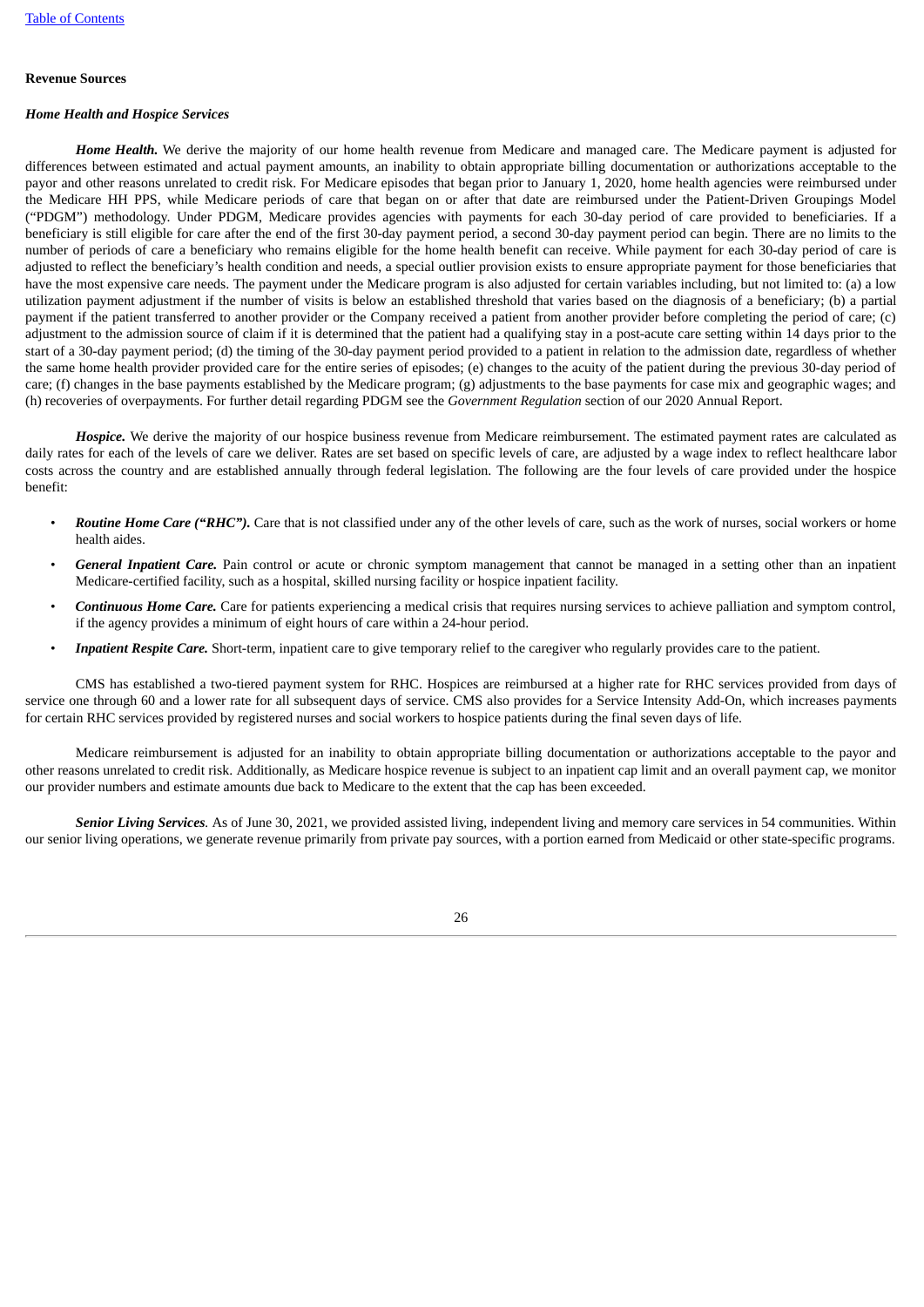## **Primary Components of Expense**

Cost of Services (excluding rent, general and administrative expense and depreciation and amortization). Our cost of services represents the costs of operating our independent operating subsidiaries, which primarily consists of payroll and related benefits, supplies, purchased services, and ancillary expenses such as the cost of pharmacy and therapy services provided to patients. Cost of services also includes the cost of general and professional liability insurance and other general cost of services specifically attributable to our operations.

*Rent—Cost of Services*. Rent—cost of services consists solely of base minimum rent amounts payable under lease agreements to our landlords. Our subsidiaries lease and operate but do not own the underlying real estate at our operations, and these amounts do not include taxes, insurance, impounds, capital reserves or other charges payable under the applicable lease agreements.

*General and Administrative Expense*. General and administrative expense consists primarily of payroll and related benefits and travel expenses for our Service Center personnel, including training and other operational support. General and administrative expense also includes professional fees (including accounting and legal fees), costs relating to information systems, stock-based compensation and rent for our Service Center offices.

*Depreciation and Amortization*. Property and equipment are recorded at their original historical cost. Depreciation is computed using the straightline method over the estimated useful lives of the depreciable assets (ranging from three to 15 years). Leasehold improvements are amortized on a straightline basis over the shorter of their estimated useful lives or the remaining lease term.

#### **Critical Accounting Policies and Estimates**

Our discussion and analysis of our financial condition and results of operations are based on Interim Financial Statements, which have been prepared in accordance with U.S. generally accepted accounting principles ("GAAP"). The preparation of the Interim Financial Statements and related disclosures requires us to make judgments, estimates and assumptions that affect the reported amounts of assets and liabilities and disclosure of contingent assets and liabilities at the date of the financial statements and the reported amounts of revenue and expenses during the reporting period. On an ongoing basis we review our judgments and estimates, including but not limited to those related to revenue, cost allocations, leases, intangible assets, goodwill, and income taxes. We base our estimates and judgments upon our historical experience, knowledge of current conditions and our belief of what could occur in the future considering available information, including assumptions that we believe to be reasonable under the circumstances. By their nature, these estimates and judgments are subject to an inherent degree of uncertainty, and actual results could differ materially from the amounts reported. While we believe that our estimates, assumptions, and judgments are reasonable, they are based on information available when the estimate was made. Refer to Note 2, *Basis of Presentation and Summary of Significant Accounting Policies*, within the 2020 Annual Report for further information on our critical accounting estimates and policies, which are as follows:

- *Revenue recognition* The estimate of variable considerations to arrive at the transaction price, including methods and assumptions used to determine settlements with Medicare and Medicaid payors or retroactive adjustments due to audits and reviews;
- *Leases* We use our estimated incremental borrowing rate based on the information available at lease commencement date in determining the present value of future lease payments;
- *Acquisition accountin***g** The assumptions used to allocate the purchase price paid for assets acquired and liabilities assumed in connection with our acquisitions; and
- *Income taxes* The estimation of valuation allowance or the need for and magnitude of liabilities for uncertain tax position.

#### **Recent Accounting Pronouncements**

Information concerning recently issued accounting pronouncements are included in Note 2, *Basis of Presentation and Summary of Significant Accounting Policies* in the Interim Financial Statements.

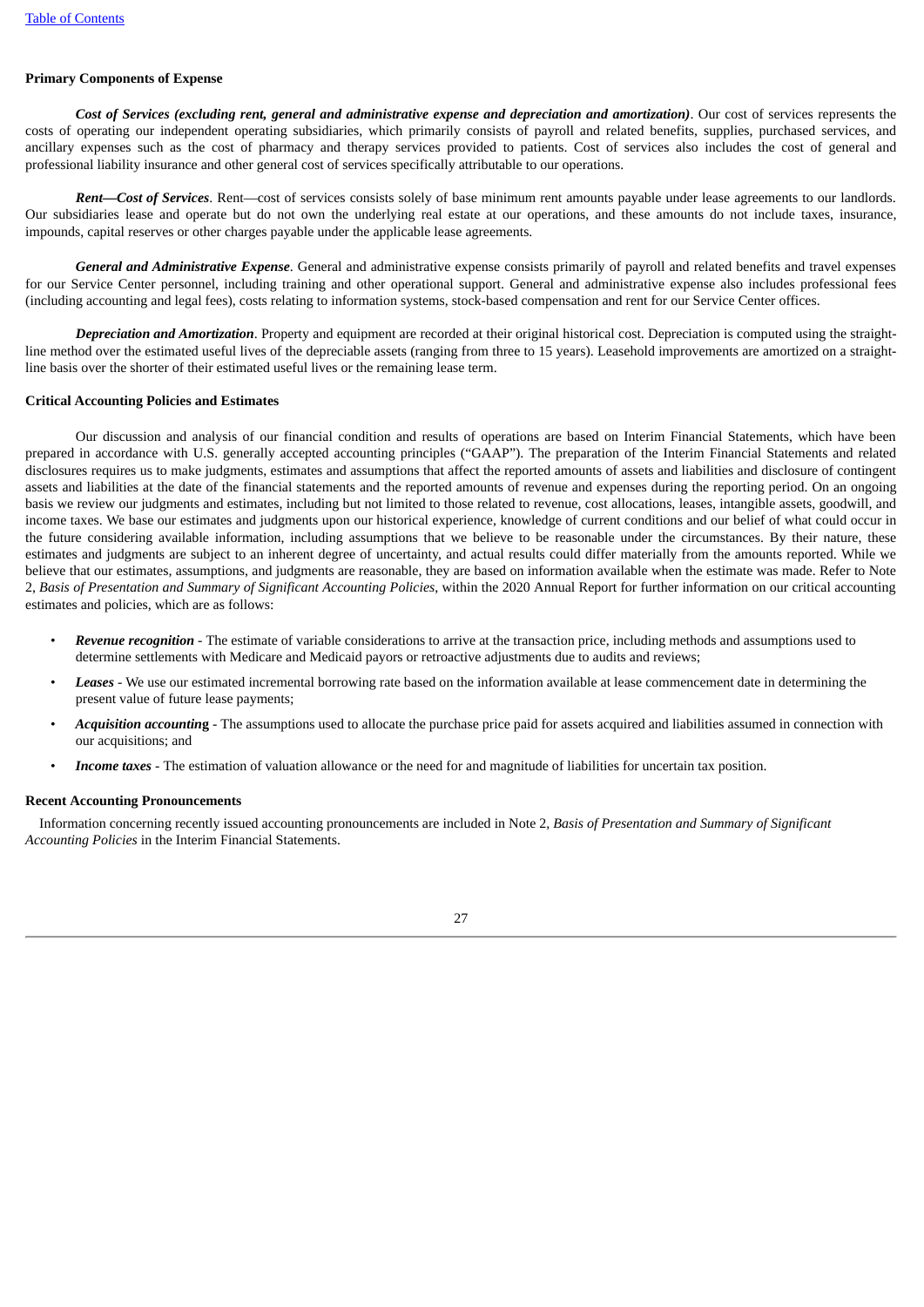# **Results of Operations**

The following table sets forth details of our revenue, expenses and earnings as a percentage of total revenue for the periods indicated:

|                                                        | <b>Three Months Ended June 30,</b> |        | <b>Six Months Ended June 30,</b> |        |  |  |
|--------------------------------------------------------|------------------------------------|--------|----------------------------------|--------|--|--|
|                                                        | 2021                               | 2020   | 2021                             | 2020   |  |  |
| Total revenue                                          | 100.0%                             | 100.0% | 100.0%                           | 100.0% |  |  |
| Expense:                                               |                                    |        |                                  |        |  |  |
| Cost of services                                       | 78.5                               | 73.5   | 78.8                             | 74.9   |  |  |
| Rent-cost of services                                  | 9.2                                | 10.5   | 9.3                              | 10.5   |  |  |
| General and administrative expense                     | 8.0                                | 8.1    | 8.4                              | 7.7    |  |  |
| Depreciation and amortization                          | 1.1                                | 1.3    | 1.1                              | 1.2    |  |  |
| Total expenses                                         | 96.8                               | 93.4   | 97.6                             | 94.3   |  |  |
| Income from operations                                 | 3.2                                | 6.6    | 2.4                              | 5.7    |  |  |
| Other income (expense):                                |                                    |        |                                  |        |  |  |
| Other income                                           |                                    |        |                                  |        |  |  |
| Interest expense, net                                  | (0.4)                              | (0.4)  | (0.4)                            | (0.4)  |  |  |
| Other expense, net                                     | (0.4)                              | (0.4)  | (0.4)                            | (0.4)  |  |  |
| Income before provision for income taxes               | 2.8                                | 6.2    | 2.0                              | 5.3    |  |  |
| Provision for income taxes                             | 0.6                                | 1.5    | 0.4                              | 1.3    |  |  |
| Net income                                             | 2.2                                | 4.7    | 1.6                              | 4.0    |  |  |
| Less: net loss attributable to noncontrolling interest | (0.2)                              |        | (0.1)                            |        |  |  |
| Net income attributable to Pennant                     | 2.4 %                              | 4.7 %  | 1.7%                             | 4.0 %  |  |  |

The following table presents our consolidated GAAP Financial measures for the three and six months ended June 30, 2021 and 2020:

|                                              | Three Months Ended June 30, |            |      |        |      | Six Months Ended June 30, |  |         |  |  |  |
|----------------------------------------------|-----------------------------|------------|------|--------|------|---------------------------|--|---------|--|--|--|
|                                              | 2021                        |            | 2020 |        | 2021 |                           |  | 2020    |  |  |  |
|                                              | (In thousands)              |            |      |        |      |                           |  |         |  |  |  |
| <b>Consolidated GAAP Financial Measures:</b> |                             |            |      |        |      |                           |  |         |  |  |  |
| Total revenue                                |                             | 110.345 \$ |      | 92.740 |      | 216,008                   |  | 184.589 |  |  |  |
| Total expenses                               |                             | 106,776    |      | 86.665 |      | 210,826                   |  | 174,242 |  |  |  |
| Income from operations                       |                             | 3,569      |      | 6.075  |      | 5,182                     |  | 10,347  |  |  |  |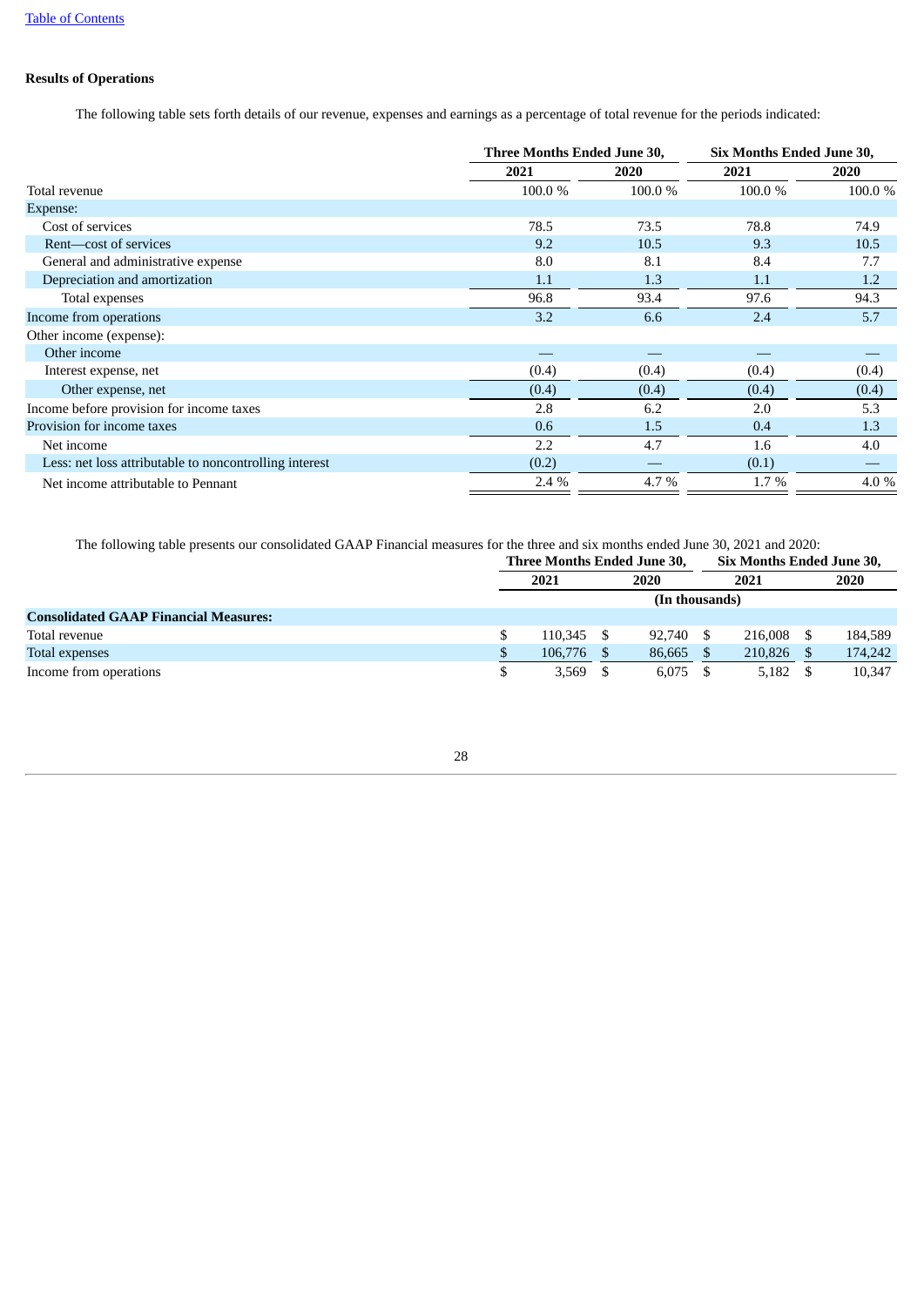The following tables present certain financial information regarding our reportable segments. General and administrative expenses are not allocated to the reportable segments and are included in "All Other":

|                                          | <b>Home Health and</b><br><b>Hospice Services</b> |     | <b>Senior Living</b><br><b>Services</b> | All Other                | Total   |
|------------------------------------------|---------------------------------------------------|-----|-----------------------------------------|--------------------------|---------|
|                                          |                                                   |     | (In thousands)                          |                          |         |
| <b>Segment GAAP Financial Measures:</b>  |                                                   |     |                                         |                          |         |
| Three Months Ended June 30, 2021         |                                                   |     |                                         |                          |         |
| Revenue                                  | \$<br>78.105                                      | - S | $32,240$ \$                             | $-$ \$                   | 110,345 |
| Segment Adjusted EBITDAR from Operations | \$<br>14,931                                      | - S | $9,752$ \$                              | $(6,068)$ \$             | 18,615  |
| <b>Three Months Ended June 30, 2020</b>  |                                                   |     |                                         |                          |         |
| Revenue                                  | \$<br>57.984                                      | -\$ | 34,756 \$                               | $\overline{\phantom{a}}$ | 92.740  |
| Segment Adjusted EBITDAR from Operations | \$<br>11,245                                      | - S | 13,492 \$                               | $(3,999)$ \$             | 20,738  |
|                                          | -- -- - - - - - -                                 |     |                                         |                          |         |

|                                          |    | <b>Home Health and</b><br><b>Hospice Services</b> |      | <b>Senior Living</b><br><b>Services</b> |      | <b>All Other</b>         |      | <b>Total</b> |
|------------------------------------------|----|---------------------------------------------------|------|-----------------------------------------|------|--------------------------|------|--------------|
|                                          |    |                                                   |      | (In thousands)                          |      |                          |      |              |
| <b>Segment GAAP Financial Measures:</b>  |    |                                                   |      |                                         |      |                          |      |              |
| Six Months Ended June 30, 2021           |    |                                                   |      |                                         |      |                          |      |              |
| Revenue                                  | S  | 152,712                                           | - 86 | 63,296                                  | - \$ | $\overline{\phantom{m}}$ |      | 216,008      |
| Segment Adjusted EBITDAR from Operations | S  | 28,722                                            | -S   | 18,586                                  | -S   | $(12, 466)$ \$           |      | 34,842       |
| Six Months Ended June 30, 2020           |    |                                                   |      |                                         |      |                          |      |              |
| Revenue                                  | \$ | 114.746                                           | - S  | 69.843 \$                               |      | $\overline{\phantom{0}}$ | - \$ | 184.589      |
| Segment Adjusted EBITDAR from Operations | \$ | 21,151                                            |      | 25,989                                  |      | $(8,781)$ \$             |      | 38,359       |
|                                          |    |                                                   |      |                                         |      |                          |      |              |

The table below provides a reconciliation of Segment Adjusted EBITDAR from Operations to Condensed Consolidated Income from operations:

|                                                         | Three Months Ended June 30, |           |  |                |      | <b>Six Months Ended June 30,</b> |  |        |  |
|---------------------------------------------------------|-----------------------------|-----------|--|----------------|------|----------------------------------|--|--------|--|
|                                                         | 2021                        |           |  | 2020           |      | 2021                             |  | 2020   |  |
|                                                         |                             |           |  | (In thousands) |      |                                  |  |        |  |
| Segment Adjusted EBITDAR from Operations <sup>(a)</sup> | \$                          | 18,615 \$ |  | 20,738         | - \$ | 34,842 \$                        |  | 38,359 |  |
| Less: Depreciation and amortization                     |                             | 1,170     |  | 1,201          |      | 2.345                            |  | 2,222  |  |
| Rent-cost of services                                   |                             | 10,156    |  | 9,767          |      | 20,121                           |  | 19,473 |  |
| Other Expense                                           |                             | (24)      |  |                |      | (24)                             |  |        |  |
| Adjustments to Segment EBITDAR from Operations:         |                             |           |  |                |      |                                  |  |        |  |
| Less: Costs at start-up operations <sup>(b)</sup>       |                             | 347       |  | 473            |      | 459                              |  | 705    |  |
| Share-based compensation expense <sup>(c)</sup>         |                             | 2,499     |  | 1,959          |      | 4.915                            |  | 3,915  |  |
| Acquisition related costs <sup>(d)</sup>                |                             | 30        |  |                |      | 37                               |  |        |  |
| Transition services costs <sup>(e)</sup>                |                             | 687       |  | 380            |      | 1,589                            |  | 537    |  |
| Net COVID-19 related costs $(f)$                        |                             |           |  | 883            |      |                                  |  | 1,160  |  |
| Add: Net loss attributable to noncontrolling interest   |                             | (181)     |  |                |      | (218)                            |  |        |  |
| Condensed Consolidated Income from Operations           |                             | 3,569     |  | 6,075          |      | 5,182                            |  | 10,347 |  |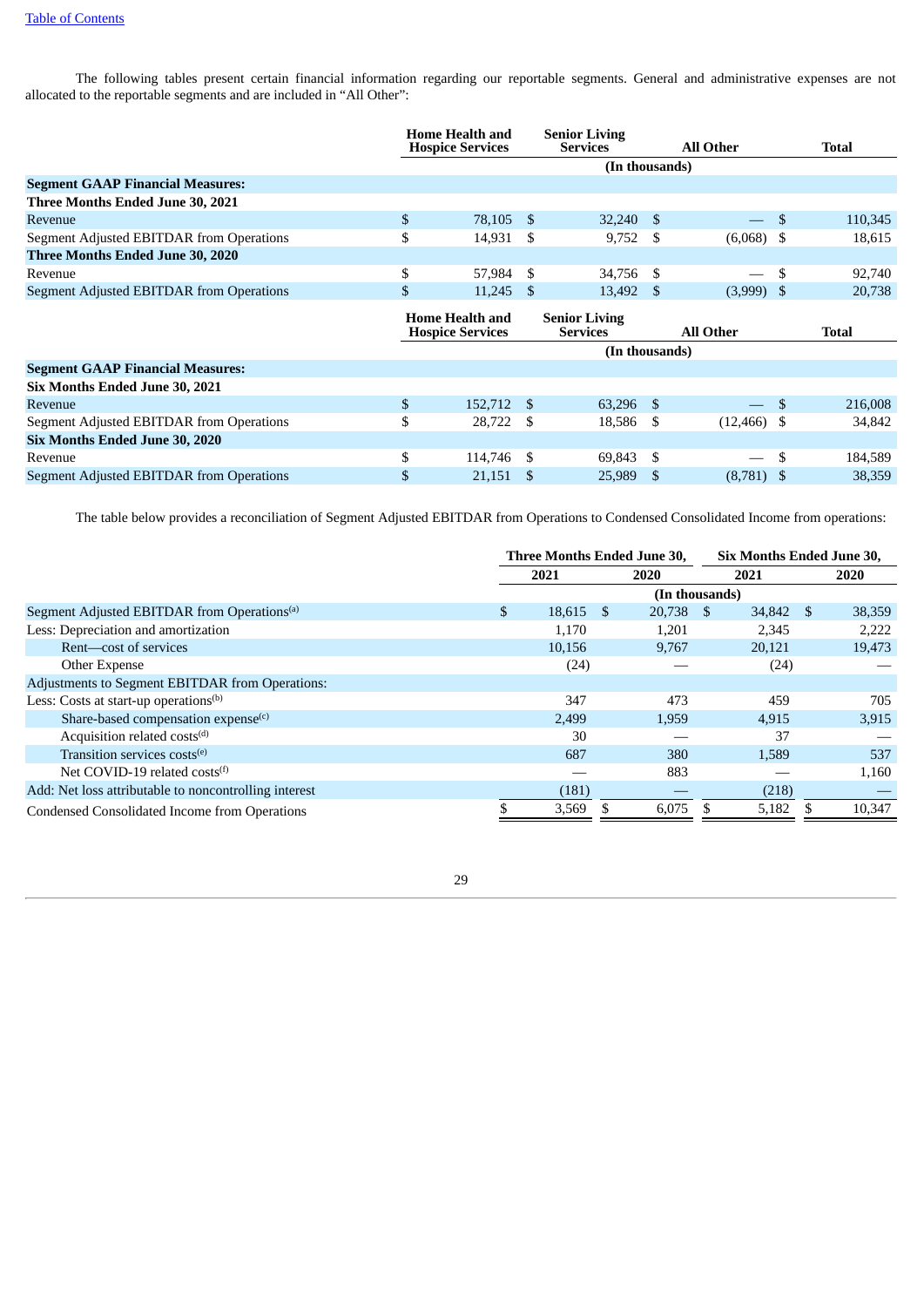- ) Segment Adjusted EBITDAR from Operations is net income (loss) attributable to the Company's reportable segments excluding interest expense, provision for income taxes, depreciation and amortization expense, rent, and, in order to view the operations performance on a comparable basis from period to period, certain adjustments including: (1) costs at start-up operations, (2) share-based compensation, (
- ) Represents results related to start-up operations. This amount excludes rent and depreciation and amortization expense related to such operations.
- ) Share-based compensation expense incurred which is included in cost of services and general and administrative expense.
- ) Acquisition related costs related to business combinations completed during the periods.
- A portion of the costs incurred under the Transition Services Agreement identified as redundant or nonrecurring that are included in general and administrative expense. Fees incurred<br>under the Transition Services agreement
- ) Beginning in the first quarter of fiscal year 2021, we updated our definition of Segment Adjusted EBITDAR to no longer include an adjustment for COVID-19 expenses offset by the<br>amount of sequestration relief COVID-19 exp

The 2020 amounts represent incremental costs incurred as part of the Company's response to COVID-19 including direct medical supplies, labor, and other expenses, net of \$554 in<br>increased revenue related to the 2% payment i

*Performance and Valuation Measures:*

|                                                  | Three Months Ended June 30, |      |                |      | <b>Six Months Ended June 30,</b> |   |        |
|--------------------------------------------------|-----------------------------|------|----------------|------|----------------------------------|---|--------|
|                                                  | 2021                        |      | 2020           | 2021 |                                  |   | 2020   |
|                                                  |                             |      | (In thousands) |      |                                  |   |        |
| <b>Consolidated Non-GAAP Financial Measures:</b> |                             |      |                |      |                                  |   |        |
| Performance Metrics                              |                             |      |                |      |                                  |   |        |
| <b>Consolidated EBITDA</b>                       | \$<br>$4,896$ \$            |      | $7,276$ \$     |      | $7,721$ \$                       |   | 12,569 |
| <b>Consolidated Adjusted EBITDA</b>              | \$<br>$8,624$ \$            |      | 11,007         | S    | 14,920 \$                        |   | 18,935 |
| <b>Valuation Metric</b>                          |                             |      |                |      |                                  |   |        |
| Consolidated Adjusted EBITDAR                    | \$<br>18,615                |      |                | \$   | 34,842                           |   |        |
|                                                  | Three Months Ended June 30, |      |                |      | <b>Six Months Ended June 30,</b> |   |        |
|                                                  | 2021                        |      | 2020           |      | 2021                             |   | 2020   |
|                                                  |                             |      | (In thousands) |      |                                  |   |        |
| Segment Non-GAAP Measures: <sup>(a)</sup>        |                             |      |                |      |                                  |   |        |
| Segment Adjusted EBITDA from Operations          |                             |      |                |      |                                  |   |        |
| Home health and hospice services                 | \$<br>13.867                | - \$ | 10,387         | - \$ | 26.642 \$                        |   | 19,456 |
| Senior living services                           | 825                         | S    | 4,619          | \$   | 744                              | S | 8,260  |

(a) General and administrative expenses are not allocated to any segment for purposes of determining segment profit or loss.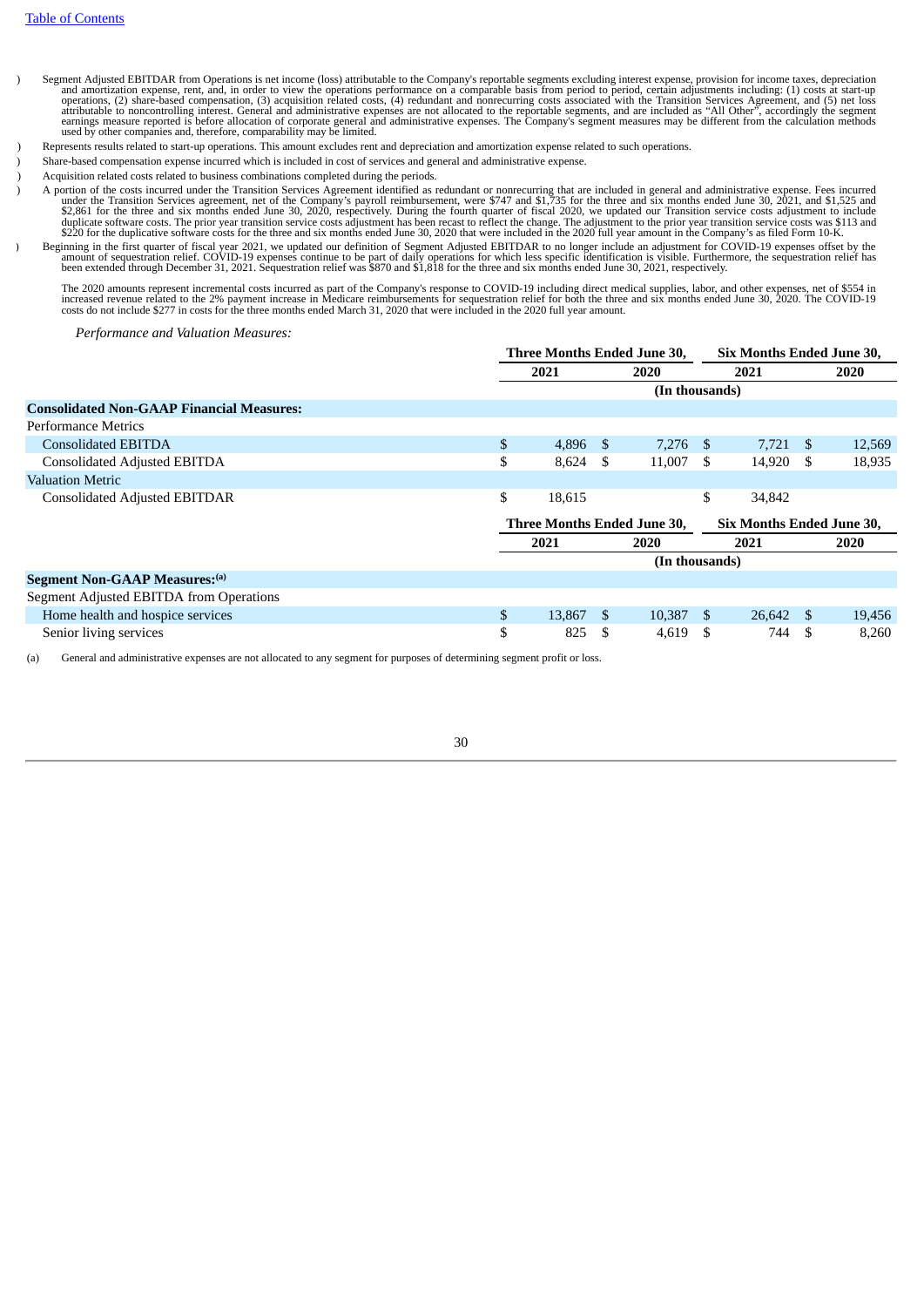The tables below reconcile Consolidated net income to the consolidated Non-GAAP financial measures, Consolidated and Consolidated Adjusted EBITDA, and to the Non-GAAP valuation measure, Consolidated Adjusted EBITDAR, for the periods presented:

|                                                        |             | <b>Three Months Ended June 30,</b> |                | <b>Six Months Ended June 30,</b> |
|--------------------------------------------------------|-------------|------------------------------------|----------------|----------------------------------|
|                                                        | 2021        | 2020                               | 2021           | 2020                             |
|                                                        |             |                                    | (In thousands) |                                  |
| <b>Consolidated Net income</b>                         | \$<br>2,469 | $4,337$ \$<br>- \$                 | 3,382          | - \$<br>7,317                    |
| Less: Net loss attributable to noncontrolling interest | (181)       |                                    | (218)          |                                  |
| Add: Provision for income taxes                        | 604         | 1,437                              | 944            | 2,326                            |
| Interest expense, net                                  | 472         | 301                                | 832            | 704                              |
| Depreciation and amortization                          | 1,170       | 1,201                              | 2,345          | 2,222                            |
| <b>Consolidated EBITDA</b>                             | 4,896       | 7,276                              | 7,721          | 12,569                           |
| Adjustments to Consolidated EBITDA                     |             |                                    |                |                                  |
| Add: Costs at start-up operations <sup>(a)</sup>       | 347         | 473                                | 459            | 705                              |
| Share-based compensation expense <sup>(b)</sup>        | 2,499       | 1,959                              | 4,915          | 3,915                            |
| Acquisition related costs <sup>(c)</sup>               | 30          |                                    | 37             |                                  |
| Transition services costs <sup>(d)</sup>               | 687         | 380                                | 1,589          | 537                              |
| Net COVID-19 related costs <sup>(e)</sup>              |             | 883                                |                | 1,160                            |
| Rent related to item (a) above                         | 165         | 36                                 | 199            | 49                               |
| Consolidated Adjusted EBITDA                           | 8,624       | 11,007                             | 14,920         | 18,935                           |
| Rent-cost of services                                  | 10,156      | 9,767                              | 20,121         | 19,473                           |
| Rent related to item (a) above                         | (165)       | (36)                               | (199)          | (49)                             |
| Adjusted rent-cost of services                         | 9,991       | 9,731                              | 19,922         | 19,424                           |
| Consolidated Adjusted EBITDAR                          | 18,615      |                                    | 34,842         |                                  |

(a) Represents results related to start-up operations. This amount excludes rent and depreciation and amortization expense related to such operations.

(b) Share-based compensation expense incurred which is included in cost of services and general and administrative expense.

(c) Acquisition related costs related to business combinations completed during the periods.

(d) A portion of the costs incurred under the Transition Services Agreement identified as redundant or nonrecurring that are included in general and administrative expense. Fees incurred under the Transition Services agree

e) Beginning in the first quarter of fiscal year 2021, we updated our definition of Segment Adjusted EBITDAR to no longer include an adjustment for COVID-19 expenses offset by the amount of segment of sequestration relief

The 2020 amounts represent incremental costs incurred as part of the Company's response to COVID-19 including direct medical supplies, labor, and other expenses, net of \$554 in<br>increased revenue related to the 2% payment i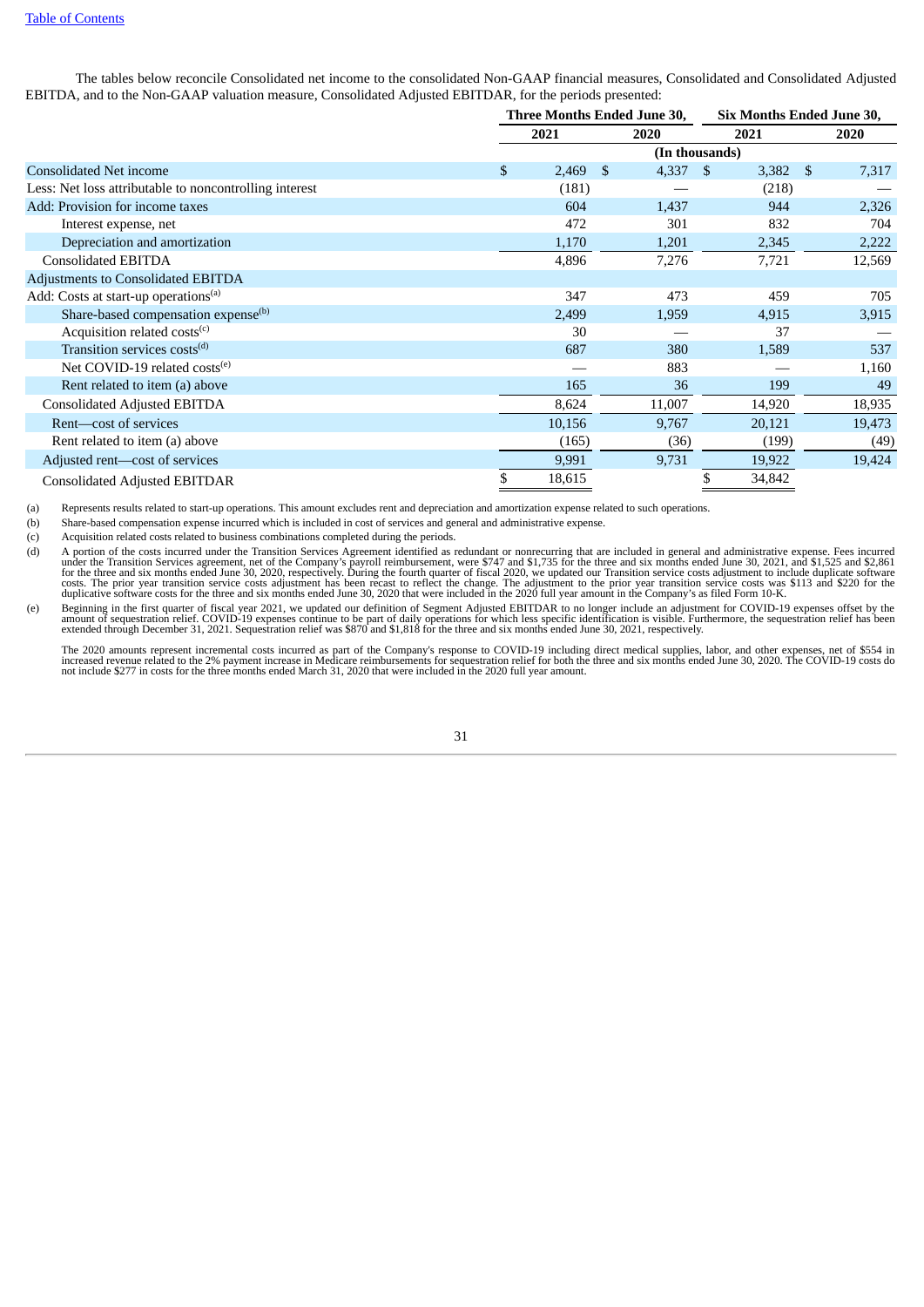The tables below reconcile Segment Adjusted EBITDAR from Operations to Segment Adjusted EBITDA from Operations for the periods presented:

|                                          | Three Months Ended June 30,    |        |  |                |      |                      |  |        |  |
|------------------------------------------|--------------------------------|--------|--|----------------|------|----------------------|--|--------|--|
|                                          | <b>Home Health and Hospice</b> |        |  |                |      | <b>Senior Living</b> |  |        |  |
|                                          | 2021<br>2020                   |        |  |                | 2021 |                      |  | 2020   |  |
|                                          |                                |        |  | (In thousands) |      |                      |  |        |  |
| Segment Adjusted EBITDAR from Operations | S                              | 14,931 |  | $11,245$ \$    |      | $9,752$ \$           |  | 13,492 |  |
| Less: Rent-cost of services              |                                | 1,199  |  | 874            |      | 8.957                |  | 8,893  |  |
| Rent related to start-up operations      |                                | (135)  |  | (16)           |      | (30)                 |  | (20)   |  |
| Segment Adjusted EBITDA from Operations  |                                | 13,867 |  | 10,387         |      | 825                  |  | 4,619  |  |

|                                                 |   | Six Months Ended June 30,      |  |                |                      |           |  |        |  |  |
|-------------------------------------------------|---|--------------------------------|--|----------------|----------------------|-----------|--|--------|--|--|
|                                                 |   | <b>Home Health and Hospice</b> |  |                | <b>Senior Living</b> |           |  |        |  |  |
|                                                 |   | 2021                           |  | 2020           |                      | 2021      |  | 2020   |  |  |
|                                                 |   |                                |  | (In thousands) |                      |           |  |        |  |  |
| <b>Segment Adjusted EBITDAR from Operations</b> | S | 28,722 \$                      |  | 21,151 \$      |                      | 18,586 \$ |  | 25,989 |  |  |
| Less: Rent-cost of services                     |   | 2,329                          |  | 1.724          |                      | 17.792    |  | 17,749 |  |  |
| Rent related to start-up operations             |   | (249)                          |  | (29)           |                      | 50        |  | (20)   |  |  |
| Segment Adjusted EBITDA from Operations         |   | 26,642                         |  | 19,456         |                      | 744       |  | 8.260  |  |  |

The following discussion includes references to certain performance and valuation measures, which are non-GAAP financial measures, including Consolidated EBITDA, Consolidated Adjusted EBITDA, Segment Adjusted EBITDA from Operations, and Consolidated Adjusted EBITDAR (collectively, "Non-GAAP Financial Measures"). Non-GAAP Financial Measures are used in addition to, and in conjunction with, results presented in accordance with GAAP and should not be relied upon to the exclusion of GAAP financial measures. Non-GAAP Financial Measures reflect an additional way of viewing aspects of our operations and company that, when viewed with our GAAP results and the accompanying reconciliations to corresponding GAAP financial measures, we believe can provide a more comprehensive understanding of factors and trends affecting our business.

We believe these Non-GAAP Financial Measures are useful to investors and other external users of our financial statements regarding our results of operations because:

- they are widely used by investors and analysts in our industry as a supplemental measure to evaluate the overall performance of companies in our industry without regard to items such as interest expense, rent expense and depreciation and amortization, which can vary substantially from company to company depending on the book value of assets, the method by which assets were acquired, and differences in capital structures;
- they help investors evaluate and compare the results of our operations from period to period by removing the impact of our asset base and capital structure from our operating results; and
- Consolidated Adjusted EBITDAR is used by investors and analysts in our industry to value the companies in our industry without regard to capital structures.

We use Non-GAAP Financial Measures:

- as measurements of our operating performance to assist us in comparing our operating performance on a consistent basis from period to period;
- to allocate resources to enhance the financial performance of our business;
- to assess the value of a potential acquisition;
- to assess the value of a transformed operation's performance;

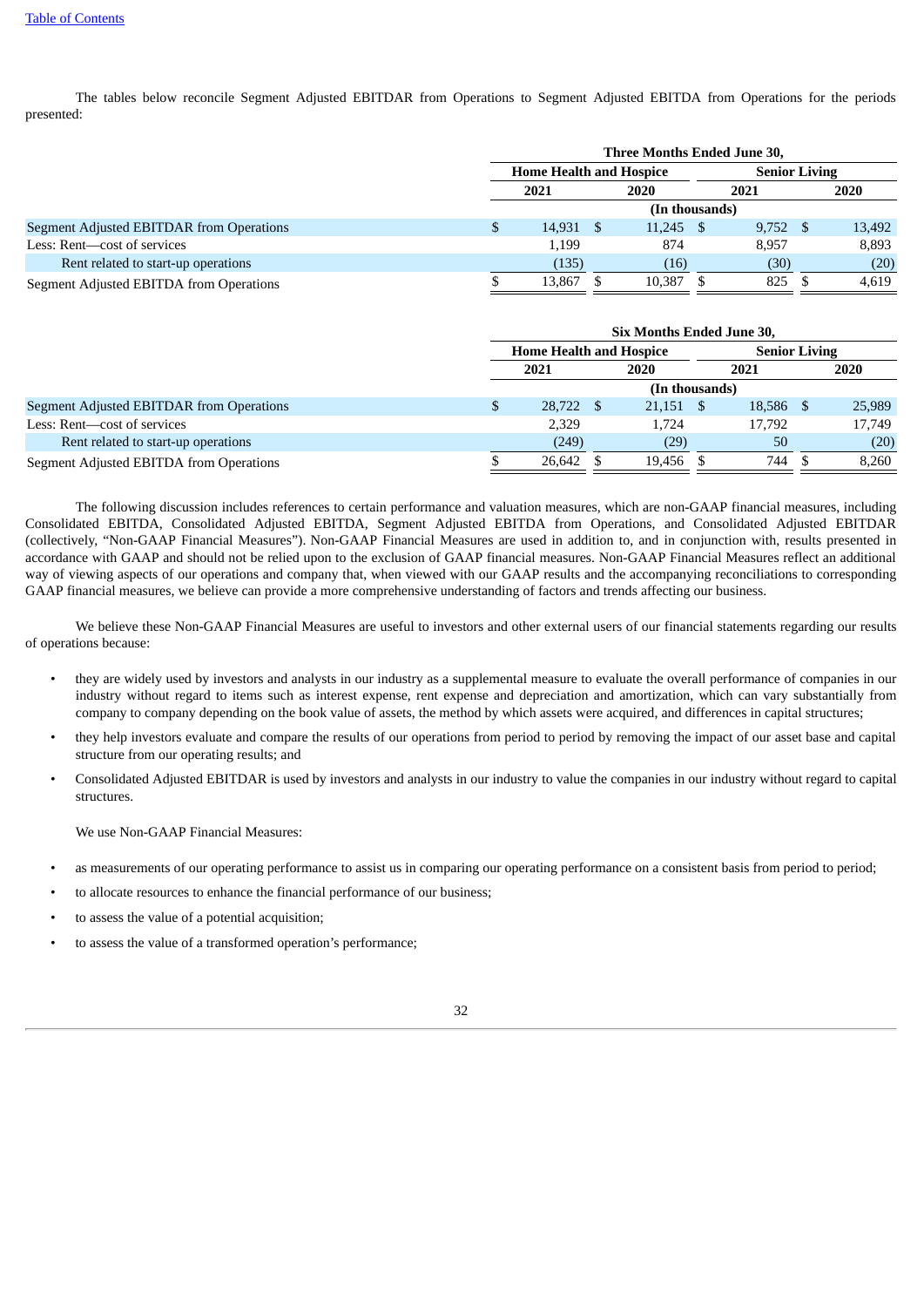- to evaluate the effectiveness of our operational strategies; and
- to compare our operating performance to that of our competitors.

We typically use Non-GAAP Financial Measures to compare the operating performance of each operation from period to period. We find that Non-GAAP Financial Measures are useful for this purpose because they do not include such costs as interest expense, income taxes, depreciation and amortization expense, which may vary from period-to-period depending upon various factors, including the method used to finance operations, the date of acquisition of a community or business, and the tax law of the state in which a business unit operates.

We also establish compensation programs and bonuses for our leaders that are partially based upon the achievement of Consolidated Adjusted EBITDAR targets.

Non-GAAP Financial Measures have no standardized meaning defined by GAAP. Therefore, our Non-GAAP Financial Measures have limitations as analytical tools, and they should not be considered in isolation, or as a substitute for analysis of our results as reported in accordance with GAAP. Some of these limitations are:

- they do not reflect our current or future cash requirements for capital expenditures or contractual commitments;
- they do not reflect changes in, or cash requirements for, our working capital needs;
- they do not reflect the net interest expense, or the cash requirements necessary to service interest or principal payments, on our debt;
- in the case of Consolidated Adjusted EBITDAR, it does not reflect rent expenses, which are normal and recurring operating expenses that are necessary to operate our leased operations;
- they do not reflect any income tax payments we may be required to make;
- although depreciation and amortization are non-cash charges, the assets being depreciated and amortized will often have to be replaced in the future, and do not reflect any cash requirements for such replacements; and
- other companies in our industry may calculate the same Non-GAAP Financial Measures differently than we do, which may limit their usefulness as comparative measures.

We compensate for these limitations by using Non-GAAP Financial Measures only to supplement net income on a basis prepared in accordance with GAAP in order to provide a more complete understanding of the factors and trends affecting our business.

We strongly encourage investors to review the Interim Financial Statements, included in this Quarterly Report in their entirety and to not rely on any single financial measure. Because these Non-GAAP Financial Measures are not standardized, it may not be possible to compare these financial measures with other companies' non-GAAP financial measures having the same or similar names. These Non-GAAP Financial Measures should not be considered a substitute for, nor superior to, financial results and measures determined or calculated in accordance with GAAP. We strongly urge you to review the reconciliation of income from operations to the Non-GAAP Financial Measures in the table presented above, along with the Interim Financial Statements and related notes included elsewhere in this Quarterly Report.

We believe the following Non-GAAP Financial Measures are useful to investors as key operating performance measures and valuation measures:

#### *Performance Measures:*

#### *Consolidated EBITDA*

We believe Consolidated EBITDA is useful to investors in evaluating our operating performance because it helps investors evaluate and compare the results of our operations from period to period by removing the impact of our asset base (depreciation and amortization expense) from our operating results.

We calculate Consolidated EBITDA as net income, adjusted for net income (loss) attributable to noncontrolling interest prior to the Spin-Off, before (a) interest expense (b) provision for income taxes and (c) depreciation and amortization.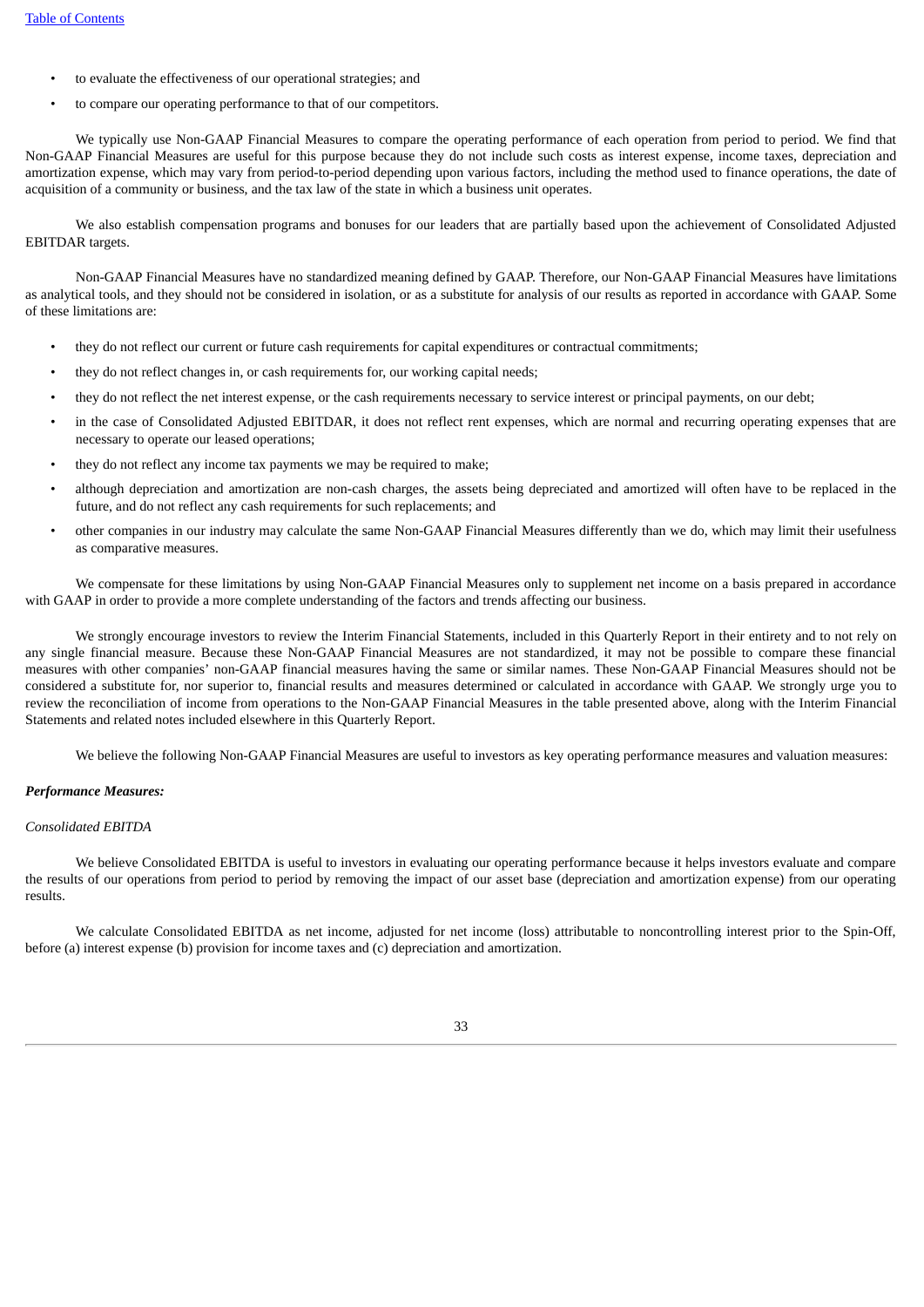## *Consolidated Adjusted EBITDA*

We adjust Consolidated EBITDA when evaluating our performance because we believe that the exclusion of certain additional items described below provides useful supplemental information to investors regarding our ongoing operating performance. We believe that the presentation of Consolidated Adjusted EBITDA, when considered with Consolidated EBITDA and GAAP net income is beneficial to an investor's complete understanding of our operating performance.

We calculate Consolidated Adjusted EBITDA by adjusting Consolidated EBITDA to exclude the effects of non-core business items, which for the reported periods includes, to the extent applicable:

- costs at start-up operations;
- share-based compensation expense;
- acquisition related costs;
- Spin-Off related transaction costs;
- redundant or nonrecurring costs incurred as part of the Transition Services Agreement (as defined in Note 3, *Related Party Transactions*).

#### *Segment Adjusted EBITDA from Operations*

We calculate Segment Adjusted EBITDA from Operations by adjusting Segment Adjusted EBITDAR from Operations to include rent-cost of services. We believe that the inclusion of rent-cost of services provides useful supplemental information to investors regarding our ongoing operating performance for each segment.

#### *Valuation Measure***:**

#### *Consolidated Adjusted EBITDAR*

We use Consolidated Adjusted EBITDAR as one measure in determining the value of prospective acquisitions. It is also a measure commonly used by us, research analysts and investors to compare the enterprise value of different companies in the healthcare industry, without regard to differences in capital structures. Additionally, we believe the use of Consolidated Adjusted EBITDAR allows us, research analysts and investors to compare operational results of companies with operating and finance leases. A significant portion of finance lease expenditures are recorded in interest, whereas operating lease expenditures are recorded in rent expense.

This measure is not displayed as a performance measure as it excludes rent expense, which is a normal and recurring operating expense and, as such, does not reflect our cash requirements for leasing commitments. Our presentation of Consolidated Adjusted EBITDAR should not be construed as a financial performance measure.

The adjustments made and previously described in the computation of Consolidated Adjusted EBITDA are also made when computing Consolidated Adjusted EBITDAR. We calculate Consolidated Adjusted EBITDAR by excluding rent-cost of services and rent related to start up operations from Consolidated Adjusted EBITDA.

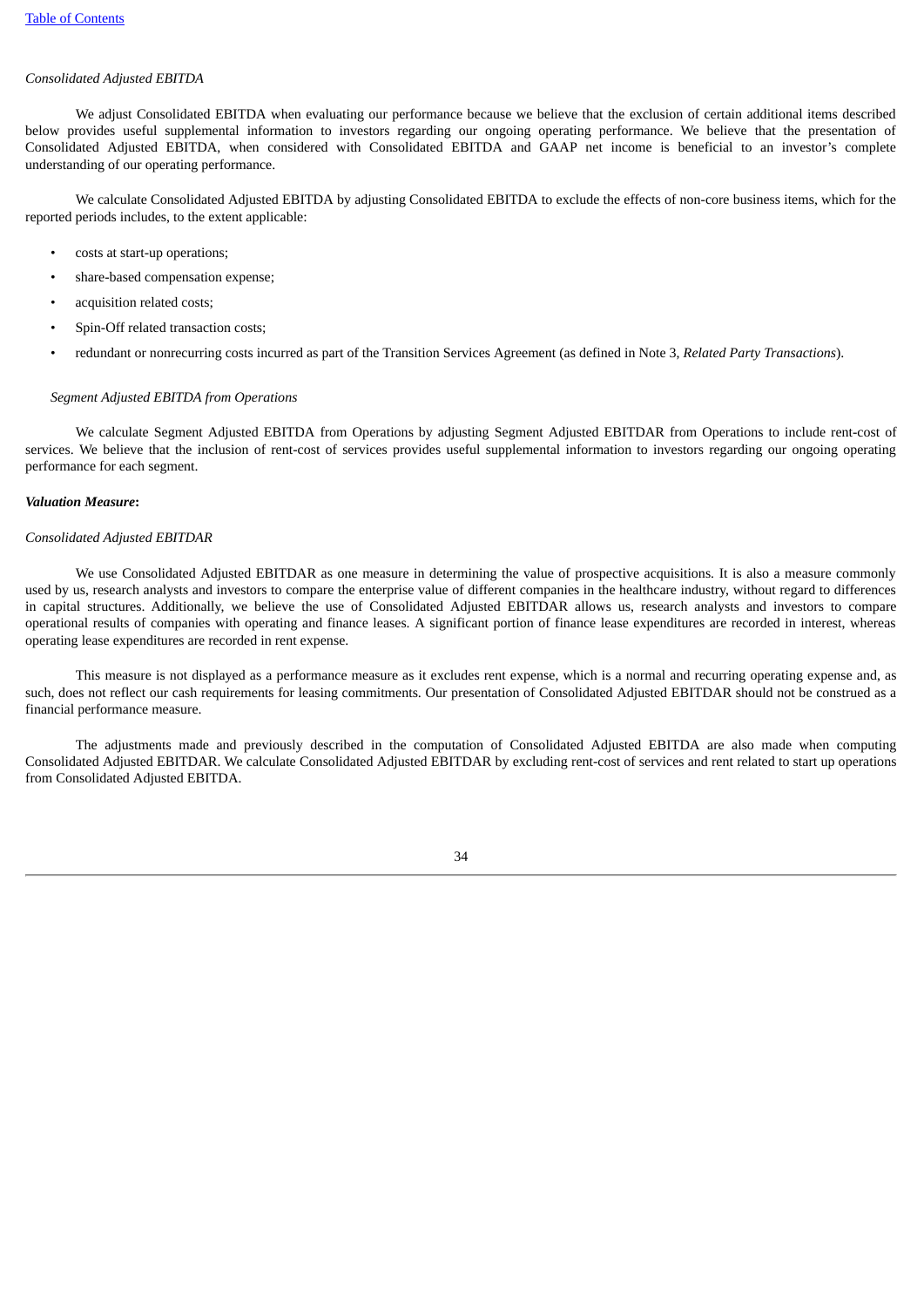## *Three Months Ended June 30, 2021 Compared to the Three Months Ended June 30, 2020*

#### *Revenue*

|                                        | Three Months Ended June 30, |                           |                        |                           |  |  |  |  |  |  |  |  |
|----------------------------------------|-----------------------------|---------------------------|------------------------|---------------------------|--|--|--|--|--|--|--|--|
|                                        |                             | 2021                      | 2020                   |                           |  |  |  |  |  |  |  |  |
|                                        | <b>Revenue Dollars</b>      | <b>Revenue Percentage</b> | <b>Revenue Dollars</b> | <b>Revenue Percentage</b> |  |  |  |  |  |  |  |  |
|                                        | (In thousands)              |                           |                        |                           |  |  |  |  |  |  |  |  |
| Home health and hospice services       |                             |                           |                        |                           |  |  |  |  |  |  |  |  |
| Home health                            | \$<br>35,287                | 32.0 $%$ \$               | 20,824                 | 22.4 %                    |  |  |  |  |  |  |  |  |
| Hospice                                | 36,838                      | 33.4                      | 32,623                 | 35.2                      |  |  |  |  |  |  |  |  |
| Home care and other <sup>(a)</sup>     | 5,980                       | 5.4                       | 4,537                  | 4.9                       |  |  |  |  |  |  |  |  |
| Total home health and hospice services | 78,105                      | 70.8                      | 57,984                 | 62.5                      |  |  |  |  |  |  |  |  |
| Senior living services                 | 32,240                      | 29.2                      | 34,756                 | 37.5                      |  |  |  |  |  |  |  |  |
| Total revenue                          | 110,345                     | $100.0 \%$ \$             | 92,740                 | 100.0%                    |  |  |  |  |  |  |  |  |

(a) Home care and other revenue is included with home health revenue in other disclosures in this Quarterly Report.

Our total revenue increased \$17.6 million, or 19.0% during the three months ended June 30, 2021. We experienced growth of \$4.1 million from increased operational performance in our Home Health and Hospice segments as detailed below. Quarter-to-date revenue from acquired operations between June 30, 2020 and June 30, 2021 resulted in adding \$13.5 million or 14.5%.

*Home Health and Hospice Services*

|                                       | Three Months Ended June 30, |  |        |  |               |          |  |
|---------------------------------------|-----------------------------|--|--------|--|---------------|----------|--|
|                                       | 2021                        |  | 2020   |  | <b>Change</b> | % Change |  |
|                                       | (In thousands)              |  |        |  |               |          |  |
| Home health and hospice revenue       |                             |  |        |  |               |          |  |
| Home health services                  | \$<br>35.287                |  | 20,824 |  | 14.463        | 69.5 %   |  |
| Hospice services                      | 36,838                      |  | 32,623 |  | 4,215         | 12.9     |  |
| Home care and other                   | 5.980                       |  | 4.537  |  | 1,443         | 31.8     |  |
| Total home health and hospice revenue | 78,105                      |  | 57,984 |  | 20,121        | 34.7 %   |  |

|                                                                      |           | Three Months Ended June 30, |     |        |          |
|----------------------------------------------------------------------|-----------|-----------------------------|-----|--------|----------|
|                                                                      | 2021      | 2020                        |     | Change | % Change |
| Home health services:                                                |           |                             |     |        |          |
| Total home health admissions                                         | 10.069    | 5.259                       |     | 4.810  | 91.5 %   |
| Total Medicare home health admissions                                | 4.406     | 2,459                       |     | 1,947  | 79.2     |
| Average Medicare revenue per 60-day completed episode <sup>(a)</sup> | 3.441     | 3,412<br>- S                | - S | 29     | 0.8      |
| Hospice services:                                                    |           |                             |     |        |          |
| Total hospice admissions                                             | 2.047     | 1.954                       |     | 93     | 4.8      |
| Average daily census                                                 | 2.296     | 1.979                       |     | 317    | 16.0     |
| Hospice Medicare revenue per day                                     | \$<br>171 | 164                         | - S |        | 4.3      |
| Number of home health and hospice agencies at period end             | 86        | 67                          |     | 19     | 28.4     |

(a) Recast prior period based upon current methodology.

Home health and hospice revenue increased \$20.1 million, or 34.7%. Revenue grew due to an increase in all key performance indicators, including an increase of 91.5% in total home health admissions, an increase of 79.2% in Medicare home health admissions, an increase of 4.8% in total hospice admissions, and an increase of 16.0% in hospice average daily

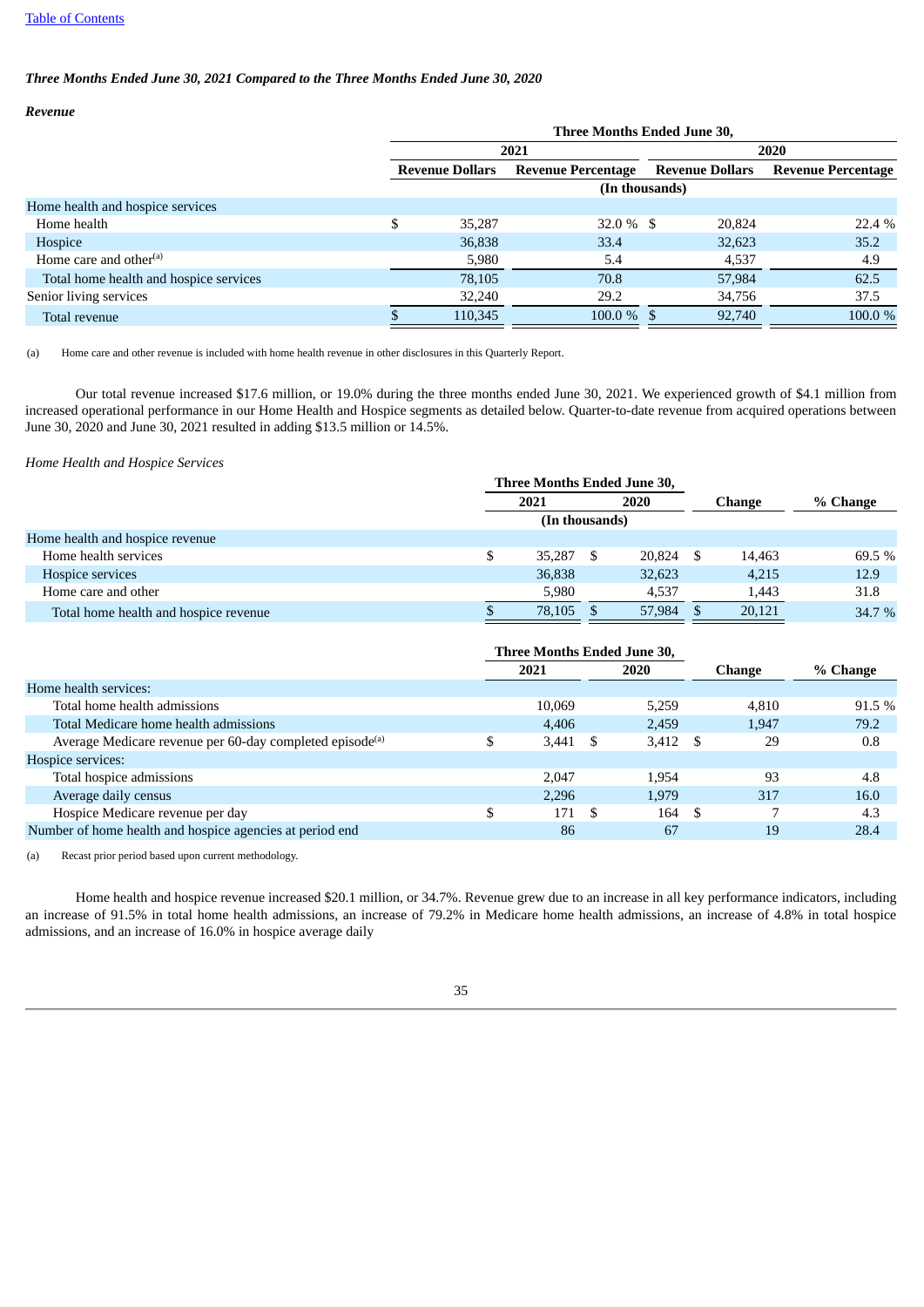census during the three months ended June 30, 2021 in comparison to the prior year's quarter. Growth was partially driven by the addition of nineteen home health, hospice and home care operations between June 30, 2020 and June 30, 2021, adding \$13.5 million or 23.3% in revenue along with additional revenue due to the sequestration suspension in the current year.

*Senior Living Services*

|                                           | Three Months Ended June 30, |  |        |  |         |           |
|-------------------------------------------|-----------------------------|--|--------|--|---------|-----------|
|                                           | 2021                        |  | 2020   |  | Change  | % Change  |
|                                           |                             |  |        |  |         |           |
| Revenue (in thousands)                    | 32,240                      |  | 34.756 |  | (2,516) | $(7.2)\%$ |
| Number of communities at period end       | 54                          |  | 54     |  |         |           |
| Occupancy                                 | 72.7 %                      |  | 78.5 % |  | (5.8)%  |           |
| Average monthly revenue per occupied unit | 3.176                       |  | 3.204  |  | (28)    | (0.9)     |

Senior living revenue decreased \$2.5 million, or 7.2%, for the three months ended June 30, 2021 compared to the same period in the prior year due primarily to a 5.8% decrease in occupancy between June 30, 2020 and June 30, 2021.

#### *Cost of Services*

The following table sets forth total cost of services by each of our reportable segments for the periods indicated:

|                |                         |  |        | Three Months Ended June 30, |        |  |        |      |          |  |
|----------------|-------------------------|--|--------|-----------------------------|--------|--|--------|------|----------|--|
|                |                         |  | 2021   |                             | 2020   |  | Change |      | % Change |  |
| (In thousands) |                         |  |        |                             |        |  |        |      |          |  |
|                | Home Health and Hospice |  | 64,107 |                             | 46,109 |  | 17,998 | 39.0 | $\%$     |  |
|                | Senior Living           |  | 22,560 |                             | 22,050 |  | 510    | 2.3  |          |  |
|                | Total cost of services  |  | 86,667 |                             | 68,159 |  | 18,508 | 27.2 | $\%$     |  |

Total consolidated cost of services increased \$18.5 million or 27.2% for the three months ended June 30, 2021 when compared to the three months ended June 30, 2020. Cost of services as a percentage of revenue increased by 5.0% from 73.5% to 78.5% for the three months ended June 30, 2021 when compared to the three months ended June 30, 2020.

*Home Health and Hospice Services*

|                                             |                | Three Months Ended June 30, |  |        |  |         |          |  |  |
|---------------------------------------------|----------------|-----------------------------|--|--------|--|---------|----------|--|--|
|                                             |                | 2021                        |  | 2020   |  | Change  | % Change |  |  |
|                                             | (In thousands) |                             |  |        |  |         |          |  |  |
| Cost of service                             |                | 64.107                      |  | 46,109 |  | 17.998  | 39.0 %   |  |  |
| Cost of services as a percentage of revenue |                | 82.1 %                      |  | 79.5 % |  | $2.6\%$ |          |  |  |

Cost of services related to our home health and hospice services segment increased \$18.0 million, or 39.0%, primarily due to increased volume of services provided and increased labor costs. Cost of services as a percentage of revenue for the three months ended June 30, 2021 increased 2.6% from 79.5% to 82.1% for the three months ended June 30, 2021 when compared to the three months ended June 30, 2020. Wage costs show an increase over the prior year due to challenges in the staffing environment resulting in higher overtime and per hour wages.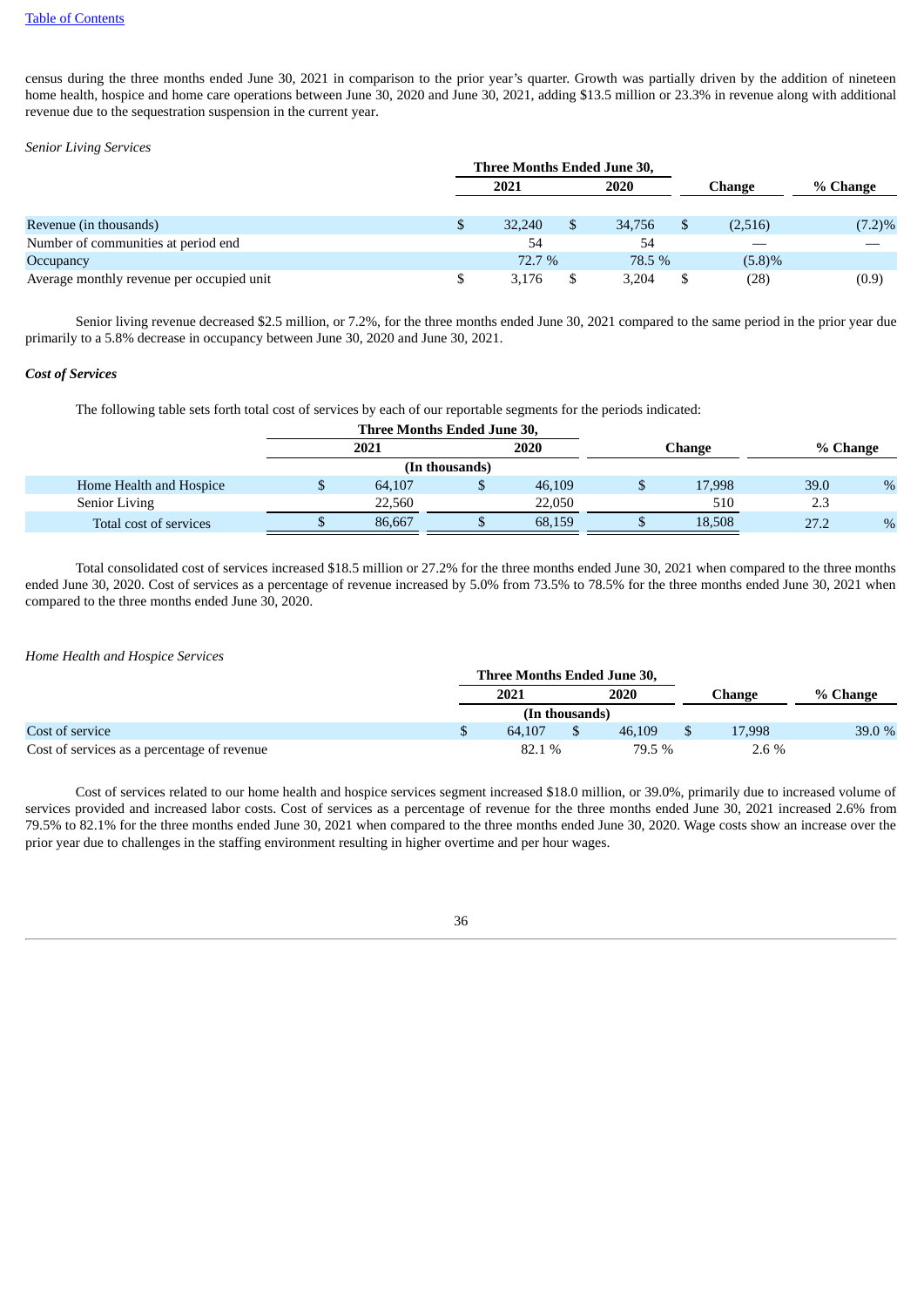## *Senior Living Services*

|                                             |                | Three Months Ended June 30, |      |        |        |          |         |  |  |
|---------------------------------------------|----------------|-----------------------------|------|--------|--------|----------|---------|--|--|
|                                             |                | 2021                        | 2020 |        | Change | % Change |         |  |  |
|                                             | (In thousands) |                             |      |        |        |          |         |  |  |
| Cost of service                             |                | 22,560                      |      | 22,050 |        | 510      | $2.3\%$ |  |  |
| Cost of services as a percentage of revenue |                | 70.0 %                      |      | 63.4 % |        | 6.6 $%$  |         |  |  |

Cost of services related to our senior living services segment increased \$0.5 million, or 2.3%. As a percentage of revenue, costs of service increased by 6.6% from 63.4% to 70.0% for the three months ended June 30, 2021 when compared to the three months ended June 30, 2020, primarily as a result of a decrease in occupancy while maintaining levels of cost in operating expenses. Fixed costs have remained intact to facilitate recovery.

*Rent—Cost of Services*. Rent expense increased 4.0% from \$9.8 million to \$10.2 million in the three months ended June 30, 2021 compared to the three months ended June 30, 2020, primarily as a result of adjustments due to CPI increases, acquisitions and other lease renewals. Rent as a percentage of total revenue decreased 1.3% from 10.5% to 9.2% in the three months ended June 30, 2021.

*General and Administrative Expense.* Our general and administrative expense increased \$1.3 million or 17.8% from \$7.5 million to \$8.8 million for the three months ended June 30, 2021 when compared to the three months ended June 30, 2020. General and administrative expense as a percentage of revenue decreased 0.1% from 8.1% to 8.0% as a result of growth in revenue outpacing growth in expense. The increase in general and administrative expense was primarily due to nonrecurring costs of \$0.7 million related to transition services costs and \$0.6 million related to continued operational support of our own information systems infrastructure during the three months ended June 30, 2021 when compared to the three months ended June 30, 2020.

*Depreciation and Amortization.* Depreciation and amortization expense decreased slightly as a percentage of total revenue.

*Provision for Income Taxes*. Our effective tax rate for the three months ended June 30, 2021 was 19.7% of earnings before income taxes compared with an effective tax rate of 24.9% for the three months ended June 30, 2020. See Note 14*, Income Taxes*, to the Interim Financial Statements included elsewhere in this Quarterly Report for further discussion.

#### *Six Months Ended June 30, 2021 Compared to the Six Months Ended June 30, 2020*

| Revenue                                |                           |                        |                           |  |                        |                           |  |  |  |  |  |  |
|----------------------------------------|---------------------------|------------------------|---------------------------|--|------------------------|---------------------------|--|--|--|--|--|--|
|                                        | Six Months Ended June 30, |                        |                           |  |                        |                           |  |  |  |  |  |  |
|                                        |                           | 2021<br>2020           |                           |  |                        |                           |  |  |  |  |  |  |
|                                        |                           | <b>Revenue Dollars</b> | <b>Revenue Percentage</b> |  | <b>Revenue Dollars</b> | <b>Revenue Percentage</b> |  |  |  |  |  |  |
|                                        |                           |                        | (In thousands)            |  |                        |                           |  |  |  |  |  |  |
| Home health and hospice services       |                           |                        |                           |  |                        |                           |  |  |  |  |  |  |
| Home health                            | S                         | 68.491                 | $31.7\%$ \$               |  | 42.268                 | 22.9 %                    |  |  |  |  |  |  |
| Hospice                                |                           | 73,752                 | 34.1                      |  | 63,063                 | 34.2                      |  |  |  |  |  |  |
| Home care and other $(a)$              |                           | 10,469                 | 4.9                       |  | 9,415                  | 5.1                       |  |  |  |  |  |  |
| Total home health and hospice services |                           | 152,712                | 70.7                      |  | 114,746                | 62.2                      |  |  |  |  |  |  |
| Senior living services                 |                           | 63,296                 | 29.3                      |  | 69,843                 | 37.8                      |  |  |  |  |  |  |
| Total revenue                          |                           | 216,008                | $100.0 \%$ \$             |  | 184,589                | 100.0%                    |  |  |  |  |  |  |

(a) Home care and other revenue is included with home health revenue in other disclosures in this Quarterly Report.

Our total revenue increased \$31.4 million, or 17.0% during the six months ended June 30, 2021. This increase was primarily the result of revenue from acquired home health and hospice operations increasing by \$25.5 million or 13.8% since June 30, 2020. The remaining increase in revenue came due to organic growth from operational performance in our home health and hospice segment, offset by a decrease of \$6.5 million in our senior living segment.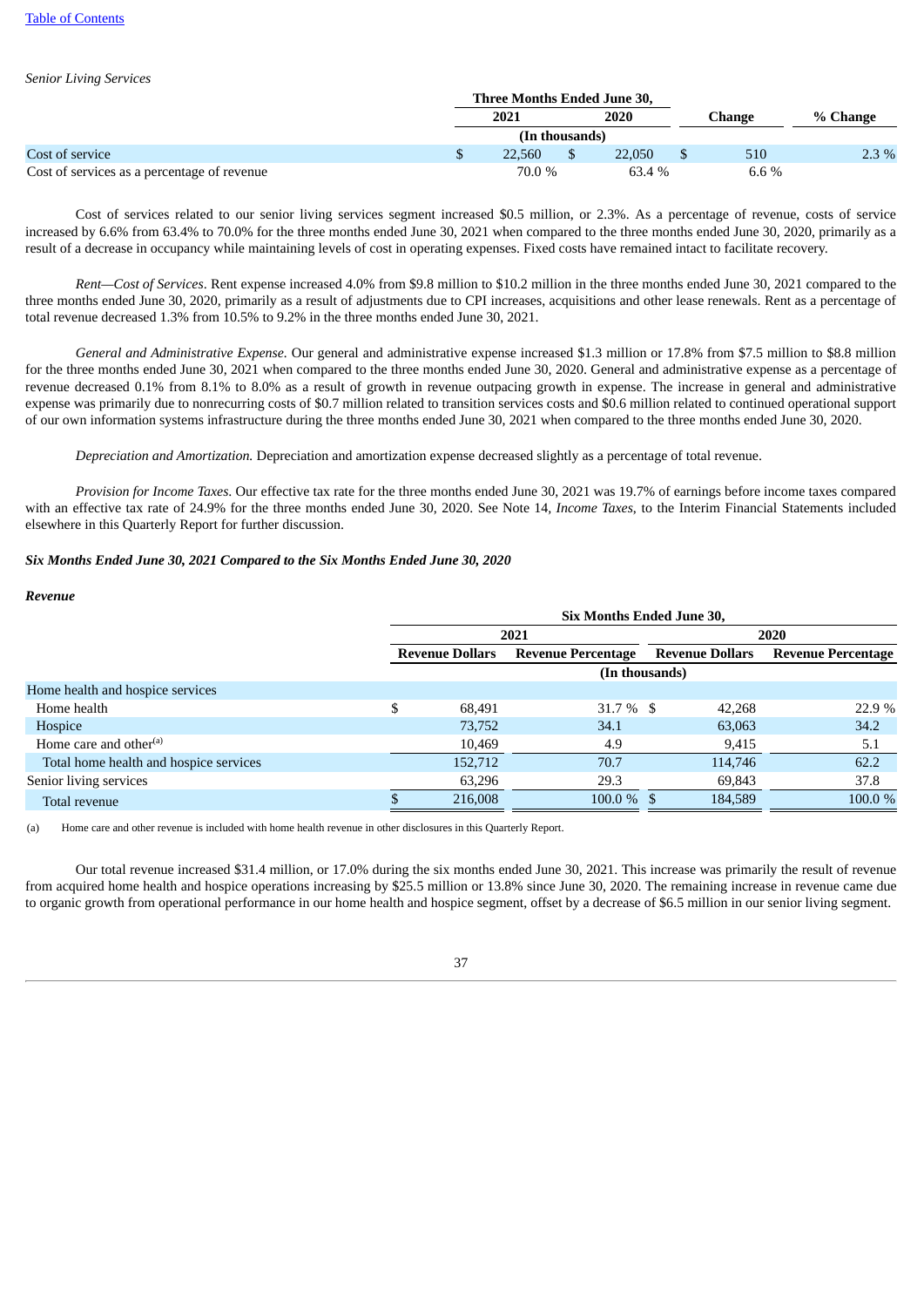# *Home Health and Hospice Services*

|                                       |                | Six Months Ended June 30, |  |               |      |          |        |  |
|---------------------------------------|----------------|---------------------------|--|---------------|------|----------|--------|--|
|                                       |                | 2020<br>2021              |  | <b>Change</b> |      | % Change |        |  |
|                                       | (In thousands) |                           |  |               |      |          |        |  |
| Home health and hospice revenue       |                |                           |  |               |      |          |        |  |
| Home health services                  |                | 68.491 \$                 |  | 42.268        | - \$ | 26.223   | 62.0 % |  |
| Hospice services                      |                | 73,752                    |  | 63,063        |      | 10,689   | 16.9   |  |
| Home care and other                   |                | 10.469                    |  | 9.415         |      | 1,054    | 11.2   |  |
| Total home health and hospice revenue |                | 152,712                   |  | 114,746       |      | 37,966   | 33.1 % |  |

|                                                          |            | Six Months Ended June 30, |               |          |
|----------------------------------------------------------|------------|---------------------------|---------------|----------|
|                                                          | 2021       | 2020                      | <b>Change</b> | % Change |
| Home health services:                                    |            |                           |               |          |
| Total home health admissions                             | 19,166     | 11.395                    | 7.771         | 68.2 %   |
| Total Medicare home health admissions                    | 8.904      | 5.268                     | 3,636         | 69.0     |
| Average Medicare revenue per 60-day completed episode    | $3,424$ \$ | $3,232$ \$                | 192           | 5.9      |
| Hospice services:                                        |            |                           |               |          |
| Total hospice admissions                                 | 4.201      | 3.630                     | 571           | 15.7     |
| Average daily census                                     | 2.301      | 1,925                     | 376           | 19.5     |
| Hospice Medicare revenue per day                         | 172        | 163<br>- \$               | 9<br>- \$     | 5.5      |
| Number of home health and hospice agencies at period end | 86         | 67                        | 19            | 28.4     |

Home health and hospice revenue increased \$38.0 million, or 33.1% during the six months ended June 30, 2021. Revenue grew primarily due to an increase of 68.2% in home health admissions, (inclusive of total Medicare home health admissions increase of 69.0%), an increase of 15.7% in total hospice admissions, and an increase of 19.5% in hospice average daily census during the six months ended June 30, 2021 when compared to the six months ended June 30, 2020. Growth was primarily driven by the addition of \$25.5 million in revenue from the acquisition of nineteen home health, hospice and home care operations from June 30, 2020 through June 30, 2021, as well as additional revenue due to an increase in operational performance metrics compared to the prior year.

#### *Senior Living Services*

|                                           |   | Six Months Ended June 30, |  |        |  |         |           |  |
|-------------------------------------------|---|---------------------------|--|--------|--|---------|-----------|--|
|                                           |   | 2021                      |  | 2020   |  | Change  | % Change  |  |
|                                           |   |                           |  |        |  |         |           |  |
| Revenue (in thousands)                    | S | 63.296                    |  | 69.843 |  | (6,547) | $(9.4)\%$ |  |
| Number of communities at period end       |   | 54                        |  | 54     |  |         |           |  |
| Occupancy                                 |   | 72.4 %                    |  | 79.3 % |  | (6.9)%  |           |  |
| Average monthly revenue per occupied unit |   | 3.181                     |  | 3,205  |  | (24)    | (0.7)     |  |

Senior living revenue decreased \$6.5 million, or 9.4%, for the six months ended June 30, 2021 compared to the same period in the prior year due primarily to a 6.9% decrease in occupancy in occupancy between June 30, 2020 and June 30, 2021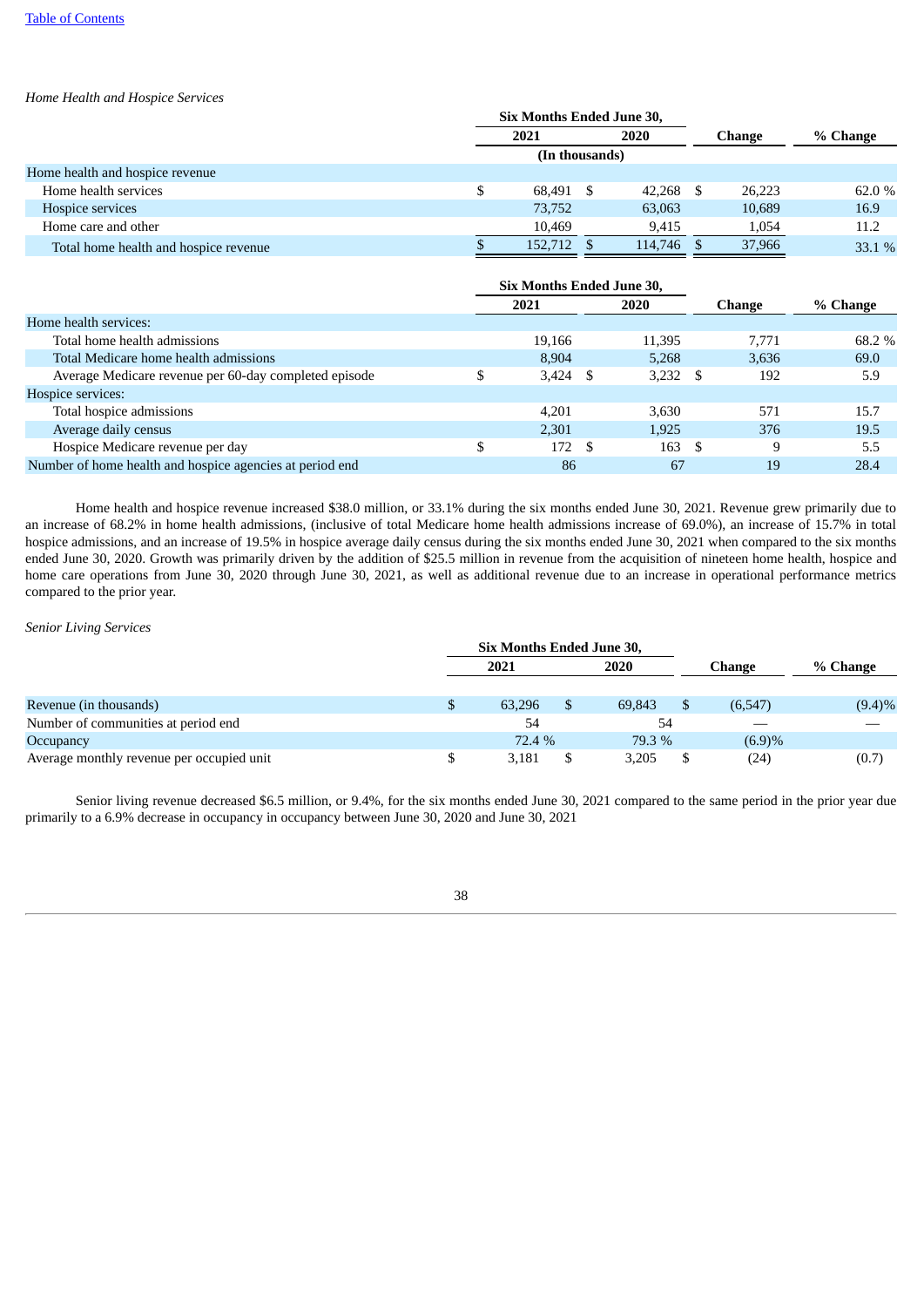#### Table of [Contents](#page-0-0)

| <b>Cost of Services</b> |               |                           |               |          |
|-------------------------|---------------|---------------------------|---------------|----------|
|                         |               | Six Months Ended June 30, |               |          |
|                         | 2021          | 2020                      | <b>Change</b> | % Change |
|                         |               | (In thousands)            |               |          |
| Home Health and Hospice | \$<br>125,593 | 93,497<br>- \$            | 32,096        | 34.3 %   |
| Senior Living           | 44.696        | 44,851                    | (155)         | (0.3)    |
| Total cost of services  | 170,289       | 138,348                   | 31,941        | 23.1 %   |

Consolidated cost of services increased \$31.9 million or 23.1% during the six months ended June 30, 2021. Cost of services as a percentage of revenue for the six months ended June 30, 2021 increased by 3.9% to 78.8% from 74.9% compared to the six months ended June 30, 2020.

#### *Home Health and Hospice Services*

|                                             | Six Months Ended June 30. |  |        |  |         |          |
|---------------------------------------------|---------------------------|--|--------|--|---------|----------|
|                                             | 2021                      |  | 2020   |  | Change  | % Change |
| Cost of service (in thousands)              | 125,593                   |  | 93.497 |  | 32,096  | 34.3 %   |
| Cost of services as a percentage of revenue | 82.2 %                    |  | 81.5 % |  | $0.7\%$ |          |

Cost of services related to our home health and hospice services segment increased \$32.1 million, or 34.3%, primarily due to increased volume of services due to acquisitions and organic growth. Cost of services as a percentage of revenue for the six months ended June 30, 2021 increased 0.7% compared to the six months ended June 30, 2020. Wage costs show an increase over the prior year due to challenges in the staffing environment resulting in higher overtime and per hour wages

#### *Senior Living Services*

|                                             | Six Months Ended June 30. |  |        |  |        |          |
|---------------------------------------------|---------------------------|--|--------|--|--------|----------|
|                                             | 2021                      |  | 2020   |  | Change | % Change |
| Cost of service (in thousands)              | 44.696                    |  | 44.851 |  | (155)  | (0.3)%   |
| Cost of services as a percentage of revenue | 70.6 %                    |  | 64.2 % |  | 6.4%   |          |

Cost of services related to our senior living services segment decreased \$0.2 million, or 0.3% during the six months ended June 30, 2021. As a percentage of revenue, costs of service increased by 6.4% from 64.2% to 70.6% during the six months ended June 30, 2021 when compared to the six months ended June 30, 2020, as a result of a decrease in occupancy while maintaining levels of cost in operating expenses in anticipation of occupancy rebound. Fixed costs have remained intact to facilitate recovery.

*Rent—Cost of Services*. Rent increased 3.3% from \$19.5 million to \$20.1 million in the six months ended June 30, 2021 compared to the same period in the prior year, primarily as a result of adjustments due to CPI increases, acquisitions and other lease renewals. As a percentage of revenue, rent cost of services decreased 1.2% when compared to the six months ended June 30, 2020.

*General and Administrative Expense.* Our general and administrative expense increased \$3.9 million or 27.3% from \$14.2 million to \$18.1 million for the six months ended June 30, 2021 when compared to the six months ended June 30, 2020. The increase in general and administrative expense was primarily due to increased costs of \$1.6 million non-recurring costs related to transition services costs and \$1.2 million related to continued operational support of our own information systems infrastructure during the six months ended June 30, 2021 and an increase of \$1.2 million from wages for additional personnel to support the new systems and the growth in operations for the six months ended June 30, 2021 when compared to the six months ended June 30, 2020.

*Depreciation and Amortization.* Depreciation and amortization expense decreased slightly as a percentage of total revenue.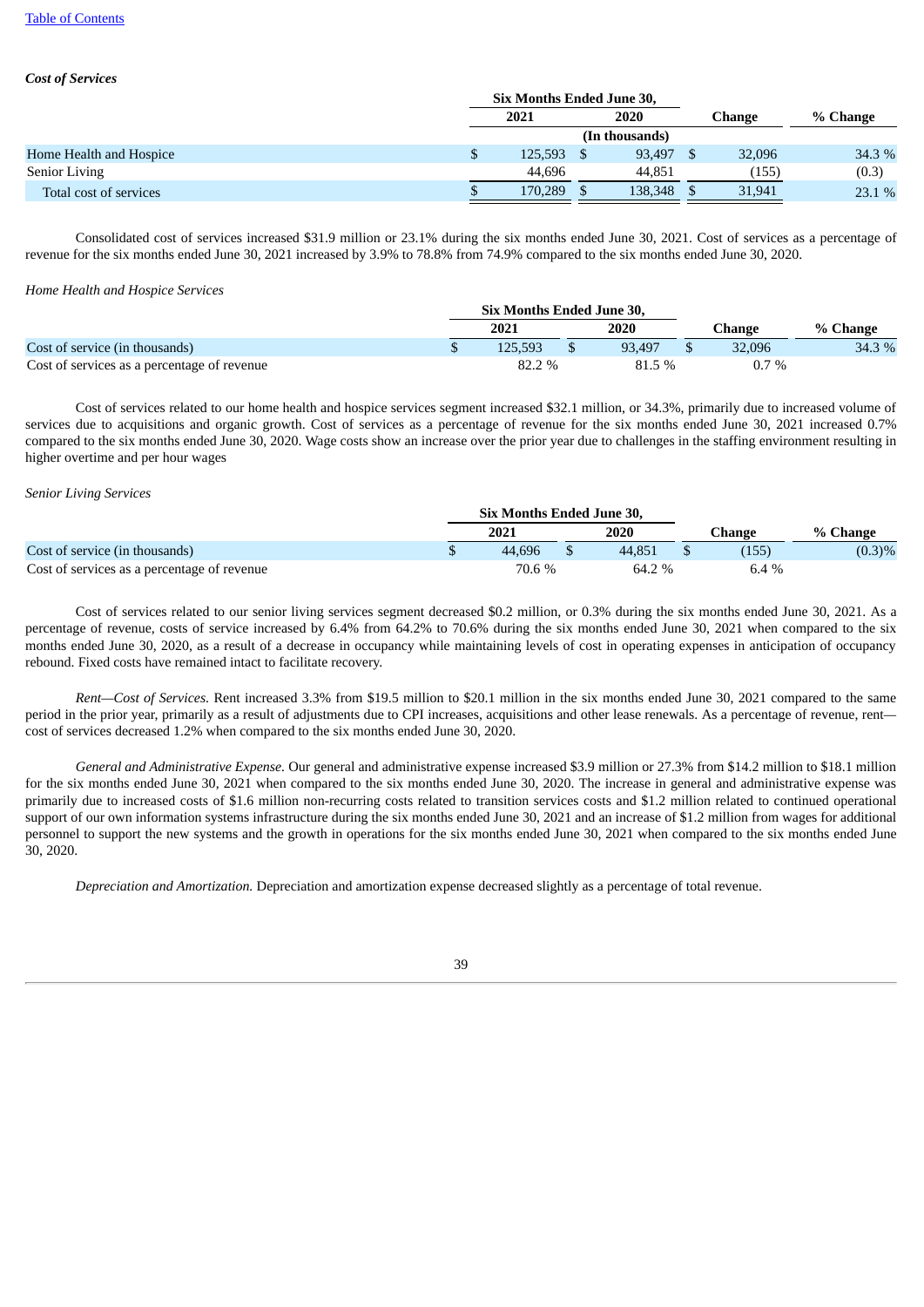*Provision for Income Taxes*. Our effective tax rate for the six months ended June 30, 2021 was 21.8% of earnings before income taxes compared with an effective tax rate of 24.1% for the six months ended June 30, 2020. The decrease in the effective tax rate was due to an increase in excess tax benefits from share-based compensation, which was partially offset by an increase in non-deductible expenses including non-deductible compensation. See Note 14*, Income Taxes*, to the Interim Financial Statements included elsewhere in this Quarterly Report for further discussion.

## **Liquidity and Capital Resources**

Our primary sources of liquidity are net cash provided by operating activities and borrowings under our revolving credit facility.

#### *Revolving Credit Facility*

On February 23, 2021, Pennant entered into an amendment to its existing credit agreement (as amended, the "Credit Agreement"), which provides for an increased revolving credit facility with a syndicate of banks with a borrowing capacity of \$150.0 million (the "Revolving Credit Facility"). The Revolving Credit Facility is not subject to interim amortization and the Company will not be required to repay any loans under the Revolving Credit Facility prior to maturity in 2026. The Company is permitted to prepay all or any portion of the loans under the Revolving Credit Facility prior to maturity without premium or penalty, subject to reimbursement of any LIBOR breakage costs of the lenders.

The Credit Agreement contains customary covenants that, among other things, restrict, subject to certain exceptions, the ability of the Company and its independent operating subsidiaries to grant liens on their assets, incur indebtedness, sell assets, make investments, engage in acquisitions, mergers or consolidations, amend certain material agreements and pay certain dividends and other restricted payments. Financial covenants require compliance with certain levels of leverage ratios that impact the amount of interest. As of June 30, 2021, the Company was compliant with all such financial covenants.

As of June 30, 2021 we had \$2.9 million of cash and \$106.2 million of available borrowing capacity on our Revolving Credit Facility.

We believe that our existing cash, cash equivalents, cash generated through operations and our access to financing facilities, together with funding through third-party sources such as commercial banks, will be sufficient to fund our operating activities and growth needs, and provide adequate liquidity for the next twelve months.

The following table presents selected data from our condensed consolidated Statement of Cash Flows for the periods presented:

|                                                     | Six Months Ended June 30, |           |    |           |  |
|-----------------------------------------------------|---------------------------|-----------|----|-----------|--|
|                                                     | 2020<br>2021              |           |    |           |  |
|                                                     | (In thousands)            |           |    |           |  |
| Net cash (used in) provided by operating activities | S                         | (11,806)  | \$ | 43,398    |  |
| Net cash used in investing activities               |                           | (15, 477) |    | (13,803)  |  |
| Net cash provided by (used in) financing activities |                           | 30,119    |    | (17, 868) |  |
| Net increase in cash                                |                           | 2,836     |    | 11,727    |  |
| Cash at beginning of year                           |                           | 43        |    | 402       |  |
| Cash at end of year                                 |                           | 2.879     |    | 12.129    |  |

#### *Six Months Ended June 30, 2021 Compared to the Six Months Ended June 30, 2020*

Our net cash flow from operating activities for the six months ended June 30, 2021 decreased by \$55.2 million when compared to the six months ended June 30, 2020. The primary driver of this difference can be attributed to the \$35.1 million change in cash flows related to the AAP. We received \$28.0 million in AAP in the six months ended June 30, 2020, and CMS recouped \$7.1 million of those funds during the six months ended June 30, 2021. Other factors that contributed to the net cash used in operating activities were a decrease of \$3.9 million in net income, an increase of \$7.0 million in prepaid expenses, and a decrease of \$4.1 million in accrued wages when compared to the six months ended June 30, 2020.

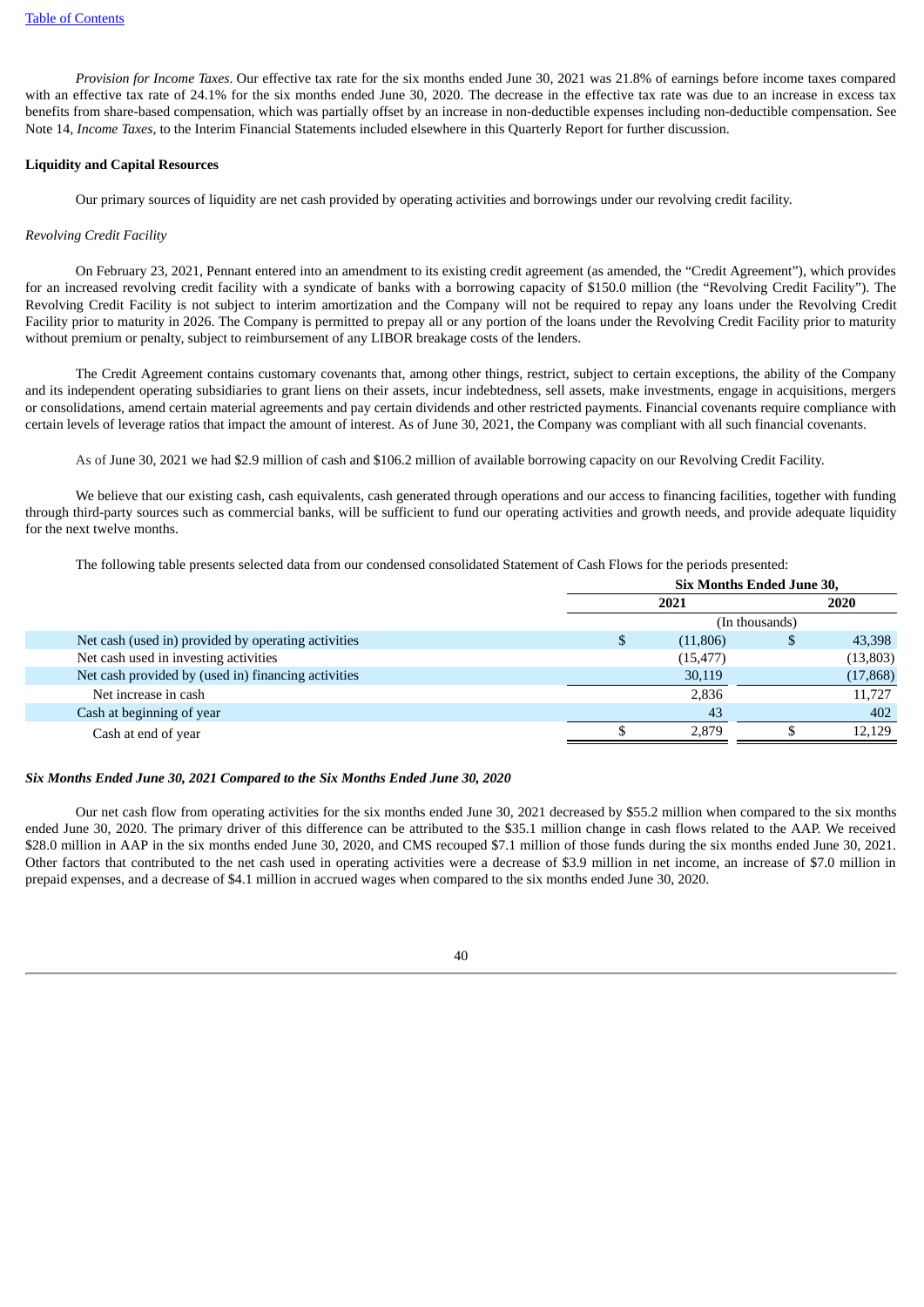Our net cash used in investing activities for the six months ended June 30, 2021 increased by \$1.7 million compared to the six months ended June 30, 2020, primarily due to an increase of \$5.9 million related to cash paid for acquisitions, offset by a decrease of \$3.6 million in capital expenditures in the six months ended June 30, 2021.

Our net cash provided by financing activities increased by approximately \$48.0 million for the six months ended June 30, 2021 compared to the six months ended June 30, 2020, primarily due to the financing of our acquisitions and the recoupment of the AAP.

#### *Contractual Obligations, Commitments and Contingencies*

Other than certain draws and payments made on our Revolving Credit Facility, as described in Note 11, *Debt*, to the Interim Financial Statements in Part I of this Quarterly Report, there have been no material changes to our total obligations during the period covered by this Quarterly Report outside of the normal course of our business.

#### <span id="page-42-0"></span>**Item 3.** *Quantitative and Qualitative Disclosures About Market Risk*

*Interest Rate Risk*. We are exposed to risks associated with market changes in interest rates. Our Revolving Credit Facility exposes us to variability in interest payments due to changes in LIBOR. We manage our exposure to this market risk by monitoring available financing alternatives.

#### <span id="page-42-1"></span>**Item 4.** *Controls and Procedures*

#### *Evaluation of Disclosure Controls and Procedures*

Under the supervision and with the participation of our management, including the Chief Executive Officer and Chief Financial Officer, we have evaluated the effectiveness of our disclosure controls and procedures (as such term is defined in Rules 13a-15(e) and 15d-15(e) under the Securities Exchange Act of 1934, as amended (the "Exchange Act")), as of the end of the period covered by this Quarterly Report. Based on that evaluation, the Chief Executive Officer and Chief Financial Officer have concluded that these disclosure controls and procedures were effective to provide reasonable assurance that information we are required to disclose in reports that we file or submit under the Exchange Act is recorded, processed, summarized, and reported within the time periods specified in SEC rules and forms, and that such information is accumulated and communicated to our management, including our Chief Executive Officer and Chief Financial Officer, as appropriate, to allow timely decisions regarding required disclosure.

#### *Changes in Internal Control over Financial Reporting*

<span id="page-42-2"></span>There were no material changes in our internal control over financial reporting (as such term is defined in Rules 13a-15(f) and 15d-15(f) under the Exchange Act) that occurred during our most recent fiscal quarter that have materially affected, or are reasonably likely to materially affect, our internal control over financial reporting.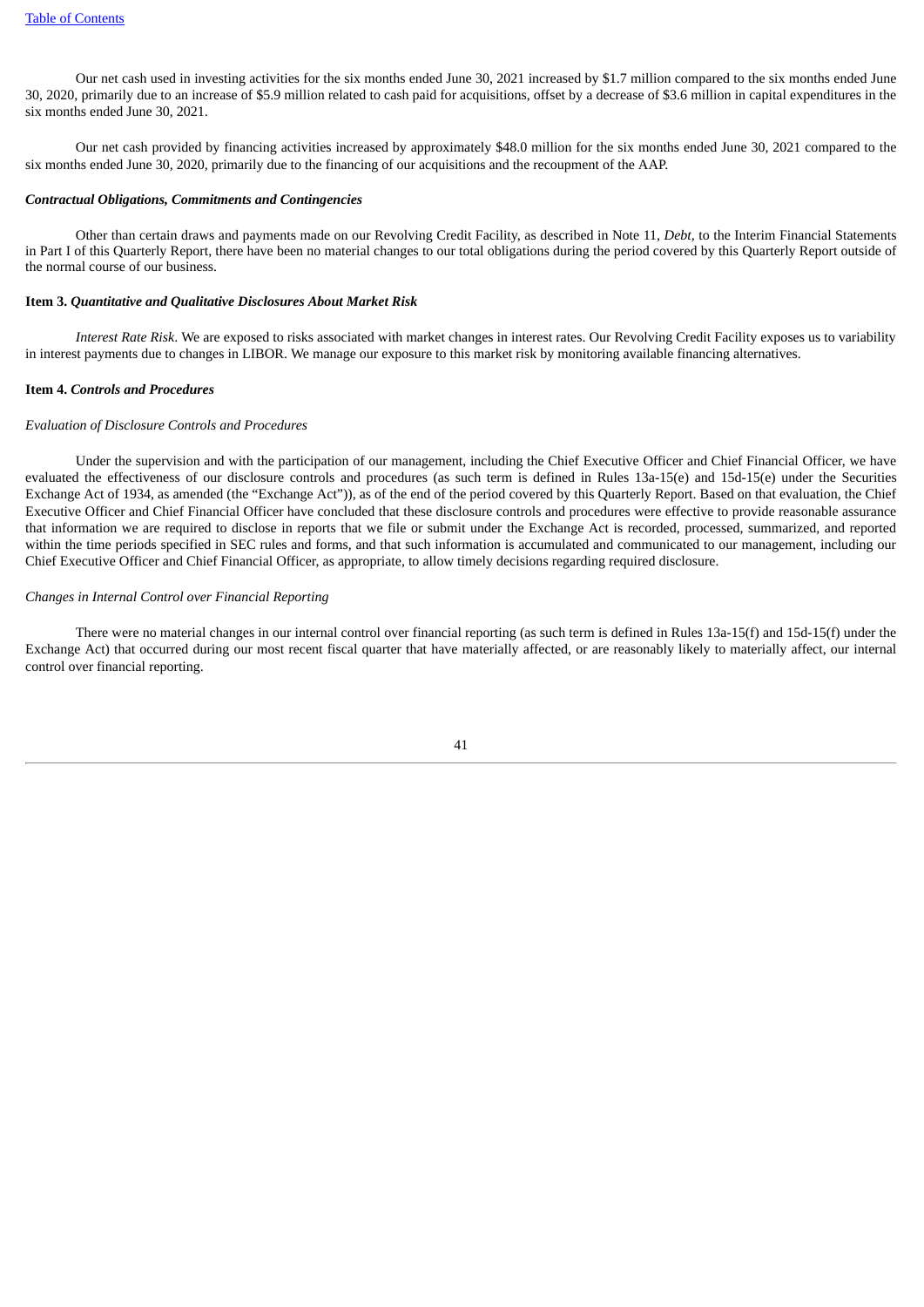## **PART II. OTHER INFORMATION**

## <span id="page-43-0"></span>**Item 1.** *Legal Proceedings*

We are involved in various claims and lawsuits arising in the ordinary course of business, none of which, in the opinion of management, is expected to have a material adverse effect on our results of operations or financial condition. However, the results of such matters cannot be predicted with certainty and we cannot assure you that the ultimate resolution of any legal or administrative proceeding or dispute will not have a material adverse effect on our business, financial condition, results of operations and cash flows. See Note 15, *Commitments and Contingencies*, to the Interim Financial Statements for a description of claims and legal actions arising in the ordinary course of our business.

#### <span id="page-43-1"></span>**Item 1A.** *Risk Factors*

<span id="page-43-2"></span>We have disclosed under the heading "Risk Factors" in the 2020 Annual Report risk factors that materially affect our business, financial condition or results of operations. You should carefully consider the risk factors set forth in the 2020 Annual Report and the other information set forth elsewhere in this Quarterly Report. You should be aware that these risk factors and other information may not describe every risk facing our Company. Additional risks and uncertainties not currently known to us or that we currently deem to be immaterial also may materially adversely affect our business, financial condition and/or operating results.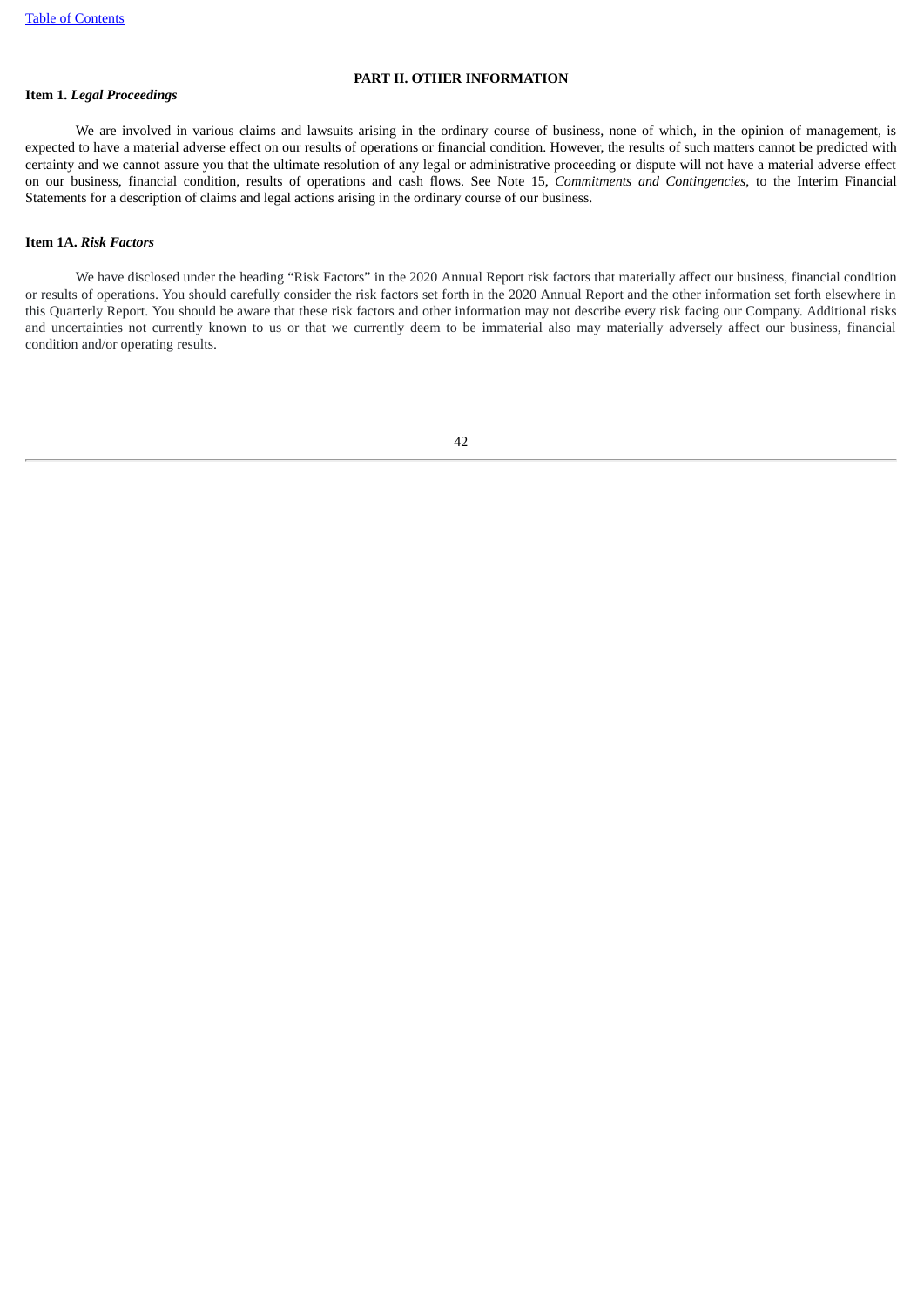# **Item 6. Exhibits**

Exhibit Description

## **EXHIBIT INDEX**

- [3.1](https://www.sec.gov/Archives/edgar/data/1766400/000119312519235824/d693607dex31.htm) Amended and Restated Certificate of Incorporation of The Pennant Group, Inc., effective as of September 27, 2019 (incorporated by reference to Exhibit 3.1 to The Pennant Group, Inc.'s Current Report on Form 8-K (File No. 001-38900) filed with the SEC on October 3, 2019).
	- [3.2](https://www.sec.gov/Archives/edgar/data/1766400/000119312519235824/d693607dex32.htm) Amended and Restated By-laws of The Pennant Group, Inc. (incorporated by reference to Exhibit 3.2 to The Pennant Group, Inc.'s Current Report on Form 8-K (File No. 001-38900) filed with the SEC on October 3, 2019).
	- [10.1](https://www.sec.gov/Archives/edgar/data/1766400/000176640021000081/pennantservicedcplandoc.htm) Pennant Services Nonqualified Deferred Compensation Plan (incorporated by reference to Exhibit 10.1 to The Pennant Group, Inc.'s Current Report on Form 8-K (File No. 001-38900) filed with the SEC on May 28, 2021).
	- [31.1](#page-46-0) Certification of Chief Executive Officer pursuant to Section 302 of the Sarbanes-Oxley Act of 2002
	- [31.2](#page-47-0) Certification of Chief Financial Officer pursuant to Section 302 of the Sarbanes-Oxley Act of 2002
	- [32.1](#page-48-0) Certification of Chief Executive Officer pursuant to Section 906 of the Sarbanes-Oxley Act of 2002
	- [32.2](#page-49-0) Certification of Chief Financial Officer pursuant to Section 906 of the Sarbanes-Oxley Act of 2002
- 101.INS XBRL Instance Document the instance document does not appear in the Interactive Data File because its XBRL tags are embedded within the Inline XBRL document.
- 101.SCH Inline XBRL Taxonomy Extension Schema Document
- 101.CAL Inline XBRL Taxonomy Extension Calculation Linkbase Document
- 101.DEF Inline XBRL Taxonomy Extension Definition Linkbase Document
- 101.LAB Inline XBRL Taxonomy Extension Label Linkbase Document
- <span id="page-44-0"></span>101.PRE Inline XBRL Taxonomy Extension Presentation Linkbase Document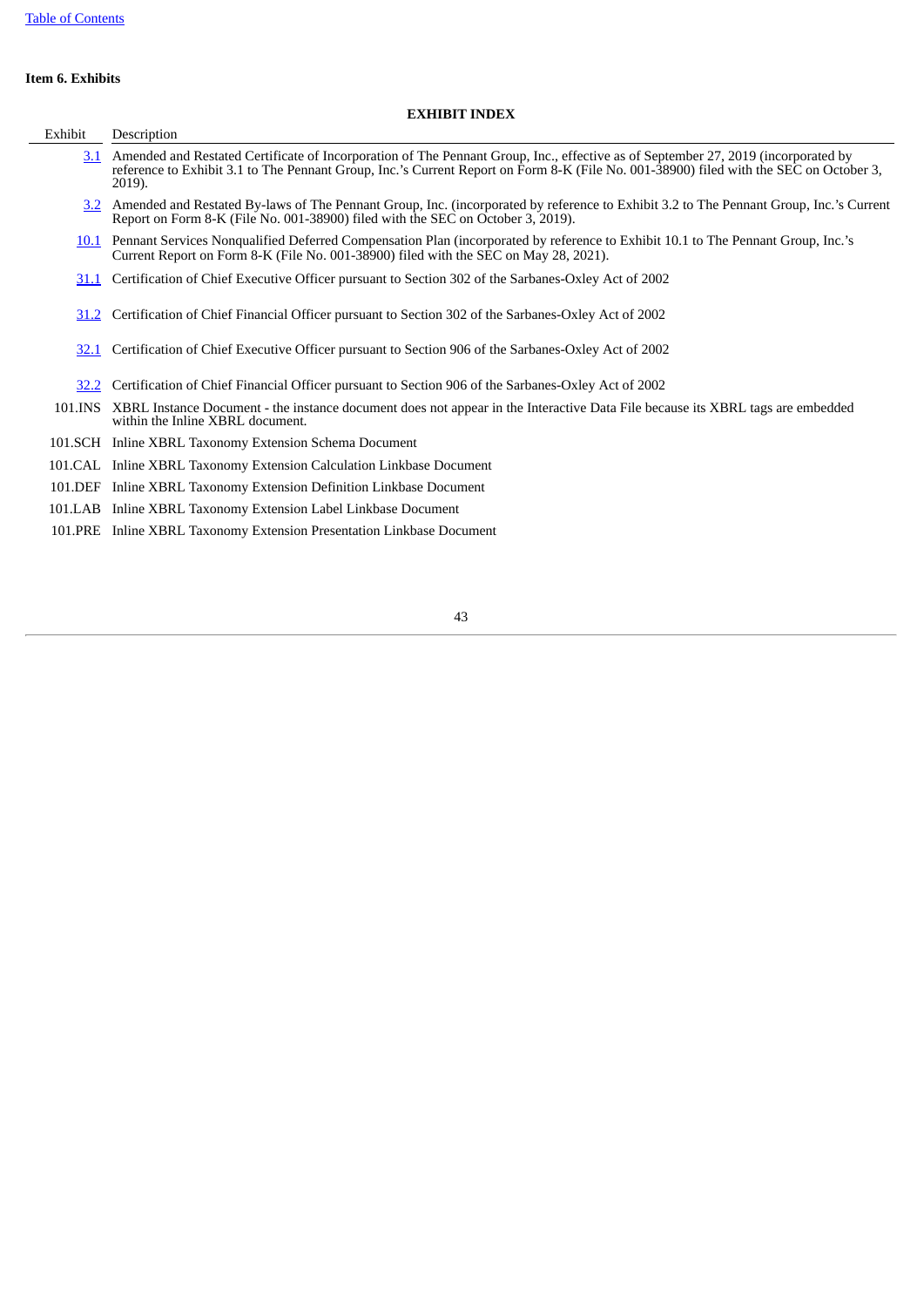## **SIGNATURES**

Pursuant to the requirements of the Securities Exchange Act of 1934, the registrant has duly caused this report to be signed on its behalf by the undersigned thereunto duly authorized.

The Pennant Group, Inc.

## Dated: August 9, 2021 BY: /s/ JENNIFER L. FREEMAN

Jennifer L. Freeman Chief Financial Officer (Principal Financial Officer and Duly Authorized Officer)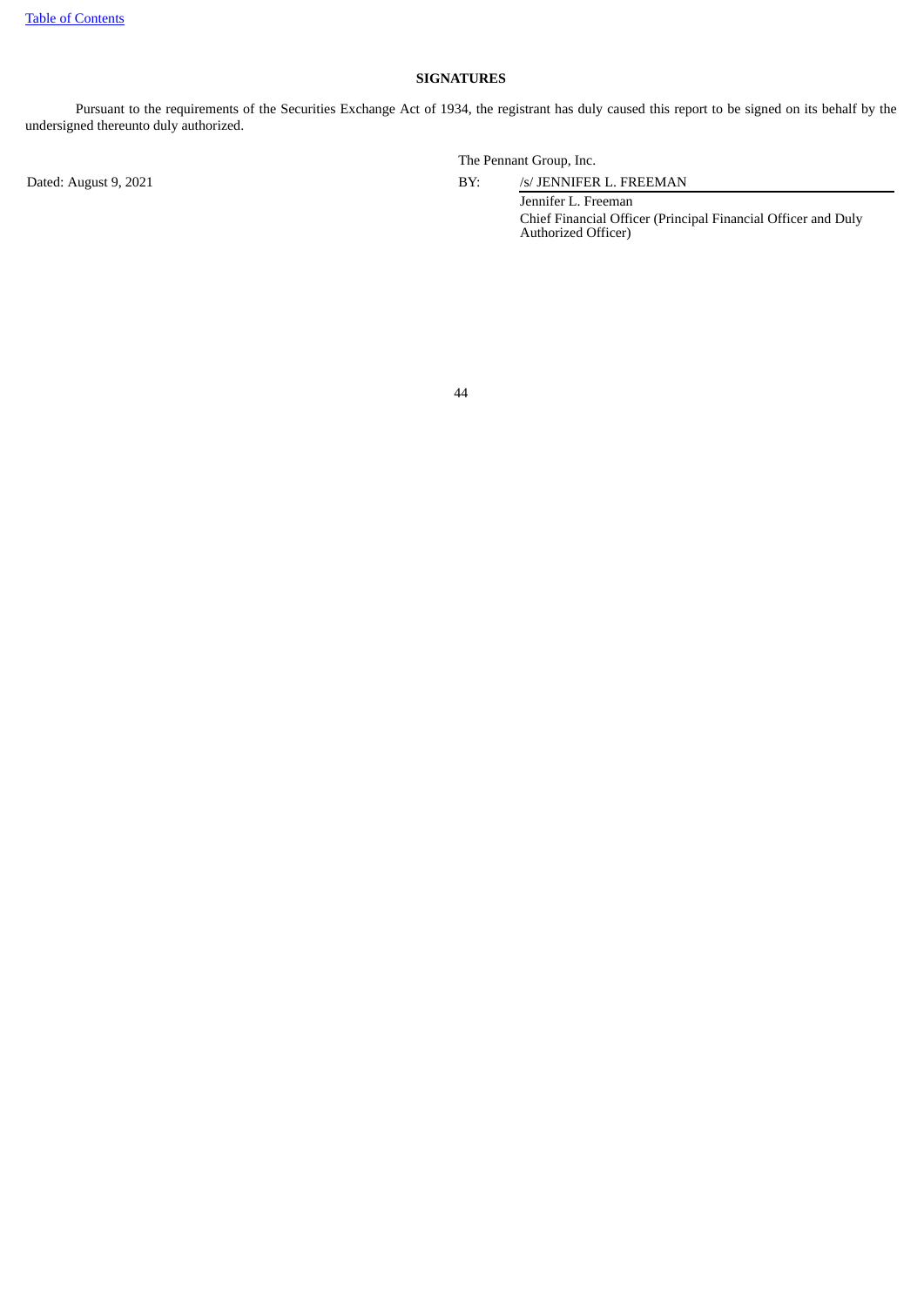## <span id="page-46-0"></span>I, Daniel H Walker, certify that:

- 1. I have reviewed this quarterly report on Form 10-Q of The Pennant Group, Inc;
- 2. Based on my knowledge, this report does not contain any untrue statement of a material fact or omit to state a material fact necessary to make the statements made, in light of the circumstances under which such statements were made, not misleading with respect to the period covered by this report;
- 3. Based on my knowledge, the financial statements, and other financial information included in this report, fairly present in all material respects the financial condition, results of operations and cash flows of the registrant as of, and for, the periods presented in this report;
- 4. The registrant's other certifying officer(s) and I are responsible for establishing and maintaining disclosure controls and procedures (as defined in Exchange Act Rules 13a-15(e) and 15d-15(e)) for the registrant and have:
	- (a) Designed such disclosure controls and procedures, or caused such disclosure controls and procedures to be designed under our supervision, to ensure that material information relating to the registrant, including its consolidated subsidiaries, is made known to us by others within those entities, particularly during the period in which this report is being prepared;
	- (b) Designed such internal control over financial reporting, or caused such internal control over financial reporting to be designed under our supervision, to provide reasonable assurance regarding the reliability of financial reporting and the preparation of financial statements for external purposes in accordance with generally accepted accounting principles;
	- (c) Evaluated the effectiveness of the registrant's disclosure controls and procedures and presented in this report our conclusions about the effectiveness of the disclosure controls and procedures, as of the end of the period covered by this report based on such evaluation; and
	- (d) Disclosed in this report any change in the registrant's internal control over financial reporting that occurred during the registrant's most recent fiscal quarter (the registrant's fourth fiscal quarter in the case of an annual report) that has materially affected, or is reasonably likely to materially affect, the registrant's internal control over financial reporting; and
- 5. The registrant's other certifying officer(s) and I have disclosed, based on our most recent evaluation of internal control over financial reporting, to the registrant's auditors and the audit committee of the registrant's board of directors (or persons performing the equivalent functions):
	- (a) All significant deficiencies and material weaknesses in the design or operation of internal control over financial reporting which are reasonably likely to adversely affect the registrant's ability to record, process, summarize and report financial information; and
	- (b) Any fraud, whether or not material, that involves management or other employees who have a significant role in the registrant's internal control over financial reporting.

Date: August 9, 2021

/s/ DANIEL H WALKER

Name: Daniel H Walker Title: Chairman and Chief Executive Officer (Principal Executive Officer)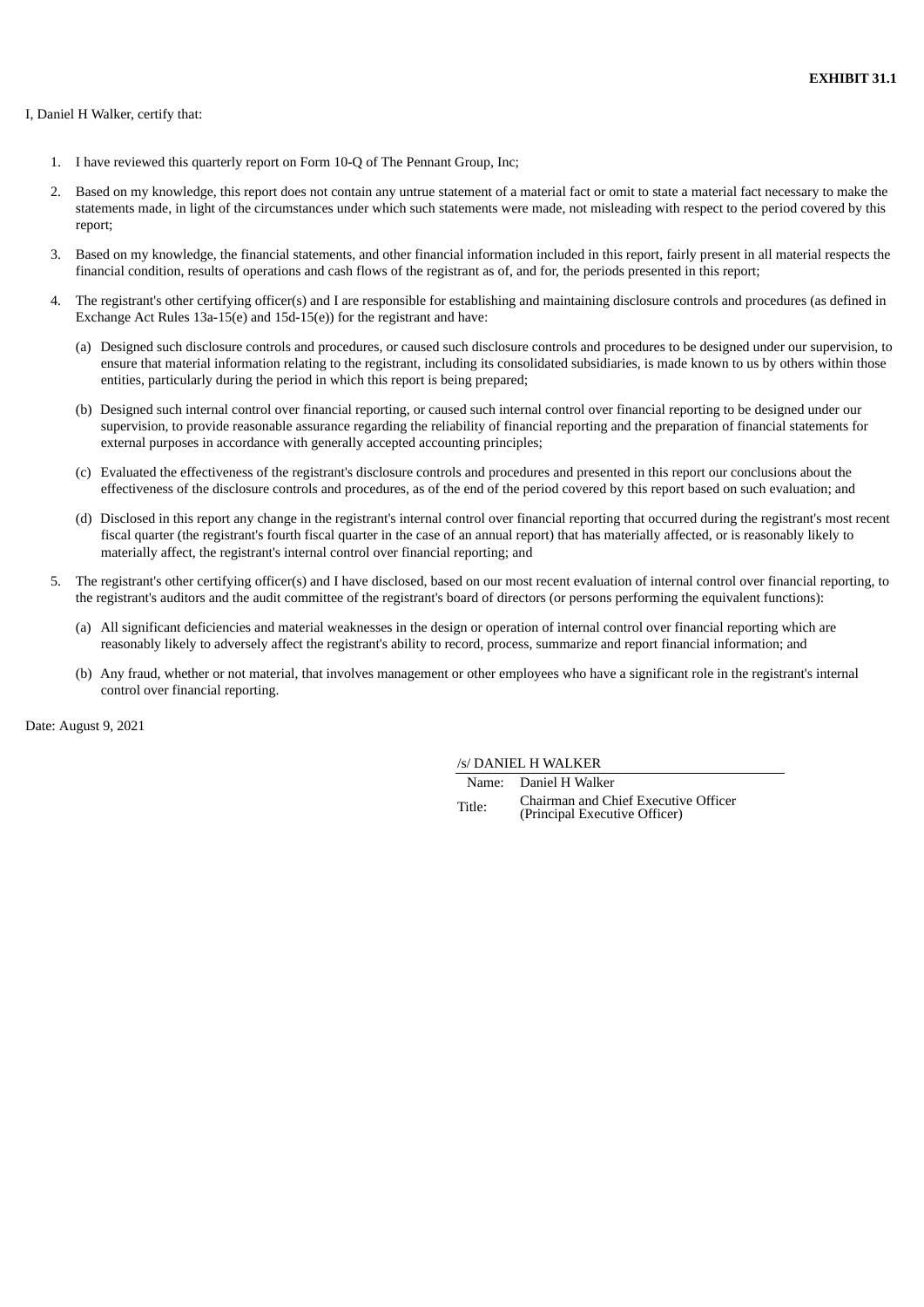- <span id="page-47-0"></span>1. I have reviewed this quarterly report on Form 10-Q of The Pennant Group, Inc.;
- 2. Based on my knowledge, this report does not contain any untrue statement of a material fact or omit to state a material fact necessary to make the statements made, in light of the circumstances under which such statements were made, not misleading with respect to the period covered by this report;
- 3. Based on my knowledge, the financial statements, and other financial information included in this report, fairly present in all material respects the financial condition, results of operations and cash flows of the registrant as of, and for, the periods presented in this report;
- 4. The registrant's other certifying officer(s) and I are responsible for establishing and maintaining disclosure controls and procedures (as defined in Exchange Act Rules 13a-15(e) and 15d-15(e)) for the registrant and have:
	- (a) Designed such disclosure controls and procedures, or caused such disclosure controls and procedures to be designed under our supervision, to ensure that material information relating to the registrant, including its consolidated subsidiaries, is made known to us by others within those entities, particularly during the period in which this report is being prepared;
	- (b) Designed such internal control over financial reporting, or caused such internal control over financial reporting to be designed under our supervision, to provide reasonable assurance regarding the reliability of financial reporting and the preparation of financial statements for external purposes in accordance with generally accepted accounting principles;
	- (c) Evaluated the effectiveness of the registrant's disclosure controls and procedures and presented in this report our conclusions about the effectiveness of the disclosure controls and procedures, as of the end of the period covered by this report based on such evaluation; and
	- (d) Disclosed in this report any change in the registrant's internal control over financial reporting that occurred during the registrant's most recent fiscal quarter (the registrant's fourth fiscal quarter in the case of an annual report) that has materially affected, or is reasonably likely to materially affect, the registrant's internal control over financial reporting; and
- 5. The registrant's other certifying officer(s) and I have disclosed, based on our most recent evaluation of internal control over financial reporting, to the registrant's auditors and the audit committee of the registrant's board of directors (or persons performing the equivalent functions):
	- (a) All significant deficiencies and material weaknesses in the design or operation of internal control over financial reporting which are reasonably likely to adversely affect the registrant's ability to record, process, summarize and report financial information; and
	- (b) Any fraud, whether or not material, that involves management or other employees who have a significant role in the registrant's internal control over financial reporting.

Date: August 9, 2021

/s/ JENNIFER L. FREEMAN

| Name:  | Jennifer L. Freeman                                                                                                   |
|--------|-----------------------------------------------------------------------------------------------------------------------|
| Title: | Chief Financial Officer (Principal Financial<br>Officer, Principal Accounting Officer and Duly<br>Authorized Officer) |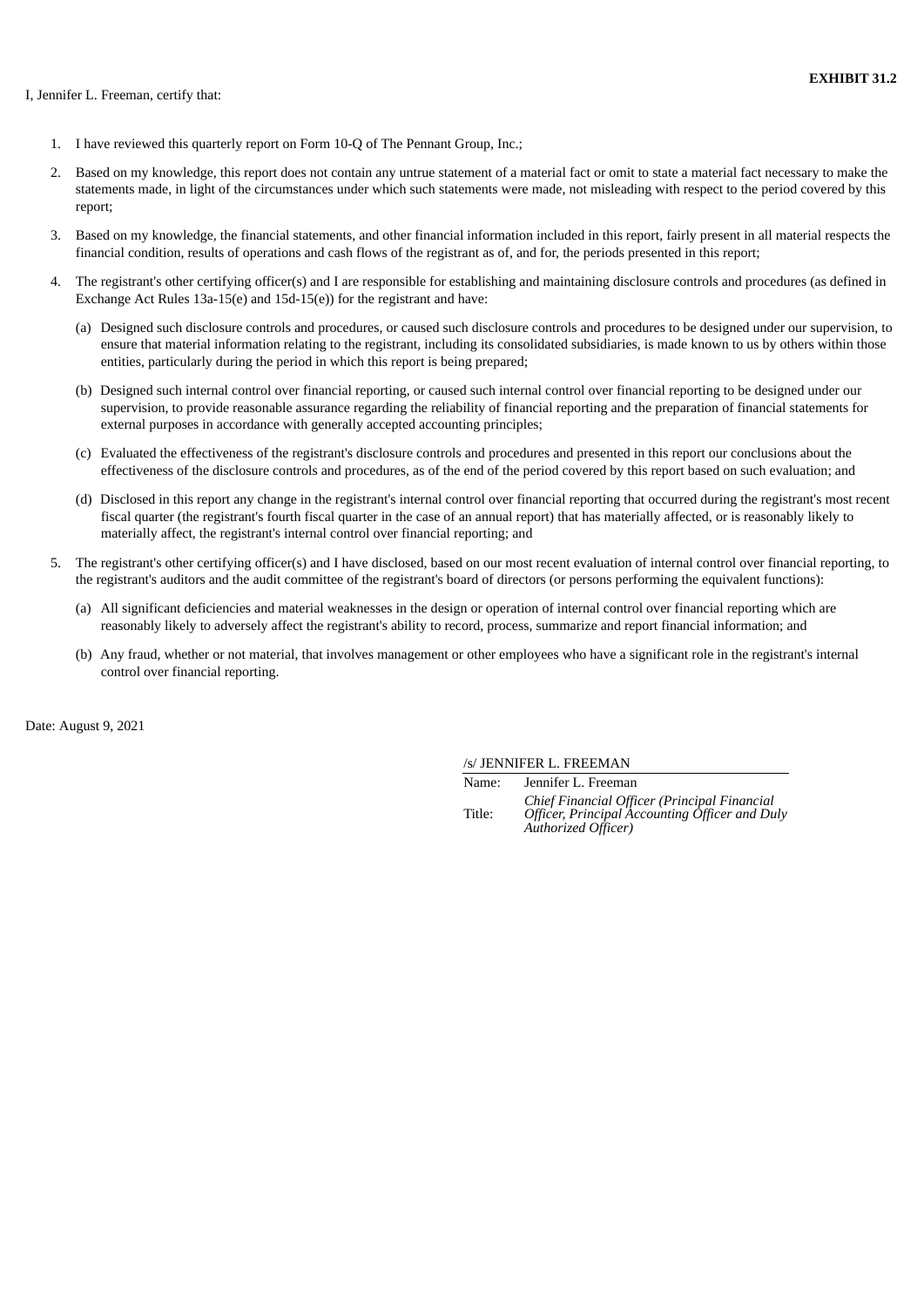## **CERTIFICATION PURSUANT TO 18 U.S.C. §1350, AS ADOPTED PURSUANT TO SECTION 906 OF THE SARBANES-OXLEY ACT OF 2002**

<span id="page-48-0"></span>In connection with the Quarterly Report of The Pennant Group, Inc. (the Company) on Form 10-Q for the period ended June 30, 2021, as filed with the Securities and Exchange Commission on the date hereof (the Report), I, Daniel H Walker, Chief Executive Officer of the Company, certify, pursuant to 18 U.S.C. § 1350, as adopted pursuant to Section 906 of the Sarbanes-Oxley Act of 2002, that to my knowledge:

- 1 The Report fully complies with the requirements of Section 13(a) or 15(d) of the Securities Exchange Act of 1934; and
- 2 The information contained in the Report fairly presents, in all material respects, the financial condition and results of operations of the Company.

| /s/ DANIEL H WALKER |                 |  |  |  |
|---------------------|-----------------|--|--|--|
| Name:               | Daniel H Walker |  |  |  |

Title: Chairman and Chief Executive Officer (Principal Executive Officer)

August 9, 2021

A signed original of this written statement required by 18 U.S.C. Section 1350 has been provided to the Company and will be retained by the Company and *furnished to the Securities and Exchange Commission or its staff upon request.*